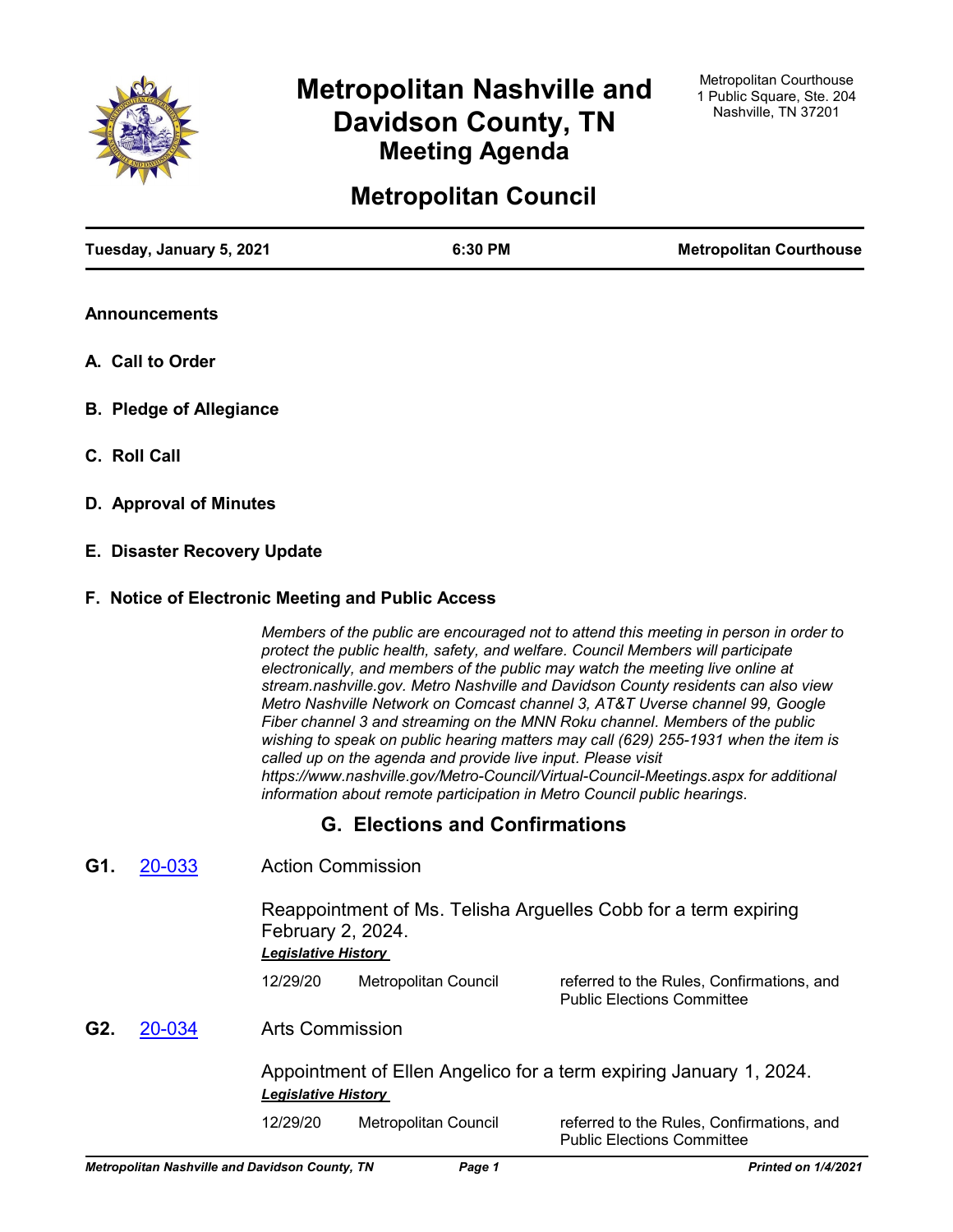| G3. | <b>Arts Commission</b><br>20-035 |                                      |                                                                          |                                                                                                                                                                                                                        |
|-----|----------------------------------|--------------------------------------|--------------------------------------------------------------------------|------------------------------------------------------------------------------------------------------------------------------------------------------------------------------------------------------------------------|
|     |                                  | <b>Legislative History</b>           |                                                                          | Appointment of Mr. Jim Schmidt for a term expiring January 7, 2024.                                                                                                                                                    |
|     |                                  | 12/29/20                             | Metropolitan Council                                                     | referred to the Rules, Confirmations, and<br><b>Public Elections Committee</b>                                                                                                                                         |
| G4. | 20-023                           | <b>Hospital Authority</b>            |                                                                          |                                                                                                                                                                                                                        |
|     |                                  | 6, 2025.                             |                                                                          | Appointment of Ms. Michelle Robertson for a term expiring September                                                                                                                                                    |
|     |                                  | <b>Legislative History</b>           |                                                                          |                                                                                                                                                                                                                        |
|     |                                  | 11/30/20                             | Metropolitan Council                                                     | referred to the Rules, Confirmations, and<br><b>Public Elections Committee</b>                                                                                                                                         |
|     |                                  |                                      | recommended for deferral<br>12/1/20<br>12/15/20 recommended for deferral |                                                                                                                                                                                                                        |
|     |                                  | 12/1/20                              | Metropolitan Council                                                     | deferred                                                                                                                                                                                                               |
|     |                                  | 12/15/20                             | Metropolitan Council                                                     | deferred                                                                                                                                                                                                               |
| G5. | 20-036                           |                                      | <b>Sexually Oriented Business Licensing Board</b>                        |                                                                                                                                                                                                                        |
|     |                                  | 2024.<br><b>Legislative History</b>  |                                                                          | Appointment of Ms. Lynne T. Ingram for a term expiring October 7,                                                                                                                                                      |
|     |                                  | 12/29/20                             | Metropolitan Council                                                     | referred to the Rules, Confirmations, and<br><b>Public Elections Committee</b>                                                                                                                                         |
| G6. | 20-037                           |                                      | <b>Sexually Oriented Business Licensing Board</b>                        |                                                                                                                                                                                                                        |
|     |                                  | <b>Legislative History</b>           |                                                                          | Appointment of Ms. Amna Osman for a term expiring October 7, 2024.                                                                                                                                                     |
|     |                                  | 12/29/20                             | Metropolitan Council                                                     | referred to the Rules, Confirmations, and<br><b>Public Elections Committee</b>                                                                                                                                         |
|     |                                  |                                      | H. Resolutions on Public Hearing                                         |                                                                                                                                                                                                                        |
| 1.  | RS2020-632                       |                                      |                                                                          | A resolution exempting Karrington's Daiquiri Factory located at 1315<br>Lischey Avenue, from the minimum distance requirements for obtaining<br>a beer permit pursuant to Section 7.08.090.E of the Metropolitan Code. |
|     | <u>Sponsors:</u>                 | Parker<br><b>Legislative History</b> |                                                                          |                                                                                                                                                                                                                        |
|     |                                  | 10/23/20                             | <b>Metropolitan Council</b>                                              | advertised                                                                                                                                                                                                             |
|     |                                  | 11/10/20                             | <b>Metropolitan Council</b>                                              | referred to the Public Safety, Beer, and                                                                                                                                                                               |
|     |                                  |                                      | 11/17/20 recommended for deferral to January 5, 2021                     | <b>Regulated Beverages Committee</b>                                                                                                                                                                                   |
|     |                                  | 11/17/20                             | Metropolitan Council                                                     | public hearing set                                                                                                                                                                                                     |

11/17/20 Metropolitan Council deferred

Second public hearing set for January 5, 2021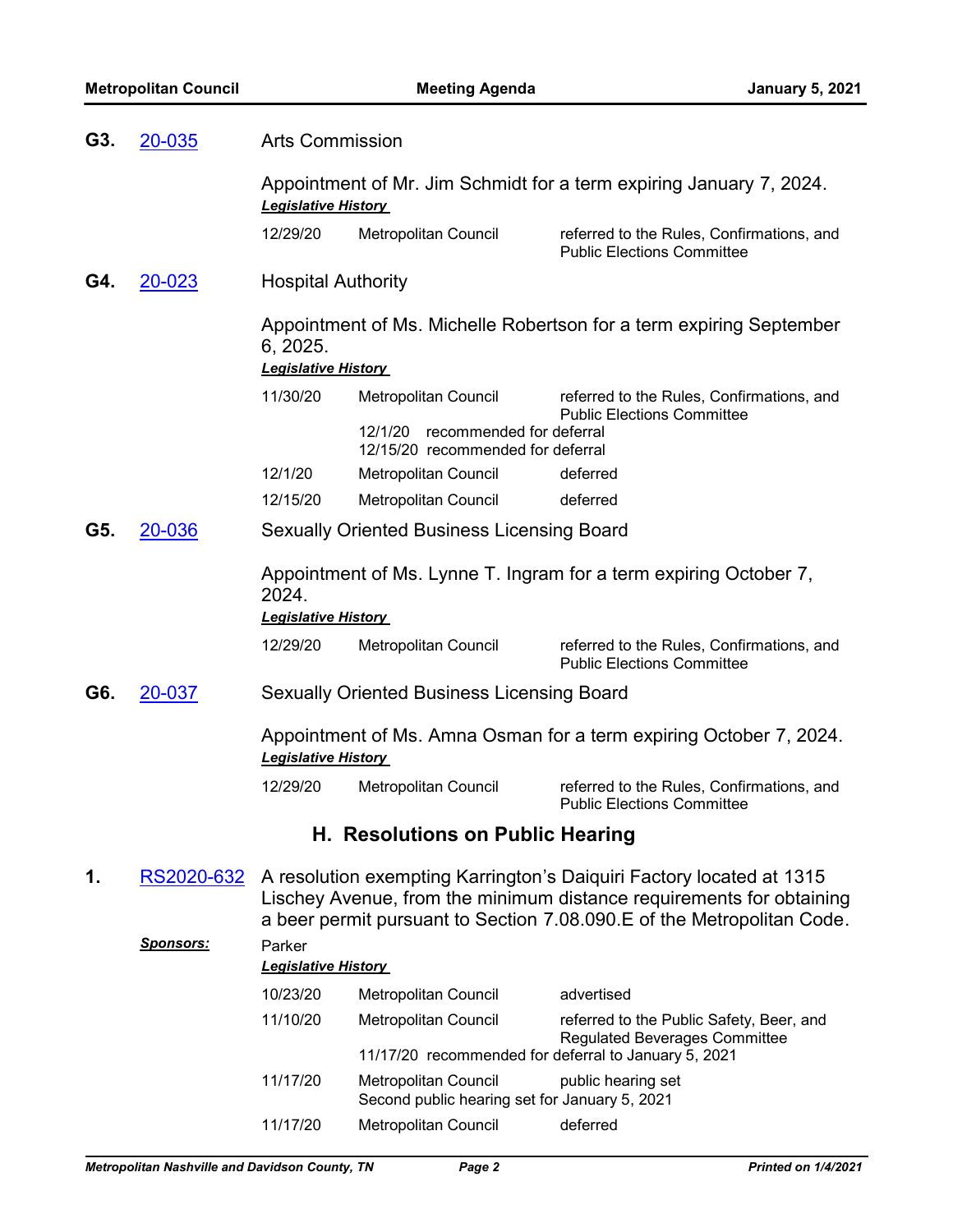- A resolution approving the use of cameras for data collection through the Curb Loading Zone Management Pilot by the Metropolitan Government of Nashville and Davidson County, acting by and through its Department of Public Works, in collaboration with FLOW INC., d/b/a COORD. **2.** [RS2020-689](http://nashville.legistar.com/gateway.aspx?m=l&id=/matter.aspx?key=1736)
	- *Sponsors:* Nash and Styles

*Attachments:* [RS2020-689 Exhibit](http://nashville.legistar.com/gateway.aspx?M=F&ID=cb313e07-cfc2-4cd1-95a5-0cd0f136263c.PDF)

#### *Legislative History*

- 12/8/20 Metropolitan Council referred to the Public Works Committee 12/15/20 recommended for deferral for purposes of holding a public hearing
- 12/15/20 Metropolitan Council deferred

### **I. Bills on Public Hearing**

- An ordinance amending Metropolitan Code Section 17.32.150 to regulate the orientation of Type II billboards (Proposal No. 2020Z-012TX-001). **3.** [BL2020-460](http://nashville.legistar.com/gateway.aspx?m=l&id=/matter.aspx?key=1418)
	- *Sponsors:* Withers and Nash
	- *Attachments:* [BL2020-460](http://nashville.legistar.com/gateway.aspx?M=F&ID=08c2ab98-7840-4cd2-a5ca-fd500dab4606.pdf)

#### *Legislative History*

| 9/29/20  | <b>Metropolitan Council</b>                                               | filed                   |
|----------|---------------------------------------------------------------------------|-------------------------|
| 10/6/20  | <b>Metropolitan Council</b>                                               | passed on first reading |
| 10/9/20  | <b>Metropolitan Council</b><br>Second advertisement on 12/11/2020         | advertised              |
| 11/5/20  | <b>Metropolitan Council</b><br>Public hearing deferred to January 5, 2021 | public hearing set      |
| 11/5/20  | <b>Metropolitan Council</b><br>January 5, 2021                            | deferred to             |
| 12/10/20 | <b>Planning Commission</b>                                                | deferred indefinitely   |

An ordinance to amend Title 17 of the Metropolitan Code of Laws, the Zoning Ordinance of The Metropolitan Government of Nashville and Davidson County, by changing from AR2a to RM20-NS zoning for properties located at 5118 Mt. View Road and Mt. View Road (unnumbered), approximately 360 feet west of Highlander Drive (9.4 acres), all of which is described herein (Proposal No. 2020Z-118PR-001). **4.** [BL2020-522](http://nashville.legistar.com/gateway.aspx?m=l&id=/matter.aspx?key=1585) **Sponsors:** Style

| <i>sponsors.</i>    | <b>Styles</b>              |                                       |          |  |
|---------------------|----------------------------|---------------------------------------|----------|--|
| <b>Attachments:</b> | BL2020-522                 |                                       |          |  |
|                     | <b>Legislative History</b> |                                       |          |  |
|                     | 10/22/20                   | <b>Planning Commission</b><br>$(7-0)$ | approved |  |
|                     | 10/27/20                   | <b>Metropolitan Council</b>           | filed    |  |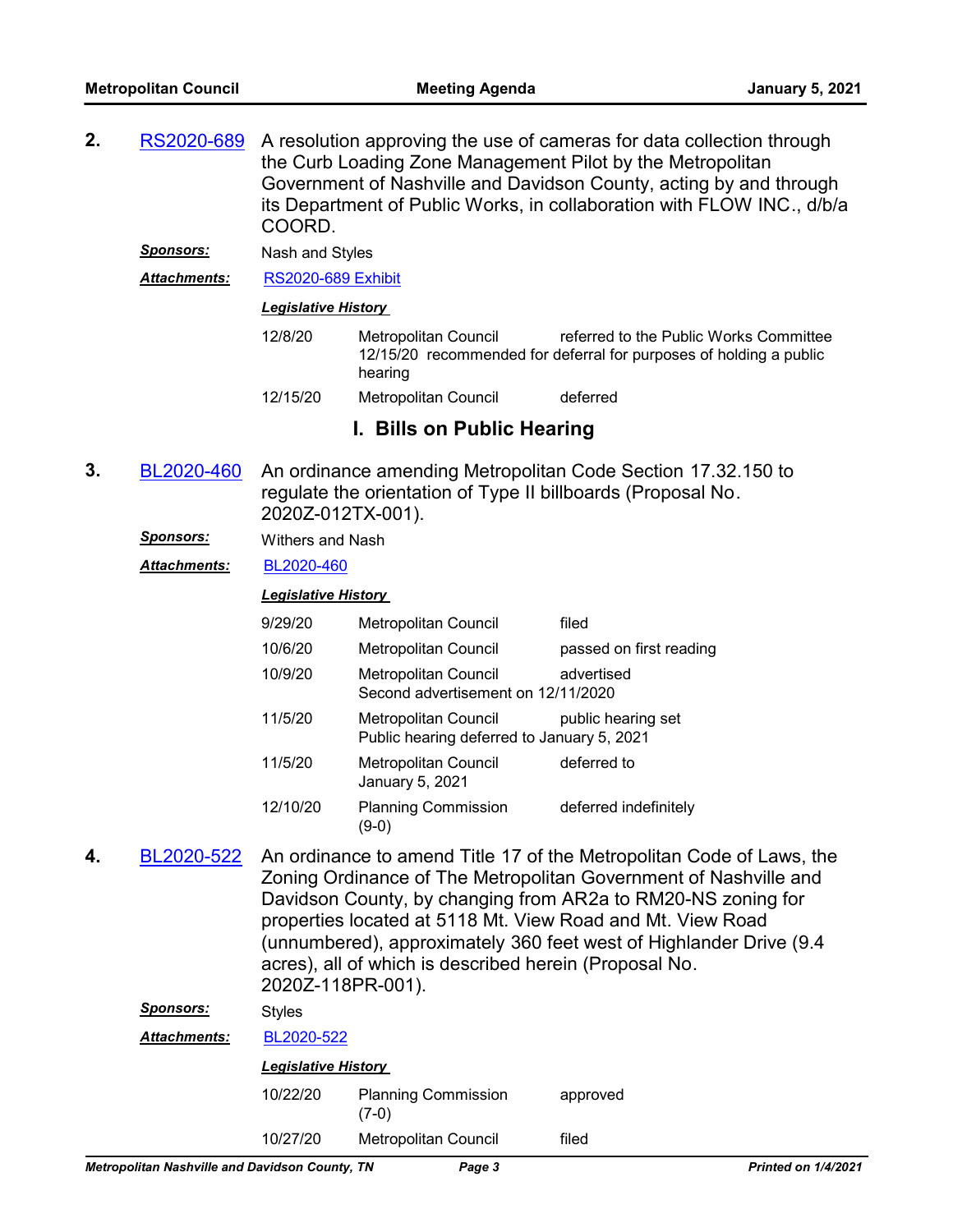|    | <b>Metropolitan Council</b>    |                                       | <b>Meeting Agenda</b>                                                                                                                                                                                                                                                                                                                                                                                                                                                                                    |                                                  | <b>January 5, 2021</b> |
|----|--------------------------------|---------------------------------------|----------------------------------------------------------------------------------------------------------------------------------------------------------------------------------------------------------------------------------------------------------------------------------------------------------------------------------------------------------------------------------------------------------------------------------------------------------------------------------------------------------|--------------------------------------------------|------------------------|
|    |                                | 11/5/20                               | Metropolitan Council                                                                                                                                                                                                                                                                                                                                                                                                                                                                                     | passed on first reading                          |                        |
|    |                                | 11/6/20                               | Metropolitan Council<br>Second advertisement on 12/11/2020                                                                                                                                                                                                                                                                                                                                                                                                                                               | advertised                                       |                        |
|    |                                | 12/1/20                               | Metropolitan Council<br>Public hearing deferred to January 5, 2021                                                                                                                                                                                                                                                                                                                                                                                                                                       | public hearing set                               |                        |
|    |                                | 12/1/20                               | Metropolitan Council<br>Deferred to January 5, 2021                                                                                                                                                                                                                                                                                                                                                                                                                                                      | deferred                                         |                        |
| 5. | BL2020-525<br><u>Sponsors:</u> |                                       | An ordinance to amend Title 17 of the Metropolitan Code of Laws, the<br>Zoning Ordinance of The Metropolitan Government of Nashville and<br>Davidson County, by changing from R20 to IWD zoning for property<br>located at Ned Shelton Road (unnumbered), southwest of the<br>intersection of Ned Shelton Road and Bell Road (7.27 acres), all of<br>which is described herein (Proposal No. 2020Z-128PR-001).                                                                                           |                                                  |                        |
|    |                                | Porterfield                           |                                                                                                                                                                                                                                                                                                                                                                                                                                                                                                          |                                                  |                        |
|    | Attachments:                   | BL2020-525                            |                                                                                                                                                                                                                                                                                                                                                                                                                                                                                                          |                                                  |                        |
|    |                                | <b>Legislative History</b><br>9/24/20 | <b>Planning Commission</b>                                                                                                                                                                                                                                                                                                                                                                                                                                                                               | approved with conditions                         |                        |
|    |                                |                                       | $(7-0)$                                                                                                                                                                                                                                                                                                                                                                                                                                                                                                  |                                                  |                        |
|    |                                | 10/27/20                              | Metropolitan Council                                                                                                                                                                                                                                                                                                                                                                                                                                                                                     | filed                                            |                        |
|    |                                | 11/5/20                               | Metropolitan Council                                                                                                                                                                                                                                                                                                                                                                                                                                                                                     | passed on first reading                          |                        |
|    |                                | 11/6/20                               | Metropolitan Council<br>Second advertisement on 12/11/2020                                                                                                                                                                                                                                                                                                                                                                                                                                               | advertised                                       |                        |
|    |                                | 12/1/20                               | <b>Metropolitan Council</b><br>Public hearing deferred to January 5, 2021                                                                                                                                                                                                                                                                                                                                                                                                                                | public hearing set                               |                        |
|    |                                | 12/1/20                               | Metropolitan Council<br>Deferred to January 5, 2021                                                                                                                                                                                                                                                                                                                                                                                                                                                      | deferred                                         |                        |
| 6. | BL2020-565                     | 2020SP-044-001).                      | An ordinance to amend Title 17 of the Metropolitan Code of Laws, the<br>Zoning Ordinance of The Metropolitan Government of Nashville and<br>Davidson County, by changing from RS7.5 and R6 to SP zoning for<br>properties located at 819 W Trinity Lane, W Trinity Lane (unnumbered),<br>and Brownlo Street (unnumbered), at the northwest corner of W Trinity<br>Lane and Brownlo Street (12.14 acres), to permit 312 multi-family<br>residential units, all of which is described herein (Proposal No. |                                                  |                        |
|    | <u>Sponsors:</u>               | Toombs                                |                                                                                                                                                                                                                                                                                                                                                                                                                                                                                                          |                                                  |                        |
|    | <b>Attachments:</b>            | <b>BL2020-565 plans</b>               |                                                                                                                                                                                                                                                                                                                                                                                                                                                                                                          |                                                  |                        |
|    |                                | BL2020-565 sketch                     |                                                                                                                                                                                                                                                                                                                                                                                                                                                                                                          |                                                  |                        |
|    |                                | <b>Legislative History</b>            |                                                                                                                                                                                                                                                                                                                                                                                                                                                                                                          |                                                  |                        |
|    |                                | 10/22/20                              | <b>Planning Commission</b>                                                                                                                                                                                                                                                                                                                                                                                                                                                                               | approved with conditions, disapproved<br>without |                        |
|    |                                |                                       | $(7-0)$                                                                                                                                                                                                                                                                                                                                                                                                                                                                                                  |                                                  |                        |
|    |                                | 11/24/20                              | Metropolitan Council                                                                                                                                                                                                                                                                                                                                                                                                                                                                                     | filed                                            |                        |
|    |                                | 12/1/20                               | Metropolitan Council                                                                                                                                                                                                                                                                                                                                                                                                                                                                                     | passed on first reading                          |                        |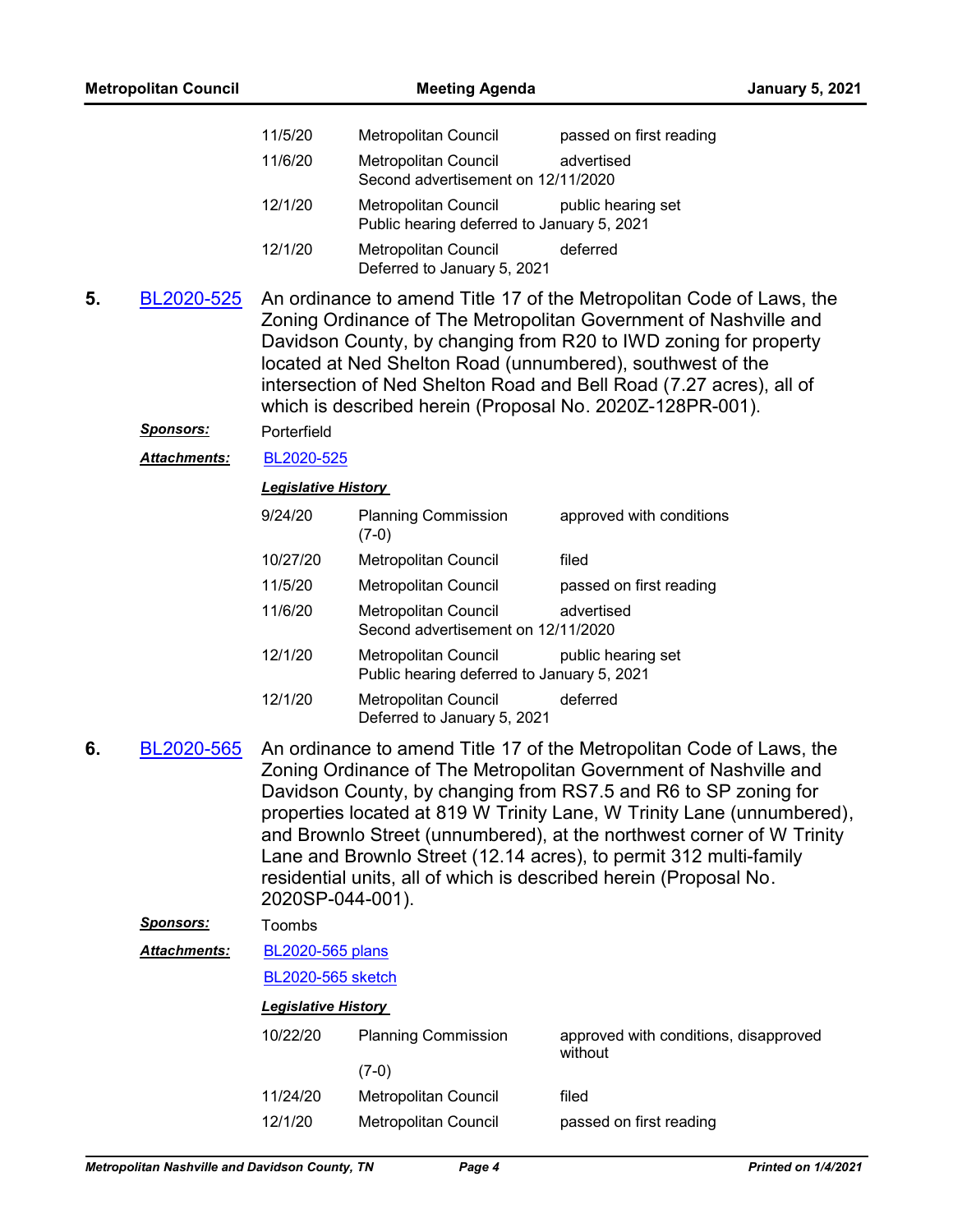|    | <b>Metropolitan Council</b> |                                                                                                                                                                                                                                                                                                                                                                                                                        | <b>Meeting Agenda</b>       | <b>January 5, 2021</b>                                                                                                                                                                                                                                                                                                                                                                                                                |
|----|-----------------------------|------------------------------------------------------------------------------------------------------------------------------------------------------------------------------------------------------------------------------------------------------------------------------------------------------------------------------------------------------------------------------------------------------------------------|-----------------------------|---------------------------------------------------------------------------------------------------------------------------------------------------------------------------------------------------------------------------------------------------------------------------------------------------------------------------------------------------------------------------------------------------------------------------------------|
|    |                             | 12/11/20                                                                                                                                                                                                                                                                                                                                                                                                               | Metropolitan Council        | advertised                                                                                                                                                                                                                                                                                                                                                                                                                            |
| 7. | BL2020-566                  |                                                                                                                                                                                                                                                                                                                                                                                                                        |                             | An ordinance to amend Title 17 of the Metropolitan Code of Laws, the<br>Zoning Ordinance of The Metropolitan Government of Nashville and<br>Davidson County, by changing from RS15 to SP zoning for properties<br>located at 3941 and 3957 Dodson Chapel Road, approximately 175 feet<br>south of Central Pike (3.64 acres), to permit a multi-family development,<br>all of which is described herein (Proposal No. 2020SP-042-001). |
|    | Sponsors:                   | Rhoten                                                                                                                                                                                                                                                                                                                                                                                                                 |                             |                                                                                                                                                                                                                                                                                                                                                                                                                                       |
|    | Attachments:                | <b>BL2020-566 plans</b>                                                                                                                                                                                                                                                                                                                                                                                                |                             |                                                                                                                                                                                                                                                                                                                                                                                                                                       |
|    |                             | <b>BL2020-566 sketch</b>                                                                                                                                                                                                                                                                                                                                                                                               |                             |                                                                                                                                                                                                                                                                                                                                                                                                                                       |
|    |                             | <b>Legislative History</b>                                                                                                                                                                                                                                                                                                                                                                                             |                             |                                                                                                                                                                                                                                                                                                                                                                                                                                       |
|    |                             | 10/22/20                                                                                                                                                                                                                                                                                                                                                                                                               | <b>Planning Commission</b>  | approved with conditions, disapproved<br>without                                                                                                                                                                                                                                                                                                                                                                                      |
|    |                             |                                                                                                                                                                                                                                                                                                                                                                                                                        | $(7-0)$                     |                                                                                                                                                                                                                                                                                                                                                                                                                                       |
|    |                             | 11/24/20                                                                                                                                                                                                                                                                                                                                                                                                               | Metropolitan Council        | filed                                                                                                                                                                                                                                                                                                                                                                                                                                 |
|    |                             | 12/1/20                                                                                                                                                                                                                                                                                                                                                                                                                | Metropolitan Council        | passed on first reading                                                                                                                                                                                                                                                                                                                                                                                                               |
|    |                             | 12/11/20                                                                                                                                                                                                                                                                                                                                                                                                               | Metropolitan Council        | advertised                                                                                                                                                                                                                                                                                                                                                                                                                            |
| 8. | BL2020-567                  | An ordinance to amend Title 17 of the Metropolitan Code of Laws, the<br>Zoning Ordinance of The Metropolitan Government of Nashville and<br>Davidson County, by changing from RS7.5 to SP zoning for property<br>located at 200 Raymond Street, approximately 180 feet north of Veritas<br>Street (0.33 acres), to permit seven multi-family units, all of which is<br>described herein (Proposal No. 2020SP-046-001). |                             |                                                                                                                                                                                                                                                                                                                                                                                                                                       |
|    | <b>Sponsors:</b>            | Welsch                                                                                                                                                                                                                                                                                                                                                                                                                 |                             |                                                                                                                                                                                                                                                                                                                                                                                                                                       |
|    | <b>Attachments:</b>         | <b>BL2020-567 plans</b>                                                                                                                                                                                                                                                                                                                                                                                                |                             |                                                                                                                                                                                                                                                                                                                                                                                                                                       |
|    |                             | <b>BL2020-567 sketch</b>                                                                                                                                                                                                                                                                                                                                                                                               |                             |                                                                                                                                                                                                                                                                                                                                                                                                                                       |
|    |                             | Legislative History                                                                                                                                                                                                                                                                                                                                                                                                    |                             |                                                                                                                                                                                                                                                                                                                                                                                                                                       |
|    |                             | 11/12/20                                                                                                                                                                                                                                                                                                                                                                                                               | <b>Planning Commission</b>  | approved with conditions, disapproved<br>without                                                                                                                                                                                                                                                                                                                                                                                      |
|    |                             |                                                                                                                                                                                                                                                                                                                                                                                                                        | $(7-0)$                     |                                                                                                                                                                                                                                                                                                                                                                                                                                       |
|    |                             | 11/24/20                                                                                                                                                                                                                                                                                                                                                                                                               | Metropolitan Council        | filed                                                                                                                                                                                                                                                                                                                                                                                                                                 |
|    |                             | 12/1/20                                                                                                                                                                                                                                                                                                                                                                                                                | <b>Metropolitan Council</b> | passed on first reading                                                                                                                                                                                                                                                                                                                                                                                                               |
|    |                             | 12/11/20                                                                                                                                                                                                                                                                                                                                                                                                               | Metropolitan Council        | advertised                                                                                                                                                                                                                                                                                                                                                                                                                            |
| 9. | BL2020-568                  | 2020Z-127PR-001).                                                                                                                                                                                                                                                                                                                                                                                                      |                             | An ordinance to amend Title 17 of the Metropolitan Code of Laws, the<br>Zoning Ordinance of The Metropolitan Government of Nashville and<br>Davidson County, by changing from R6 to RM15-A zoning for property<br>located at 1119 Chester Avenue, approximately 445 feet east of Gallatin<br>Avenue (0.32 acres), all of which is described herein (Proposal No.                                                                      |
|    | <b>Sponsors:</b>            | Benedict                                                                                                                                                                                                                                                                                                                                                                                                               |                             |                                                                                                                                                                                                                                                                                                                                                                                                                                       |
|    | Attachments:                | <b>BL2020-568 sketch</b>                                                                                                                                                                                                                                                                                                                                                                                               |                             |                                                                                                                                                                                                                                                                                                                                                                                                                                       |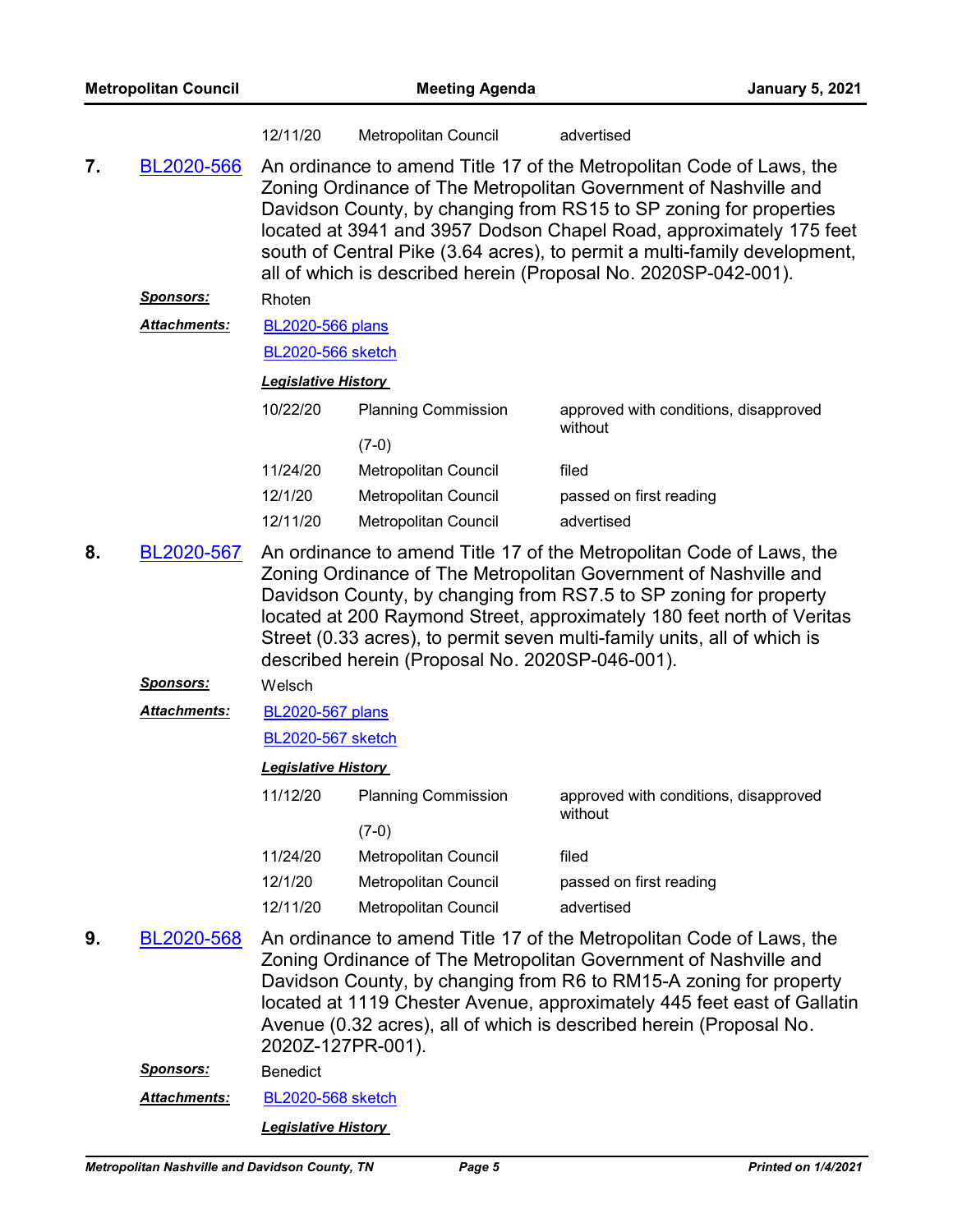|     | <b>Metropolitan Council</b> |                            | <b>Meeting Agenda</b>                           | <b>January 5, 2021</b>                                                                                                                                                                                                                                                                                                                                            |
|-----|-----------------------------|----------------------------|-------------------------------------------------|-------------------------------------------------------------------------------------------------------------------------------------------------------------------------------------------------------------------------------------------------------------------------------------------------------------------------------------------------------------------|
|     |                             | 11/12/20                   | <b>Planning Commission</b><br>$(7-0)$           | approved                                                                                                                                                                                                                                                                                                                                                          |
|     |                             | 11/24/20                   | Metropolitan Council                            | filed                                                                                                                                                                                                                                                                                                                                                             |
|     |                             | 12/1/20                    | <b>Metropolitan Council</b>                     | passed on first reading                                                                                                                                                                                                                                                                                                                                           |
|     |                             | 12/11/20                   | Metropolitan Council                            | advertised                                                                                                                                                                                                                                                                                                                                                        |
| 10. | BL2020-569                  |                            | described herein (Proposal No. 2020SP-037-001). | An ordinance to amend Title 17 of the Metropolitan Code of Laws, the<br>Zoning Ordinance of The Metropolitan Government of Nashville and<br>Davidson County, by changing from IR to SP zoning for property located<br>at 1414 3rd Avenue North, approximately 100 feet north of Taylor Street<br>(0.95 acres), to permit a mixed use development, all of which is |
|     | <u>Sponsors:</u>            | OConnell                   |                                                 |                                                                                                                                                                                                                                                                                                                                                                   |
|     | <b>Attachments:</b>         | <b>BL2020-569 plans</b>    |                                                 |                                                                                                                                                                                                                                                                                                                                                                   |
|     |                             | <b>BL2020-569 sketch</b>   |                                                 |                                                                                                                                                                                                                                                                                                                                                                   |
|     |                             | <b>Legislative History</b> |                                                 |                                                                                                                                                                                                                                                                                                                                                                   |
|     |                             | 10/22/20                   | <b>Planning Commission</b>                      | approved with conditions, disapproved<br>without                                                                                                                                                                                                                                                                                                                  |
|     |                             |                            | $(7-0)$                                         |                                                                                                                                                                                                                                                                                                                                                                   |
|     |                             | 11/24/20<br>12/1/20        | Metropolitan Council<br>Metropolitan Council    | filed<br>passed on first reading                                                                                                                                                                                                                                                                                                                                  |
|     |                             | 12/11/20                   | Metropolitan Council                            | advertised                                                                                                                                                                                                                                                                                                                                                        |
| 11. | BL2020-570                  | 2020Z-107PR-001)           |                                                 | An ordinance to amend Title 17 of the Metropolitan Code of Laws, the<br>Zoning Ordinance of The Metropolitan Government of Nashville and<br>Davidson County, by changing from RS5 to R6-A zoning for property<br>located at 223 Lucile Street (0.16 acres), approximately 200 feet west of<br>Meridian Street, all of which is described herein (Proposal No.     |
|     | Sponsors:                   | Parker                     |                                                 |                                                                                                                                                                                                                                                                                                                                                                   |
|     | Attachments:                | <b>BL2020-570 sketch</b>   |                                                 |                                                                                                                                                                                                                                                                                                                                                                   |
|     |                             | <b>Legislative History</b> |                                                 |                                                                                                                                                                                                                                                                                                                                                                   |
|     |                             | 10/22/20                   | <b>Planning Commission</b><br>$(7-0)$           | approved with conditions                                                                                                                                                                                                                                                                                                                                          |
|     |                             | 11/24/20                   | <b>Metropolitan Council</b>                     | filed                                                                                                                                                                                                                                                                                                                                                             |
|     |                             | 12/1/20                    | Metropolitan Council                            | passed on first reading                                                                                                                                                                                                                                                                                                                                           |
|     |                             | 12/11/20                   | <b>Metropolitan Council</b>                     | advertised                                                                                                                                                                                                                                                                                                                                                        |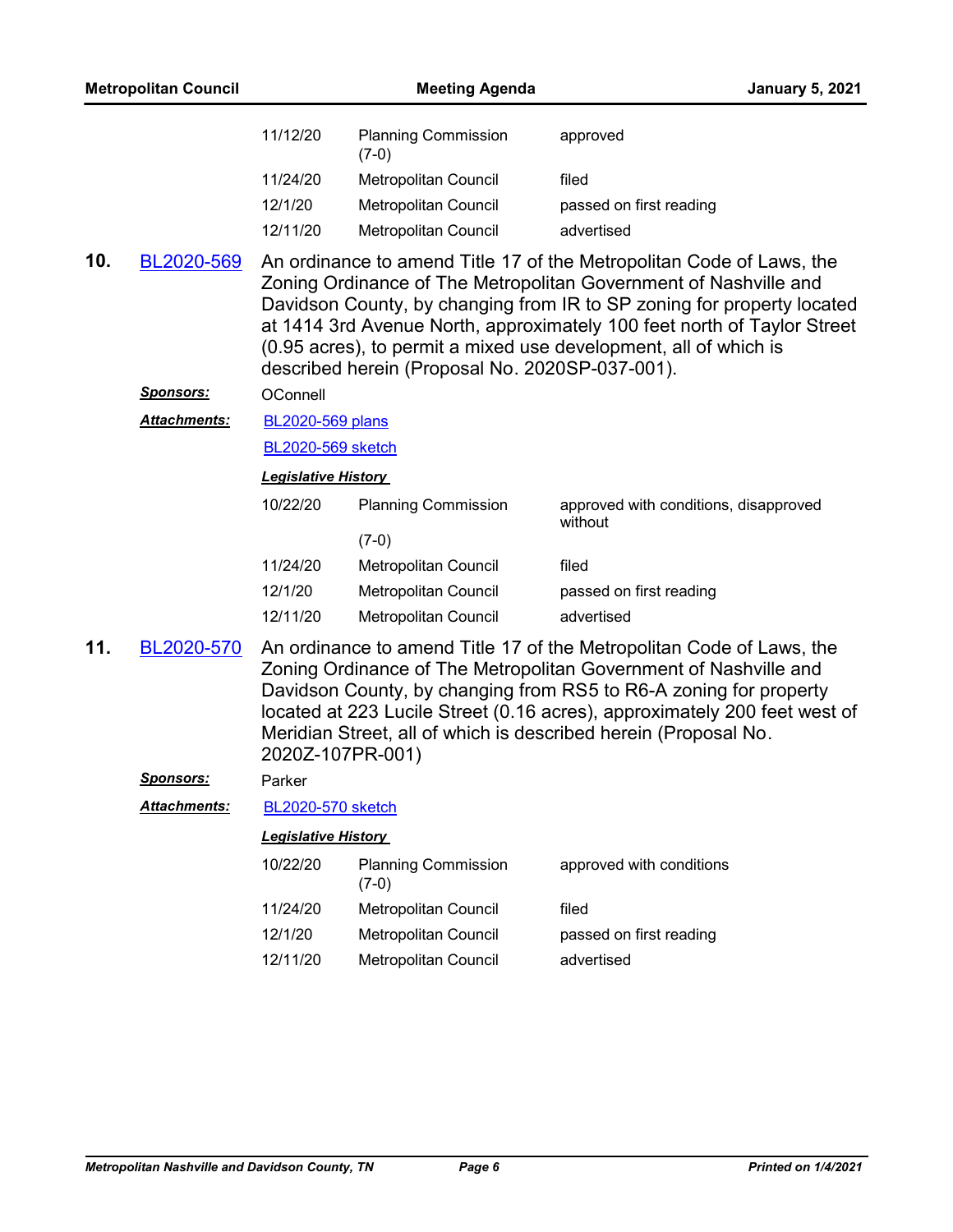| 12. | BL2020-571          | An ordinance to amend Title 17 of the Metropolitan Code of Laws, the<br>Zoning Ordinance of The Metropolitan Government of Nashville and<br>Davidson County, by changing from IWD to MUG-NS zoning for<br>property located at 44 Vantage Way, approximately 370 feet east of<br>French Landing Drive (7.83 acres), all of which is described herein<br>(Proposal No. 2020Z-124PR-001).                                                                                                                  |                                       |                                                                                                                                                                                                                                                                                                                                                             |
|-----|---------------------|---------------------------------------------------------------------------------------------------------------------------------------------------------------------------------------------------------------------------------------------------------------------------------------------------------------------------------------------------------------------------------------------------------------------------------------------------------------------------------------------------------|---------------------------------------|-------------------------------------------------------------------------------------------------------------------------------------------------------------------------------------------------------------------------------------------------------------------------------------------------------------------------------------------------------------|
|     | <u>Sponsors:</u>    | Toombs                                                                                                                                                                                                                                                                                                                                                                                                                                                                                                  |                                       |                                                                                                                                                                                                                                                                                                                                                             |
|     | Attachments:        | BL2020-571 sketch                                                                                                                                                                                                                                                                                                                                                                                                                                                                                       |                                       |                                                                                                                                                                                                                                                                                                                                                             |
|     |                     | <b>Legislative History</b>                                                                                                                                                                                                                                                                                                                                                                                                                                                                              |                                       |                                                                                                                                                                                                                                                                                                                                                             |
|     |                     | 10/22/20                                                                                                                                                                                                                                                                                                                                                                                                                                                                                                | <b>Planning Commission</b><br>$(7-0)$ | approved                                                                                                                                                                                                                                                                                                                                                    |
|     |                     | 11/24/20                                                                                                                                                                                                                                                                                                                                                                                                                                                                                                | Metropolitan Council                  | filed                                                                                                                                                                                                                                                                                                                                                       |
|     |                     | 12/1/20                                                                                                                                                                                                                                                                                                                                                                                                                                                                                                 | <b>Metropolitan Council</b>           | passed on first reading                                                                                                                                                                                                                                                                                                                                     |
|     |                     | 12/11/20                                                                                                                                                                                                                                                                                                                                                                                                                                                                                                | Metropolitan Council                  | advertised                                                                                                                                                                                                                                                                                                                                                  |
| 13. | BL2020-572          | An ordinance to amend Title 17 of the Metropolitan Code of Laws, the<br>Zoning Ordinance of The Metropolitan Government of Nashville and<br>Davidson County, by cancelling a portion of a Planned Unit<br>Development Overlay District for property located at 451 Elysian Fields<br>Road, approximately 650 feet west of Nolensville Pike, zoned OR20 and<br>within the Nolensville Pike Corridor Design Overlay District (1.63 acres),<br>all of which is described herein (Proposal No. 75-83P-005). |                                       |                                                                                                                                                                                                                                                                                                                                                             |
|     | <u>Sponsors:</u>    | Johnston                                                                                                                                                                                                                                                                                                                                                                                                                                                                                                |                                       |                                                                                                                                                                                                                                                                                                                                                             |
|     | <b>Attachments:</b> | BL2020-572 sketch                                                                                                                                                                                                                                                                                                                                                                                                                                                                                       |                                       |                                                                                                                                                                                                                                                                                                                                                             |
|     |                     | <b>Legislative History</b>                                                                                                                                                                                                                                                                                                                                                                                                                                                                              |                                       |                                                                                                                                                                                                                                                                                                                                                             |
|     |                     | 10/22/20                                                                                                                                                                                                                                                                                                                                                                                                                                                                                                | <b>Planning Commission</b><br>$(7-0)$ | approved                                                                                                                                                                                                                                                                                                                                                    |
|     |                     | 11/24/20                                                                                                                                                                                                                                                                                                                                                                                                                                                                                                | Metropolitan Council                  | filed                                                                                                                                                                                                                                                                                                                                                       |
|     |                     | 12/1/20                                                                                                                                                                                                                                                                                                                                                                                                                                                                                                 | Metropolitan Council                  | passed on first reading                                                                                                                                                                                                                                                                                                                                     |
|     |                     | 12/11/20                                                                                                                                                                                                                                                                                                                                                                                                                                                                                                | Metropolitan Council                  | advertised                                                                                                                                                                                                                                                                                                                                                  |
| 14. | BL2020-573          |                                                                                                                                                                                                                                                                                                                                                                                                                                                                                                         | No. 2020Z-129PR-001).                 | An ordinance to amend Title 17 of the Metropolitan Code of Laws, the<br>Zoning Ordinance of The Metropolitan Government of Nashville and<br>Davidson County, by changing from RS5 to R6-A zoning for property<br>located at 340 Peachtree Street, approximately 350 feet west of<br>Wickson Avenue (0.17 acres), all of which is described herein (Proposal |
|     | Sponsors:           | Welsch                                                                                                                                                                                                                                                                                                                                                                                                                                                                                                  |                                       |                                                                                                                                                                                                                                                                                                                                                             |
|     | Attachments:        | <b>BL2020-573 sketch</b>                                                                                                                                                                                                                                                                                                                                                                                                                                                                                |                                       |                                                                                                                                                                                                                                                                                                                                                             |
|     |                     | <b>Legislative History</b>                                                                                                                                                                                                                                                                                                                                                                                                                                                                              |                                       |                                                                                                                                                                                                                                                                                                                                                             |
|     |                     | 11/12/20                                                                                                                                                                                                                                                                                                                                                                                                                                                                                                | <b>Planning Commission</b><br>$(7-0)$ | approved                                                                                                                                                                                                                                                                                                                                                    |
|     |                     | 11/24/20                                                                                                                                                                                                                                                                                                                                                                                                                                                                                                | Metropolitan Council                  | filed                                                                                                                                                                                                                                                                                                                                                       |

12/1/20 Metropolitan Council passed on first reading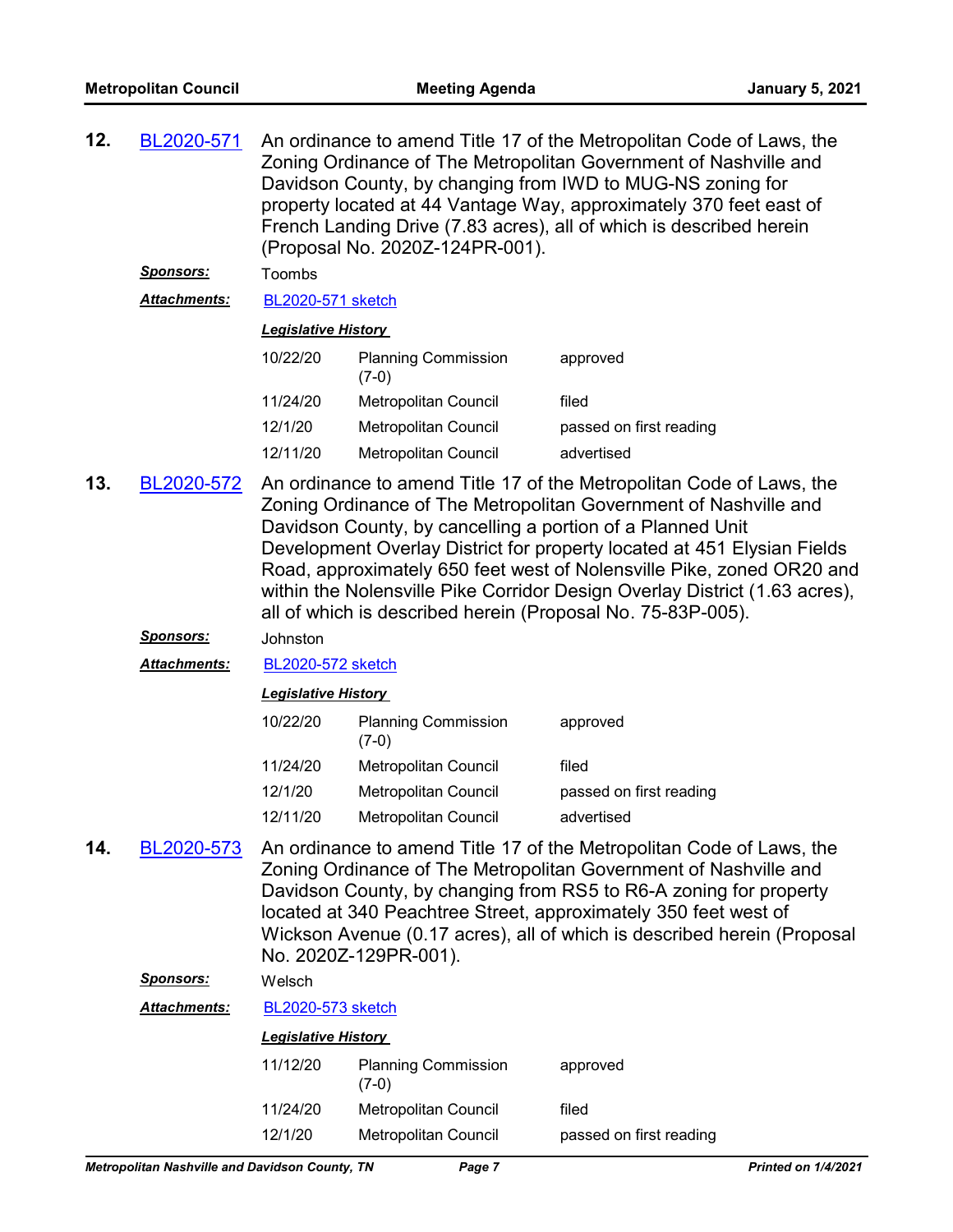|     |                      | 12/11/20                                                                                                                                                                                                                                                                                                                                                                                                           | <b>Metropolitan Council</b>           | advertised                                                                                                                                                                                                                                                                                                                                                                                                            |
|-----|----------------------|--------------------------------------------------------------------------------------------------------------------------------------------------------------------------------------------------------------------------------------------------------------------------------------------------------------------------------------------------------------------------------------------------------------------|---------------------------------------|-----------------------------------------------------------------------------------------------------------------------------------------------------------------------------------------------------------------------------------------------------------------------------------------------------------------------------------------------------------------------------------------------------------------------|
| 15. | BL2020-574           |                                                                                                                                                                                                                                                                                                                                                                                                                    | No. 2020Z-132PR-001).                 | An ordinance to amend Title 17 of the Metropolitan Code of Laws, the<br>Zoning Ordinance of The Metropolitan Government of Nashville and<br>Davidson County, by changing from RS10 to R10 zoning for property<br>located at 1310 Cardinal Avenue, approximately 360 feet east of<br>Kennedy Avenue (0.23 acres), all of which is described herein (Proposal                                                           |
|     | <u>Sponsors:</u>     | <b>Benedict</b>                                                                                                                                                                                                                                                                                                                                                                                                    |                                       |                                                                                                                                                                                                                                                                                                                                                                                                                       |
|     | <u> Attachments:</u> | <b>BL2020-574 sketch</b>                                                                                                                                                                                                                                                                                                                                                                                           |                                       |                                                                                                                                                                                                                                                                                                                                                                                                                       |
|     |                      | <b>Legislative History</b>                                                                                                                                                                                                                                                                                                                                                                                         |                                       |                                                                                                                                                                                                                                                                                                                                                                                                                       |
|     |                      | 11/12/20                                                                                                                                                                                                                                                                                                                                                                                                           | <b>Planning Commission</b><br>$(7-0)$ | approved                                                                                                                                                                                                                                                                                                                                                                                                              |
|     |                      | 11/24/20                                                                                                                                                                                                                                                                                                                                                                                                           | Metropolitan Council                  | filed                                                                                                                                                                                                                                                                                                                                                                                                                 |
|     |                      | 12/1/20                                                                                                                                                                                                                                                                                                                                                                                                            | Metropolitan Council                  | passed on first reading                                                                                                                                                                                                                                                                                                                                                                                               |
|     |                      | 12/11/20                                                                                                                                                                                                                                                                                                                                                                                                           | Metropolitan Council                  | advertised                                                                                                                                                                                                                                                                                                                                                                                                            |
| 16. | BL2020-575           | An ordinance to amend Title 17 of the Metropolitan Code of Laws, the<br>Zoning Ordinance of The Metropolitan Government of Nashville and<br>Davidson County, by applying a Historic Landmark Overlay District to<br>property located at 161 Rosa L Parks Boulevard, approximately 130 feet<br>north of Commerce Street, zoned DTC (0.28 acres), all of which is<br>described herein (Proposal No. 2020HL-008-001). |                                       |                                                                                                                                                                                                                                                                                                                                                                                                                       |
|     | <u>Sponsors:</u>     | OConnell                                                                                                                                                                                                                                                                                                                                                                                                           |                                       |                                                                                                                                                                                                                                                                                                                                                                                                                       |
|     | <b>Attachments:</b>  | <b>BL2020-575 sketch</b>                                                                                                                                                                                                                                                                                                                                                                                           |                                       |                                                                                                                                                                                                                                                                                                                                                                                                                       |
|     |                      | <b>Legislative History</b>                                                                                                                                                                                                                                                                                                                                                                                         |                                       |                                                                                                                                                                                                                                                                                                                                                                                                                       |
|     |                      | 11/24/20                                                                                                                                                                                                                                                                                                                                                                                                           | Metropolitan Council                  | filed                                                                                                                                                                                                                                                                                                                                                                                                                 |
|     |                      | 12/1/20                                                                                                                                                                                                                                                                                                                                                                                                            | Metropolitan Council                  | passed on first reading                                                                                                                                                                                                                                                                                                                                                                                               |
|     |                      | 12/10/20                                                                                                                                                                                                                                                                                                                                                                                                           | <b>Planning Commission</b><br>$(9-0)$ | approved                                                                                                                                                                                                                                                                                                                                                                                                              |
|     |                      | 12/11/20                                                                                                                                                                                                                                                                                                                                                                                                           | Metropolitan Council                  | advertised                                                                                                                                                                                                                                                                                                                                                                                                            |
| 17. | BL2020-576           | 2020SP-047-001).                                                                                                                                                                                                                                                                                                                                                                                                   |                                       | An ordinance to amend Title 17 of the Metropolitan Code of Laws, the<br>Zoning Ordinance of The Metropolitan Government of Nashville and<br>Davidson County, by changing from IR to SP zoning for property located<br>at 111 N 1st Street, at the northeast corner of James Robertson<br>Parkway and N 1st Street (16.72 acres), to permit a mixed use<br>development, all of which is described herein (Proposal No. |
|     | <b>Sponsors:</b>     | Parker                                                                                                                                                                                                                                                                                                                                                                                                             |                                       |                                                                                                                                                                                                                                                                                                                                                                                                                       |
|     | Attachments:         | <b>BL2020-576 plans</b>                                                                                                                                                                                                                                                                                                                                                                                            |                                       |                                                                                                                                                                                                                                                                                                                                                                                                                       |
|     |                      | <b>BL2020-576 sketch</b>                                                                                                                                                                                                                                                                                                                                                                                           |                                       |                                                                                                                                                                                                                                                                                                                                                                                                                       |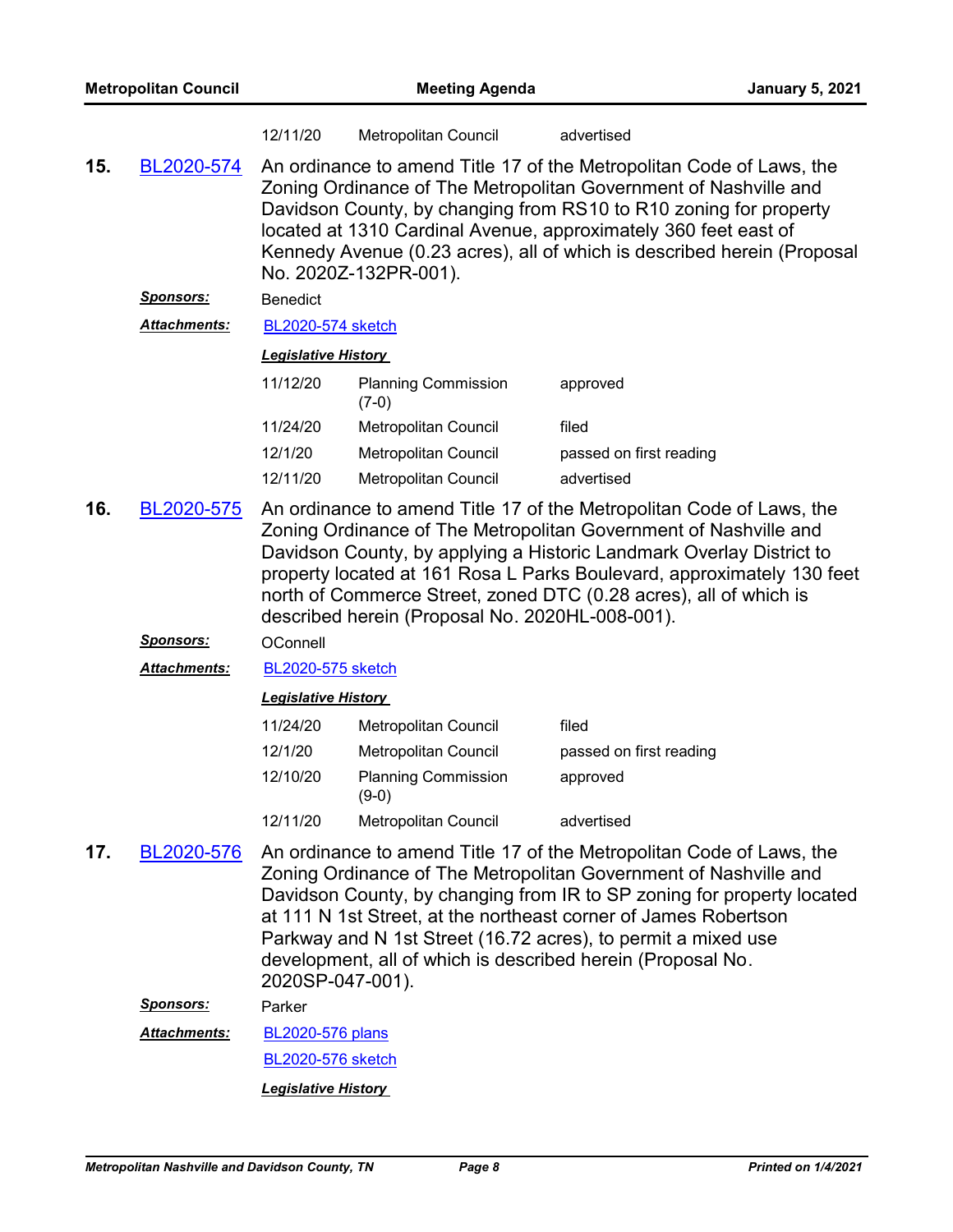|     |            | 11747720          | <b>IVICU OPOINGH OUGHOIL</b> | mou                                                                                                                                                                                                                                                                                                                                                             |
|-----|------------|-------------------|------------------------------|-----------------------------------------------------------------------------------------------------------------------------------------------------------------------------------------------------------------------------------------------------------------------------------------------------------------------------------------------------------------|
|     |            | 12/1/20           | <b>Metropolitan Council</b>  | passed on first reading                                                                                                                                                                                                                                                                                                                                         |
|     |            | 12/11/20          | <b>Metropolitan Council</b>  | advertised                                                                                                                                                                                                                                                                                                                                                      |
| 18. | BL2020-577 | 2020Z-133PR-001). |                              | An ordinance to amend Title 17 of the Metropolitan Code of Laws, the<br>Zoning Ordinance of The Metropolitan Government of Nashville and<br>Davidson County, by changing from R8 to IWD zoning for property<br>located at 437 Haynie Avenue, approximately 1,190 feet west of Brick<br>Church Pike (0.19 acres), all of which is described herein (Proposal No. |

*Sponsors:* Toombs

*Attachments:* [BL2020-577 sketch](http://nashville.legistar.com/gateway.aspx?M=F&ID=1bd87ea7-de83-45eb-951f-c87a330d620c.docx)

#### *Legislative History*

| 11/12/20 | <b>Planning Commission</b><br>$(7-0)$ | approved                |
|----------|---------------------------------------|-------------------------|
| 11/24/20 | <b>Metropolitan Council</b>           | filed                   |
| 12/1/20  | Metropolitan Council                  | passed on first reading |
| 12/11/20 | Metropolitan Council                  | advertised              |

An ordinance to amend Title 17 of the Metropolitan Code of Laws, the Zoning Ordinance of The Metropolitan Government of Nashville and Davidson County, by changing the preliminary plan for properties located at 1 City Avenue, 4, 5, 6, and 8 City Boulevard, 7 and 9 City Place, and City Boulevard (unnumbered), at the southwest corner of City Boulevard and 28th Avenue North, zoned SP (18.93 acres), to increase the maximum allowed residential units from 600 to 850 multi-family residential units, all of which is described herein (Proposal No. 2011SP-009-008). **19.** [BL2020-578](http://nashville.legistar.com/gateway.aspx?m=l&id=/matter.aspx?key=1678)

*Sponsors:* Taylor

[BL2020-578 plans](http://nashville.legistar.com/gateway.aspx?M=F&ID=4130a52a-68d0-4aa3-91c9-575b0efb5bfc.pdf) *Attachments:*

[BL2020-578 sketch](http://nashville.legistar.com/gateway.aspx?M=F&ID=ad52735e-8657-4ffa-a774-dc7a74ec68a3.docx)

| 11/12/20 | <b>Planning Commission</b> | approved with conditions, disapproved<br>without |
|----------|----------------------------|--------------------------------------------------|
|          | (6-0-1)                    |                                                  |
| 11/24/20 | Metropolitan Council       | filed                                            |
| 12/1/20  | Metropolitan Council       | passed on first reading                          |
| 12/11/20 | Metropolitan Council       | advertised                                       |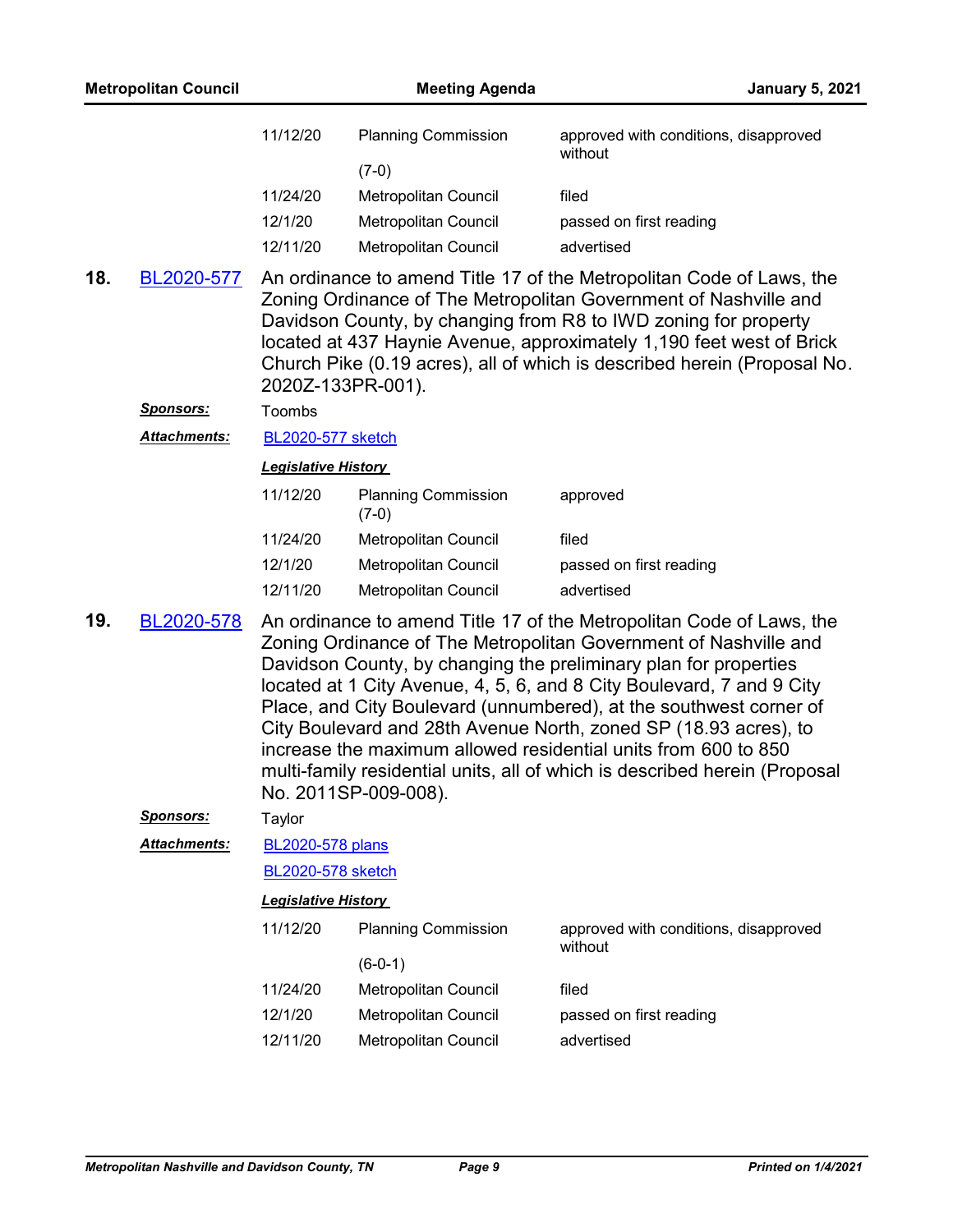| 20.<br>BL2020-579<br>An ordinance to amend Title 17 of the Metropolitan Code of Laws, the<br>Zoning Ordinance of The Metropolitan Government of Nashville and<br>Davidson County, by changing from SP to MUL zoning for a portion of<br>property located at 5400 Mt. View Road, approximately 380 feet east<br>Crossings Boulevard (2.96 acres), all of which is described herein<br>(Proposal No. 2020Z-043PR-001). |                     |                            |                                       |                         |  |
|----------------------------------------------------------------------------------------------------------------------------------------------------------------------------------------------------------------------------------------------------------------------------------------------------------------------------------------------------------------------------------------------------------------------|---------------------|----------------------------|---------------------------------------|-------------------------|--|
|                                                                                                                                                                                                                                                                                                                                                                                                                      | <b>Sponsors:</b>    | <b>Styles</b>              |                                       |                         |  |
|                                                                                                                                                                                                                                                                                                                                                                                                                      | <b>Attachments:</b> | <b>BL2020-579 sketch</b>   |                                       |                         |  |
|                                                                                                                                                                                                                                                                                                                                                                                                                      |                     | <b>Legislative History</b> |                                       |                         |  |
|                                                                                                                                                                                                                                                                                                                                                                                                                      |                     | 11/12/20                   | <b>Planning Commission</b><br>$(7-0)$ | approved                |  |
|                                                                                                                                                                                                                                                                                                                                                                                                                      |                     | 11/24/20                   | Metropolitan Council                  | filed                   |  |
|                                                                                                                                                                                                                                                                                                                                                                                                                      |                     | 12/1/20                    | Metropolitan Council                  | passed on first reading |  |
|                                                                                                                                                                                                                                                                                                                                                                                                                      |                     | 12/11/20                   | Metropolitan Council                  | advertised              |  |
|                                                                                                                                                                                                                                                                                                                                                                                                                      |                     |                            |                                       |                         |  |

An ordinance to amend Title 17 of the Metropolitan Code of Laws, the Zoning Ordinance of The Metropolitan Government of Nashville and Davidson County, by changing from CS to RM20-A zoning for properties located at 1176 and 1180 Dickerson Pike, approximately 640 feet southwest of Robert Cartwright Drive (0.72 acres), all of which is described herein (Proposal No. 2020Z-130PR-001). **21.** [BL2020-580](http://nashville.legistar.com/gateway.aspx?m=l&id=/matter.aspx?key=1682)

#### *Sponsors:* Young

*Attachments:* [BL2020-580 sketch](http://nashville.legistar.com/gateway.aspx?M=F&ID=f2881c9b-b02b-417b-8a99-133b973df6c9.docx)

| <b>Planning Commission</b><br>$(7-0)$ | approved                |
|---------------------------------------|-------------------------|
| Metropolitan Council                  | filed                   |
| Metropolitan Council                  | passed on first reading |
| Metropolitan Council                  | advertised              |
|                                       |                         |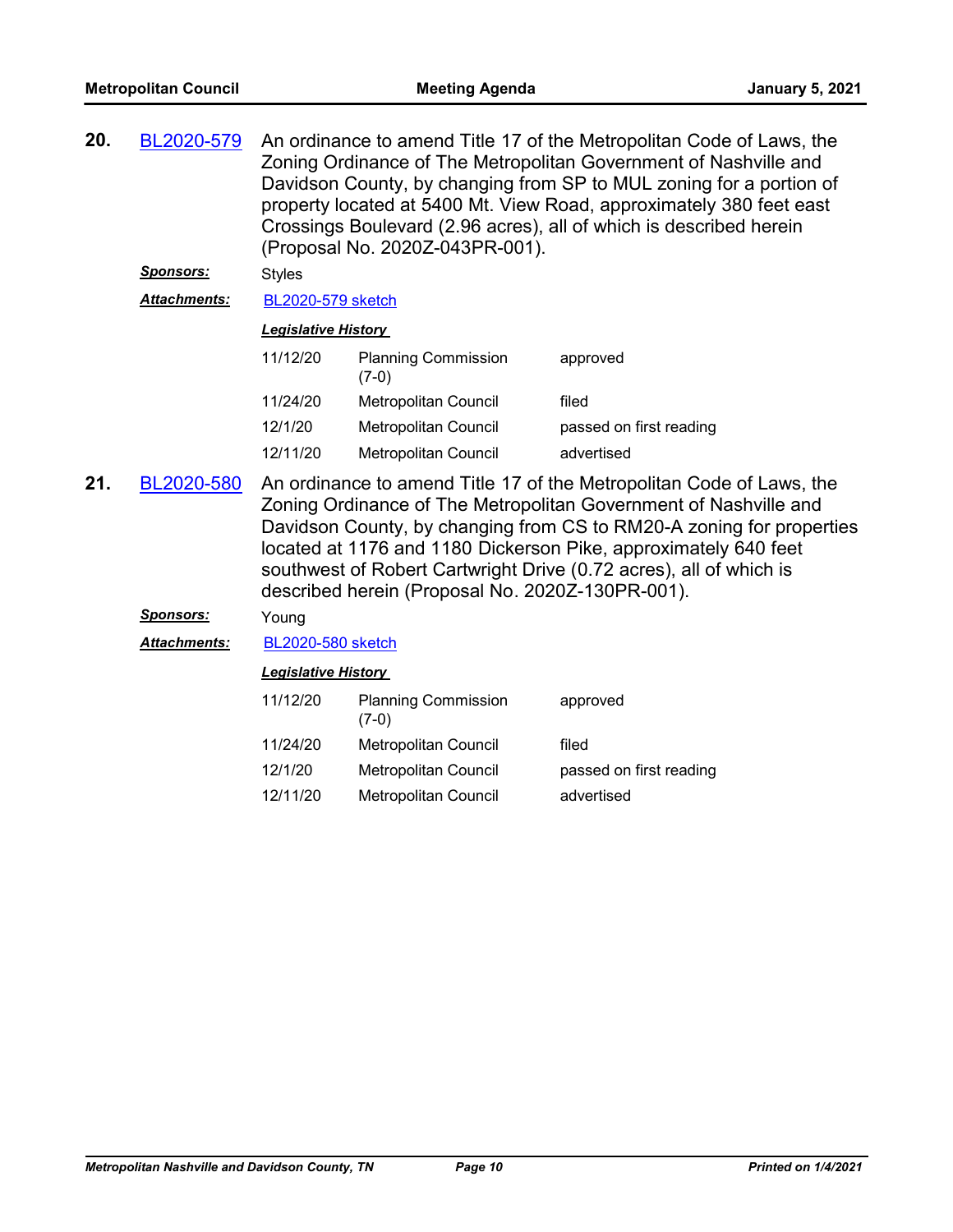### **J. Consent Resolutions and Resolutions**

- A resolution approving Amendment Four to an Agreement by and between the State of Tennessee, Department of Transportation, and The Metropolitan Government of Nashville and Davidson County, acting by and through the Metropolitan Department of Public Works, for improvements on Jefferson Street, Federal No. STP-M-1900(28), State No. 19LPLM-F3-011, PIN 103490, Prop No. 2020M-023AG-001. **22.** [RS2020-649](http://nashville.legistar.com/gateway.aspx?m=l&id=/matter.aspx?key=1609)
	- *Sponsors:* Taylor, Toombs, Murphy, Nash and Suara

#### *Attachments:* [RS2020-649 Legislative Packet](http://nashville.legistar.com/gateway.aspx?M=F&ID=3a0661ab-20d6-4408-939f-780b5d58dc5b.PDF)

#### *Legislative History*

| 10/14/20                                | <b>Planning Commission</b>                                 | approved                                                             |
|-----------------------------------------|------------------------------------------------------------|----------------------------------------------------------------------|
| 11/10/20<br><b>Metropolitan Council</b> |                                                            | referred to the Planning, Zoning, and<br><b>Historical Committee</b> |
|                                         | 11/16/20 recommended for deferral                          |                                                                      |
|                                         |                                                            | 11/30/20 recommended for deferral to February 2, 2021                |
| 11/16/20                                | <b>Budget and Finance</b><br>Committee                     | approved                                                             |
| 11/17/20                                | <b>Public Works Committee</b>                              | approved                                                             |
| 11/17/20                                | <b>Metropolitan Council</b>                                | deferred                                                             |
| 12/1/20                                 | <b>Metropolitan Council</b><br>deferred to January 5, 2021 | deferred                                                             |

23. [RS2020-652](http://nashville.legistar.com/gateway.aspx?m=l&id=/matter.aspx?key=1647) A resolution declaring a June 30, 2021 sunset of the current property tax rate in Metropolitan Nashville and Davidson County.

| <b>Sponsors:</b> | Druffel<br><b>Legislative History</b>                                                                                                                                                                   |                                                     |             |
|------------------|---------------------------------------------------------------------------------------------------------------------------------------------------------------------------------------------------------|-----------------------------------------------------|-------------|
|                  | 11/17/20                                                                                                                                                                                                | Metropolitan Council                                | deferred    |
|                  | 11/30/20                                                                                                                                                                                                | <b>Budget and Finance</b><br>Committee              | disapproved |
|                  | 12/1/20                                                                                                                                                                                                 | Metropolitan Council<br>deferred to January 5, 2021 | deferred    |
| RS2021-699       | Resolution authorizing the execution, terms, issuance, sale and<br>payment of general obligation refunding bonds in multiple series in an<br>aggregate principal amount of not to exceed \$641,000,000. |                                                     |             |
| <b>Sponsors:</b> | Toombs and Suara                                                                                                                                                                                        |                                                     |             |
|                  |                                                                                                                                                                                                         |                                                     |             |

[RS2021-699 Exhibits A & C](http://nashville.legistar.com/gateway.aspx?M=F&ID=d9a1630b-9766-4c64-975a-90a105e0ae3c.pdf) *Attachments:*

[RS2021-699 Exhibit B](http://nashville.legistar.com/gateway.aspx?M=F&ID=e728d1ee-f012-4580-ba6f-8cf77bcbd6bb.DOCX)

[RS2021-699 Exhibit D](http://nashville.legistar.com/gateway.aspx?M=F&ID=a5194df6-ebab-4c24-a873-83833e468c18.DOC)

#### *Legislative History*

12/29/20 Metropolitan Council referred to the Budget and Finance

**Committee** 

**24.**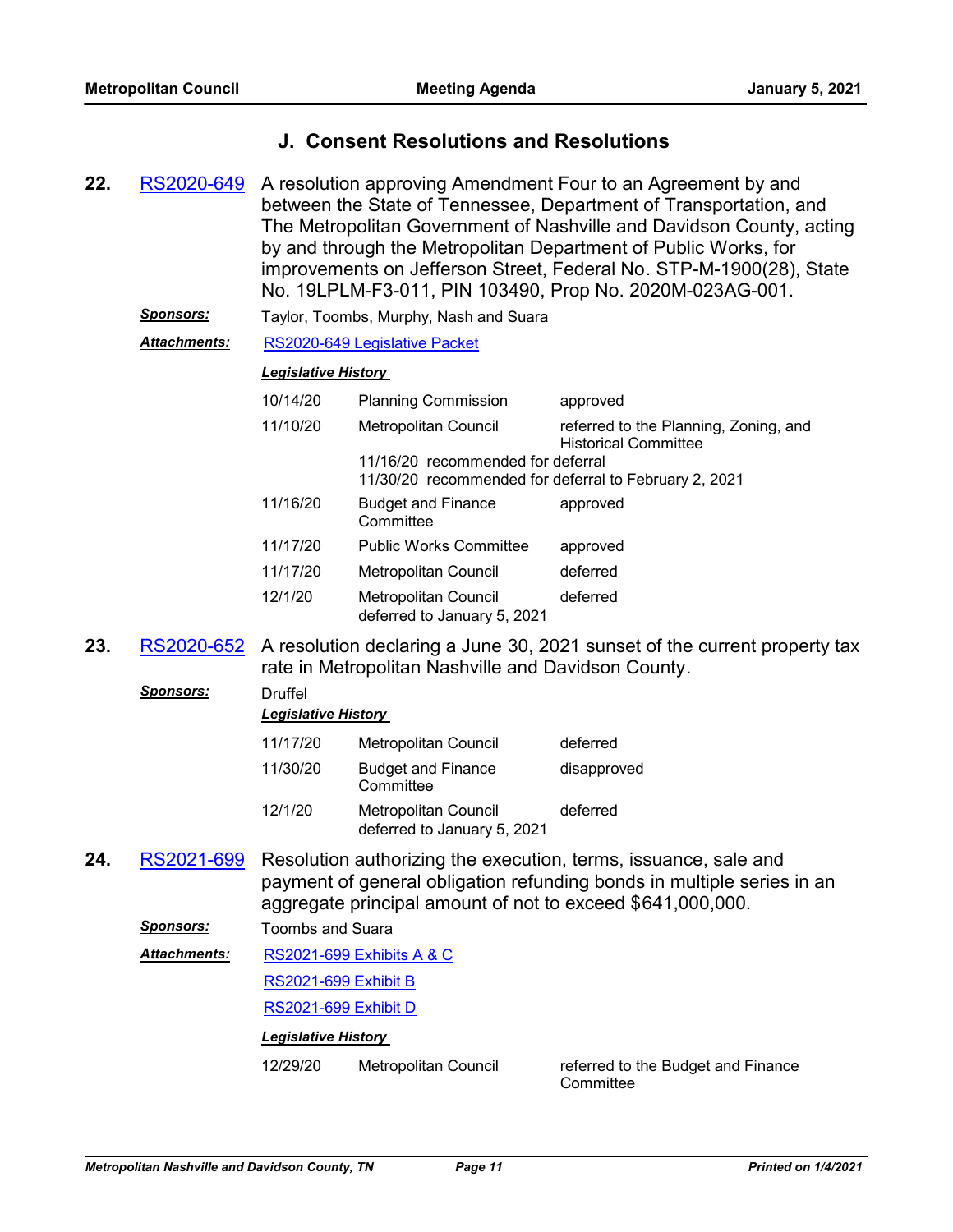| 25. | RS2021-700          |                                                                                                                                                                                                                                                                                                                                                                                                                       | payment of debt service on the bonds. | Resolution authorizing the issuance, sale and payment of general<br>obligation improvement bonds in an aggregate principal amount of not<br>to exceed \$650,000,000; and providing for the levy of taxes for the |  |  |  |
|-----|---------------------|-----------------------------------------------------------------------------------------------------------------------------------------------------------------------------------------------------------------------------------------------------------------------------------------------------------------------------------------------------------------------------------------------------------------------|---------------------------------------|------------------------------------------------------------------------------------------------------------------------------------------------------------------------------------------------------------------|--|--|--|
|     | <u>Sponsors:</u>    | Toombs                                                                                                                                                                                                                                                                                                                                                                                                                |                                       |                                                                                                                                                                                                                  |  |  |  |
|     | <b>Attachments:</b> | <b>RS2021-700 Exhibit A</b>                                                                                                                                                                                                                                                                                                                                                                                           |                                       |                                                                                                                                                                                                                  |  |  |  |
|     |                     | <b>RS2021-700 Exhibit B</b>                                                                                                                                                                                                                                                                                                                                                                                           |                                       |                                                                                                                                                                                                                  |  |  |  |
|     |                     |                                                                                                                                                                                                                                                                                                                                                                                                                       | RS2021-700 Exhibits C-E               |                                                                                                                                                                                                                  |  |  |  |
|     |                     | <b>Legislative History</b>                                                                                                                                                                                                                                                                                                                                                                                            |                                       |                                                                                                                                                                                                                  |  |  |  |
|     |                     | 12/29/20                                                                                                                                                                                                                                                                                                                                                                                                              | Metropolitan Council                  | referred to the Budget and Finance<br>Committee                                                                                                                                                                  |  |  |  |
| 26. | RS2021-701          | A resolution accepting a grant from the Tennessee Emergency<br>Management Agency to The Metropolitan Government of Nashville and<br>Davidson County, acting by and through the Department of Finance, to<br>provide public assistance pursuant to Presidential Disaster Declaration<br>number FEMA-4476-DR-TN for costs incurred for severe storms,<br>tornadoes, straight-line winds, and flooding on March 3, 2020. |                                       |                                                                                                                                                                                                                  |  |  |  |
|     | <b>Sponsors:</b>    | <b>Toombs and Suara</b>                                                                                                                                                                                                                                                                                                                                                                                               |                                       |                                                                                                                                                                                                                  |  |  |  |
|     | <b>Attachments:</b> | RS2021-701 Agreement                                                                                                                                                                                                                                                                                                                                                                                                  |                                       |                                                                                                                                                                                                                  |  |  |  |
|     |                     | <b>Legislative History</b>                                                                                                                                                                                                                                                                                                                                                                                            |                                       |                                                                                                                                                                                                                  |  |  |  |
|     |                     | 12/29/20                                                                                                                                                                                                                                                                                                                                                                                                              | Metropolitan Council                  | referred to the Budget and Finance<br>Committee                                                                                                                                                                  |  |  |  |
| 27. | RS2021-702          | A resolution approving the election of certain Notaries Public for<br>Davidson County.                                                                                                                                                                                                                                                                                                                                |                                       |                                                                                                                                                                                                                  |  |  |  |
|     | <u>Sponsors:</u>    | Johnston                                                                                                                                                                                                                                                                                                                                                                                                              |                                       |                                                                                                                                                                                                                  |  |  |  |
|     | Attachments:        |                                                                                                                                                                                                                                                                                                                                                                                                                       | RS2021-702 Notary State Report        |                                                                                                                                                                                                                  |  |  |  |
|     |                     | <b>Legislative History</b>                                                                                                                                                                                                                                                                                                                                                                                            |                                       |                                                                                                                                                                                                                  |  |  |  |
|     |                     | 12/29/20                                                                                                                                                                                                                                                                                                                                                                                                              | Metropolitan Council                  | referred to the Rules, Confirmations, and<br><b>Public Elections Committee</b>                                                                                                                                   |  |  |  |
|     |                     | 12/29/20                                                                                                                                                                                                                                                                                                                                                                                                              | Metropolitan Council                  | filed                                                                                                                                                                                                            |  |  |  |
| 28. | RS2021-703          | A resolution approving a contract between the Metropolitan Government<br>of Nashville and Davidson County and Splash Business Intelligence,<br>Inc. to provide support, maintenance, and technical/development<br>services for the Splash BI and GL Connect reporting solution within R12<br>for the Metropolitan Government of Nashville and Davidson County.                                                        |                                       |                                                                                                                                                                                                                  |  |  |  |
|     | <u>Sponsors:</u>    | Toombs                                                                                                                                                                                                                                                                                                                                                                                                                |                                       |                                                                                                                                                                                                                  |  |  |  |
|     | <b>Attachments:</b> | RS2021-703 Contract                                                                                                                                                                                                                                                                                                                                                                                                   |                                       |                                                                                                                                                                                                                  |  |  |  |
|     |                     | <b>Legislative History</b>                                                                                                                                                                                                                                                                                                                                                                                            |                                       |                                                                                                                                                                                                                  |  |  |  |
|     |                     | 12/29/20                                                                                                                                                                                                                                                                                                                                                                                                              | Metropolitan Council                  | referred to the Budget and Finance<br>Committee                                                                                                                                                                  |  |  |  |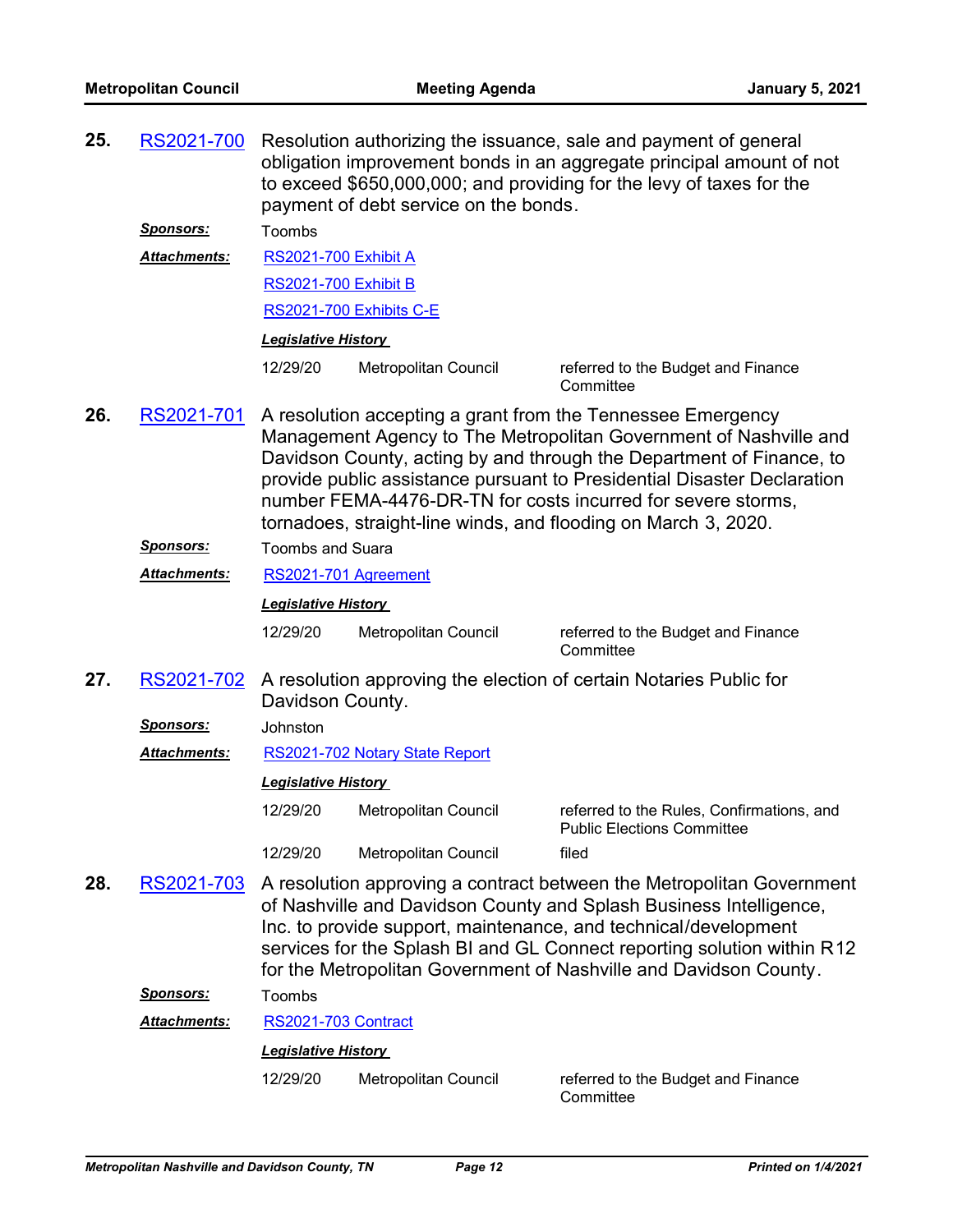| <b>Metropolitan Council</b> |                     | <b>Meeting Agenda</b>                                                                                                                                                                                                                                                                                                                                                                                         |                                                                                                                                                                                                                                                                                                                                                            | <b>January 5, 2021</b>                                                                              |  |  |  |  |
|-----------------------------|---------------------|---------------------------------------------------------------------------------------------------------------------------------------------------------------------------------------------------------------------------------------------------------------------------------------------------------------------------------------------------------------------------------------------------------------|------------------------------------------------------------------------------------------------------------------------------------------------------------------------------------------------------------------------------------------------------------------------------------------------------------------------------------------------------------|-----------------------------------------------------------------------------------------------------|--|--|--|--|
|                             |                     | 12/29/20                                                                                                                                                                                                                                                                                                                                                                                                      | Metropolitan Council                                                                                                                                                                                                                                                                                                                                       | referred to the Personnel, Public<br>Information, Human Relations, and<br><b>Veterans Committee</b> |  |  |  |  |
| 29.                         | RS2021-704          |                                                                                                                                                                                                                                                                                                                                                                                                               | A resolution to appropriate grant funds from the Cities for Financial<br>Empowerment Fund, Inc. to The Metropolitan Government of Nashville<br>and Davidson County, acting by and through the Metropolitan Action<br>Commission, to support a Summer Jobs Connect Program to provide<br>banking access and financial empowerment training to participants. |                                                                                                     |  |  |  |  |
|                             | <u>Sponsors:</u>    |                                                                                                                                                                                                                                                                                                                                                                                                               | Toombs, Taylor, Hurt, Suara and Allen                                                                                                                                                                                                                                                                                                                      |                                                                                                     |  |  |  |  |
|                             | <b>Attachments:</b> |                                                                                                                                                                                                                                                                                                                                                                                                               | RS2021-704 Agreement                                                                                                                                                                                                                                                                                                                                       |                                                                                                     |  |  |  |  |
|                             |                     | <b>Legislative History</b>                                                                                                                                                                                                                                                                                                                                                                                    |                                                                                                                                                                                                                                                                                                                                                            |                                                                                                     |  |  |  |  |
|                             |                     | 12/29/20                                                                                                                                                                                                                                                                                                                                                                                                      | Metropolitan Council                                                                                                                                                                                                                                                                                                                                       | referred to the Budget and Finance<br>Committee                                                     |  |  |  |  |
|                             |                     | 12/29/20                                                                                                                                                                                                                                                                                                                                                                                                      | Metropolitan Council                                                                                                                                                                                                                                                                                                                                       | referred to the Health, Hospitals, and Social<br><b>Services Committee</b>                          |  |  |  |  |
| 30.                         | RS2021-705          | A resolution approving amendment two to a grant appropriation from the<br>Tennessee Department of Human Services, to The Metropolitan<br>Government of Nashville and Davidson County, acting by and through<br>the Metropolitan Action Commission, for a community services block<br>grant to provide a range of services designed to assist low-income and<br>homeless individuals achieve self-sufficiency. |                                                                                                                                                                                                                                                                                                                                                            |                                                                                                     |  |  |  |  |
|                             | <u>Sponsors:</u>    |                                                                                                                                                                                                                                                                                                                                                                                                               | Toombs, Taylor, Hurt, Suara, Styles, Bradford and Allen                                                                                                                                                                                                                                                                                                    |                                                                                                     |  |  |  |  |
|                             | <b>Attachments:</b> | RS2021-705 Agreement                                                                                                                                                                                                                                                                                                                                                                                          |                                                                                                                                                                                                                                                                                                                                                            |                                                                                                     |  |  |  |  |
|                             |                     | <b>Legislative History</b>                                                                                                                                                                                                                                                                                                                                                                                    |                                                                                                                                                                                                                                                                                                                                                            |                                                                                                     |  |  |  |  |
|                             |                     | 12/29/20                                                                                                                                                                                                                                                                                                                                                                                                      | Metropolitan Council                                                                                                                                                                                                                                                                                                                                       | referred to the Budget and Finance<br>Committee                                                     |  |  |  |  |
|                             |                     | 12/29/20                                                                                                                                                                                                                                                                                                                                                                                                      | Metropolitan Council                                                                                                                                                                                                                                                                                                                                       | referred to the Health, Hospitals, and Social<br><b>Services Committee</b>                          |  |  |  |  |
| 31.                         | <u>RS2021-706</u>   | A resolution approving a contract by and between The Metropolitan<br>Government of Nashville and Davidson County, acting by and through<br>the Metropolitan Board of Health, and the Centers for Medicare &<br>Medicaid Services to facilitate enrollment in Qualified Health Plan<br>Options and Insurance Affordability Programs as a Certified Application<br><b>Counselor Designated Organization.</b>    |                                                                                                                                                                                                                                                                                                                                                            |                                                                                                     |  |  |  |  |
|                             | <u>Sponsors:</u>    | Taylor                                                                                                                                                                                                                                                                                                                                                                                                        |                                                                                                                                                                                                                                                                                                                                                            |                                                                                                     |  |  |  |  |
|                             | <b>Attachments:</b> | RS2021-706 Contract                                                                                                                                                                                                                                                                                                                                                                                           |                                                                                                                                                                                                                                                                                                                                                            |                                                                                                     |  |  |  |  |
|                             |                     | <b>Legislative History</b>                                                                                                                                                                                                                                                                                                                                                                                    |                                                                                                                                                                                                                                                                                                                                                            |                                                                                                     |  |  |  |  |
|                             |                     | 12/29/20                                                                                                                                                                                                                                                                                                                                                                                                      | Metropolitan Council                                                                                                                                                                                                                                                                                                                                       | referred to the Health, Hospitals, and Social<br><b>Services Committee</b>                          |  |  |  |  |
|                             |                     |                                                                                                                                                                                                                                                                                                                                                                                                               |                                                                                                                                                                                                                                                                                                                                                            |                                                                                                     |  |  |  |  |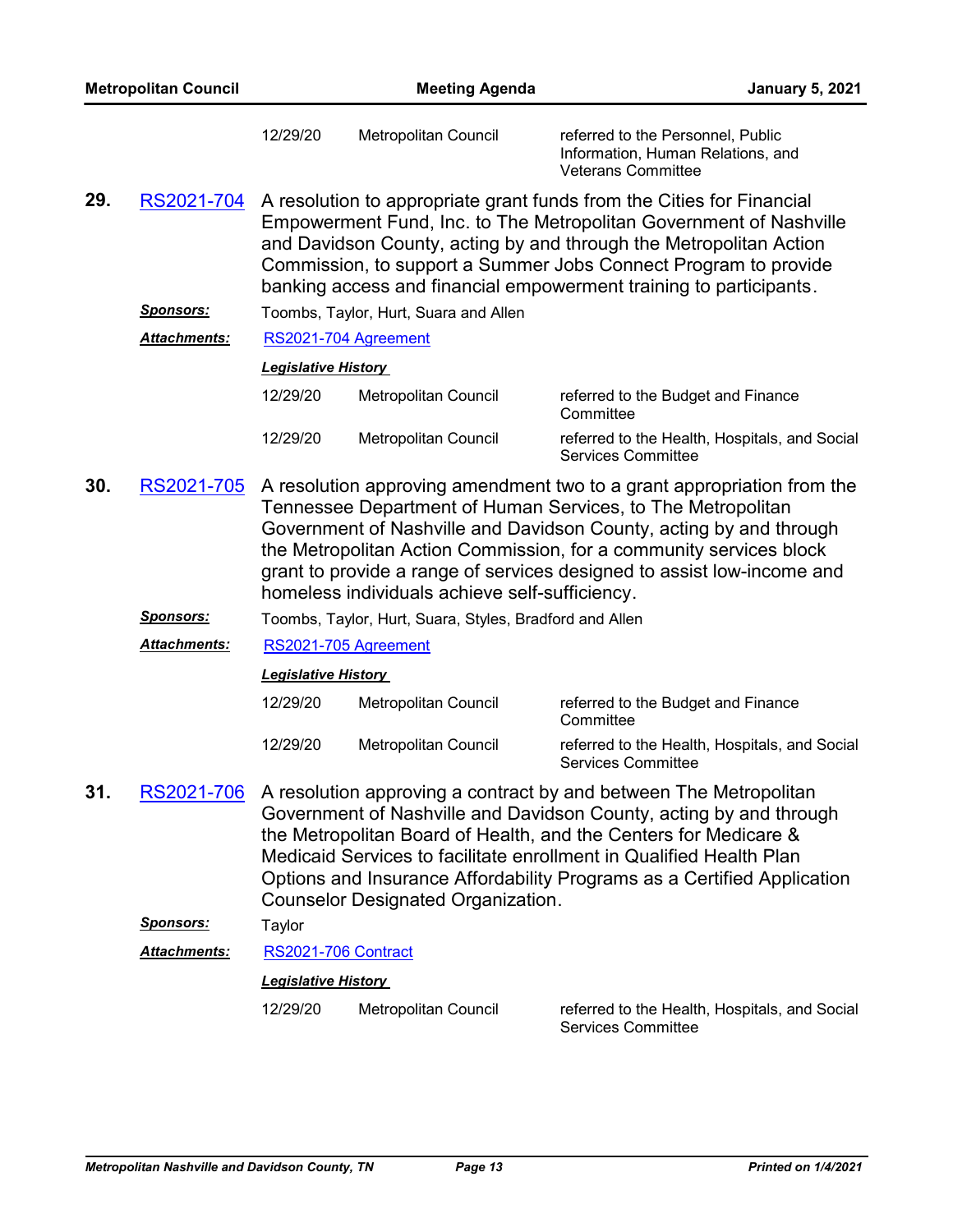| 32. | RS2021-707          | A resolution approving a memorandum of agreement by and between<br>the Metropolitan Development and Housing Agency and The<br>Metropolitan Government of Nashville and Davidson County, acting by<br>and through the Metropolitan Social Services Commission, to utilize<br>funds to provide essential staffing and equipment to expand the<br>Homeless Management Information System (HMIS). |                                                   |                                                                                                                                                                                                                                                                                                                                                                |  |
|-----|---------------------|-----------------------------------------------------------------------------------------------------------------------------------------------------------------------------------------------------------------------------------------------------------------------------------------------------------------------------------------------------------------------------------------------|---------------------------------------------------|----------------------------------------------------------------------------------------------------------------------------------------------------------------------------------------------------------------------------------------------------------------------------------------------------------------------------------------------------------------|--|
|     | <b>Sponsors:</b>    |                                                                                                                                                                                                                                                                                                                                                                                               | Toombs, Taylor, Suara, Styles, Bradford and Allen |                                                                                                                                                                                                                                                                                                                                                                |  |
|     | <b>Attachments:</b> | RS2021-707 Agreement                                                                                                                                                                                                                                                                                                                                                                          |                                                   |                                                                                                                                                                                                                                                                                                                                                                |  |
|     |                     | <b>Legislative History</b>                                                                                                                                                                                                                                                                                                                                                                    |                                                   |                                                                                                                                                                                                                                                                                                                                                                |  |
|     |                     | 12/29/20                                                                                                                                                                                                                                                                                                                                                                                      | <b>Metropolitan Council</b>                       | referred to the Budget and Finance<br>Committee                                                                                                                                                                                                                                                                                                                |  |
|     |                     | 12/29/20                                                                                                                                                                                                                                                                                                                                                                                      | Metropolitan Council                              | referred to the Health, Hospitals, and Social<br><b>Services Committee</b>                                                                                                                                                                                                                                                                                     |  |
| 33. | RS2021-708          |                                                                                                                                                                                                                                                                                                                                                                                               |                                                   | A resolution accepting a Coronavirus Aid Relief and Economic Security<br>(CARES) Act grant from the Greater Nashville Regional Council to The<br>Metropolitan Government of Nashville and Davidson County, acting by<br>and through the Metropolitan Social Services Commission, to provide<br>meals that meet RDA nutritional guidelines to eligible seniors. |  |
|     | <b>Sponsors:</b>    |                                                                                                                                                                                                                                                                                                                                                                                               | Toombs, Taylor, Suara and Styles                  |                                                                                                                                                                                                                                                                                                                                                                |  |
|     | <b>Attachments:</b> | RS2021-708 Contract                                                                                                                                                                                                                                                                                                                                                                           |                                                   |                                                                                                                                                                                                                                                                                                                                                                |  |
|     |                     | <b>Legislative History</b>                                                                                                                                                                                                                                                                                                                                                                    |                                                   |                                                                                                                                                                                                                                                                                                                                                                |  |
|     |                     |                                                                                                                                                                                                                                                                                                                                                                                               | $10/20/20$ Metropolitan Council                   | roforrod to the Dudget and Finance                                                                                                                                                                                                                                                                                                                             |  |

| 12/29/20 | Metropolitan Council | referred to the Budget and Finance<br>Committee                     |
|----------|----------------------|---------------------------------------------------------------------|
| 12/29/20 | Metropolitan Council | referred to the Health, Hospitals, and Social<br>Services Committee |

- **34.** [RS2021-709](http://nashville.legistar.com/gateway.aspx?m=l&id=/matter.aspx?key=1780) A resolution approving amendment one to a Coronavirus Aid Relief and Economic Security (CARES) Act grant from the Greater Nashville Regional Council to The Metropolitan Government of Nashville and Davidson County, acting by and through the Metropolitan Social Services Commission, to provide meals that meet RDA nutritional guidelines to eligible seniors.
	- *Sponsors:* Taylor and Suara

*Attachments:* [RS2021-709 Contract](http://nashville.legistar.com/gateway.aspx?M=F&ID=244aacad-8908-462f-a801-c8df096054a4.pdf)

#### *Legislative History*

12/29/20 Metropolitan Council referred to the Health, Hospitals, and Social Services Committee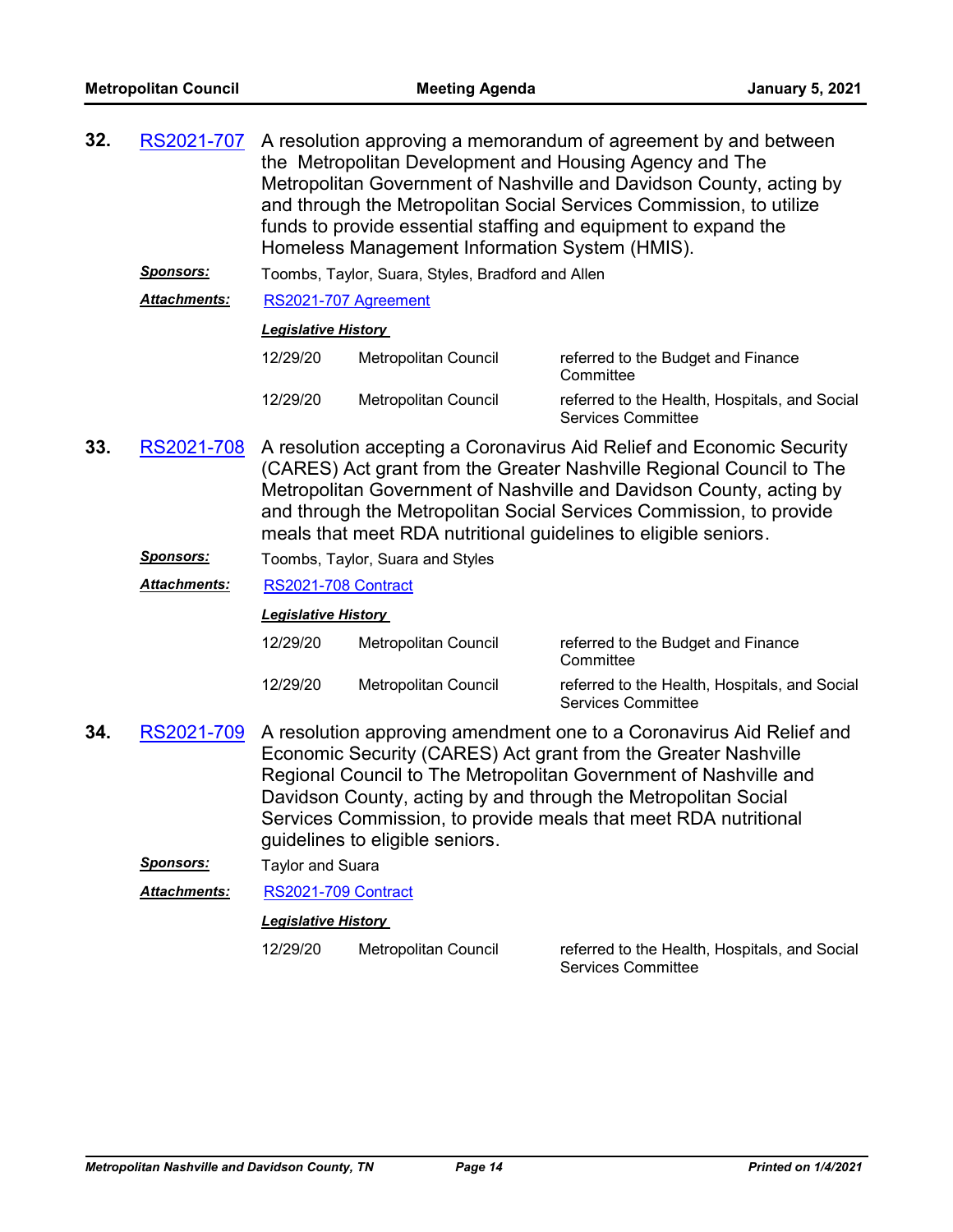| 35. | RS2021-710        | A resolution accepting an in-kind grant from the Centennial Park<br>Conservancy to The Metropolitan Government of Nashville and<br>Davidson County, acting by and through the Metropolitan Nashville<br>Parks and Recreation Department, for the purchase and installation of<br>track lighting in the Parthenon art gallery. |                                                  |                                                                                                                                                                                                                    |  |  |
|-----|-------------------|-------------------------------------------------------------------------------------------------------------------------------------------------------------------------------------------------------------------------------------------------------------------------------------------------------------------------------|--------------------------------------------------|--------------------------------------------------------------------------------------------------------------------------------------------------------------------------------------------------------------------|--|--|
|     | <u>Sponsors:</u>  |                                                                                                                                                                                                                                                                                                                               | Toombs, VanReece and Hancock                     |                                                                                                                                                                                                                    |  |  |
|     | Attachments:      | <b>RS2021-710 Contract</b>                                                                                                                                                                                                                                                                                                    |                                                  |                                                                                                                                                                                                                    |  |  |
|     |                   | <b>Legislative History</b>                                                                                                                                                                                                                                                                                                    |                                                  |                                                                                                                                                                                                                    |  |  |
|     |                   | 12/29/20                                                                                                                                                                                                                                                                                                                      | Metropolitan Council                             | referred to the Budget and Finance<br>Committee                                                                                                                                                                    |  |  |
|     |                   | 12/29/20                                                                                                                                                                                                                                                                                                                      | Metropolitan Council                             | referred to the Parks, Library, and Arts<br>Committee                                                                                                                                                              |  |  |
| 36. | RS2021-711        |                                                                                                                                                                                                                                                                                                                               |                                                  | A resolution requesting the Tennessee General Assembly to enact a<br>statute to mitigate the negative impacts of blasting operations.                                                                              |  |  |
|     | <b>Sponsors:</b>  | <b>Legislative History</b>                                                                                                                                                                                                                                                                                                    | Vercher, Bradford and Evans                      |                                                                                                                                                                                                                    |  |  |
|     |                   | 12/29/20                                                                                                                                                                                                                                                                                                                      | Metropolitan Council                             | referred to the Rules, Confirmations, and<br><b>Public Elections Committee</b>                                                                                                                                     |  |  |
|     |                   | 12/29/20                                                                                                                                                                                                                                                                                                                      | Metropolitan Council                             | filed                                                                                                                                                                                                              |  |  |
| 37. | RS2021-712        | A resolution in support of the bid of the Nashville Convention and<br>Visitors Corp., on behalf of the Metropolitan Government of Nashville<br>and Davidson County, to be a host city for the 2026 FIFA World Cup.                                                                                                            |                                                  |                                                                                                                                                                                                                    |  |  |
|     | <b>Sponsors:</b>  | VanReece, Swope, Druffel, Sepulveda, Hurt, Hancock and Evans<br><b>Legislative History</b>                                                                                                                                                                                                                                    |                                                  |                                                                                                                                                                                                                    |  |  |
|     |                   | 12/29/20                                                                                                                                                                                                                                                                                                                      | Metropolitan Council                             | filed                                                                                                                                                                                                              |  |  |
|     |                   | 12/29/20                                                                                                                                                                                                                                                                                                                      | Metropolitan Council                             | referred to the Convention, Tourism, and<br><b>Public Entertainment Committee</b>                                                                                                                                  |  |  |
|     |                   | 12/29/20                                                                                                                                                                                                                                                                                                                      | Metropolitan Council                             | referred to the Rules, Confirmations, and<br><b>Public Elections Committee</b>                                                                                                                                     |  |  |
| 38. | RS2021-713        |                                                                                                                                                                                                                                                                                                                               | A resolution honoring the life of Kwame Lillard. |                                                                                                                                                                                                                    |  |  |
|     | <u>Sponsors:</u>  | <b>Legislative History</b>                                                                                                                                                                                                                                                                                                    | Lee, Murphy, Nash, Evans and Allen               | Hurt, Porterfield, Suara, Toombs, Hall, Gamble, Taylor, Vercher, Sepulveda, Styles,                                                                                                                                |  |  |
|     |                   | 12/29/20                                                                                                                                                                                                                                                                                                                      | Metropolitan Council                             | referred to the Rules, Confirmations, and<br><b>Public Elections Committee</b>                                                                                                                                     |  |  |
|     |                   | 12/29/20                                                                                                                                                                                                                                                                                                                      | <b>Metropolitan Council</b>                      | filed                                                                                                                                                                                                              |  |  |
| 39. | RS2021-714        | the scene.                                                                                                                                                                                                                                                                                                                    |                                                  | A resolution honoring the six Metropolitan Nashville Police Department<br>officers who responded to the Christmas Day bombing on Second<br>Avenue and expressing gratitude to all first responders who assisted at |  |  |
|     | <u> Sponsors:</u> | OConnell, Allen, Druffel, Suara, Murphy, Bradford, Nash, Toombs, Pulley, Gamble and<br>Evans<br><b>Legislative History</b>                                                                                                                                                                                                    |                                                  |                                                                                                                                                                                                                    |  |  |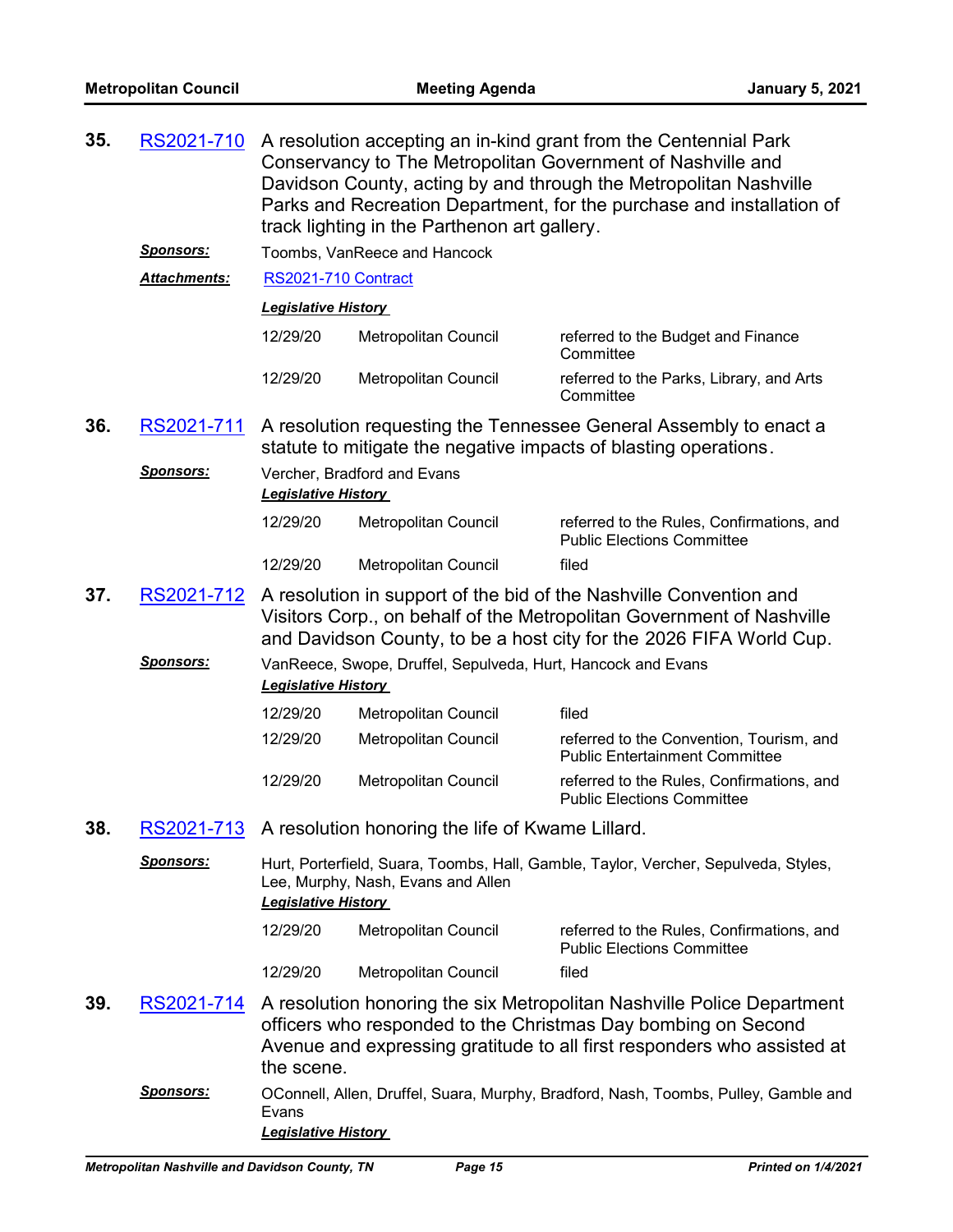| <b>Metropolitan Council</b> |                                                          |                                                                                                                                                                                                               | <b>Meeting Agenda</b>     | <b>January 5, 2021</b>                                                         |  |
|-----------------------------|----------------------------------------------------------|---------------------------------------------------------------------------------------------------------------------------------------------------------------------------------------------------------------|---------------------------|--------------------------------------------------------------------------------|--|
|                             |                                                          | 12/29/20                                                                                                                                                                                                      | Metropolitan Council      | referred to the Rules, Confirmations, and<br><b>Public Elections Committee</b> |  |
|                             |                                                          | 12/29/20                                                                                                                                                                                                      | Metropolitan Council      | filed                                                                          |  |
|                             |                                                          |                                                                                                                                                                                                               | K. Late Filed Resolutions |                                                                                |  |
| K <sub>1</sub> .            | RS2021-715                                               | A Resolution expressing the Council's intent for the parcels included in<br>Ordinance No. BL2020-491, which extended the boundaries of the<br>Urban Services District, be included on the tax rolls for 2021. |                           |                                                                                |  |
|                             | <b>Sponsors:</b><br>Gamble<br><b>Legislative History</b> |                                                                                                                                                                                                               |                           |                                                                                |  |
|                             |                                                          | 1/4/21                                                                                                                                                                                                        | Metropolitan Council      | referred to the Rules, Confirmations, and<br><b>Public Elections Committee</b> |  |

## **L. Bills on Introduction and First Reading**

- An ordinance amending Chapter 9.30 of the Metropolitan Code to restrict construction noise between the hours of 6:00 p.m. and 8:00 a.m. on weekdays and between the hours of 7:00 p.m. and 9:00 a.m. on weekends. **40.** [BL2021-593](http://nashville.legistar.com/gateway.aspx?m=l&id=/matter.aspx?key=1796)
	- *Sponsors:* Lee and Hausser *Legislative History*  12/29/20 Metropolitan Council filed
- An ordinance lowering the speed limit on streets designated as local streets on the Major and Collector Street Plan within the Urban Services District from 30 miles per hour to 25 miles per hour, allowing exceptions to that general reduction to be granted by the Metropolitan Traffic and Parking Commission, and amending Section 12.20.020 of the Metropolitan Code. **41.** [BL2021-594](http://nashville.legistar.com/gateway.aspx?m=l&id=/matter.aspx?key=1784)
	- *Sponsors:* Allen, Nash, OConnell, Henderson, Sledge, Bradford, Styles and Gamble *Legislative History* 
		- 12/30/20 Metropolitan Council referred to the Traffic and Parking Commission
- An ordinance approving an agreement between the Metropolitan Government of Nashville-Davidson County, Tennessee, by and through the Metropolitan Nashville Police Department ("MNPD"), and Vanderbilt University Medical Center ("VUMC") to provide medical support and work cooperatively with other on-scene first responders to assist in any situations encountered by MNPD that require medical support. **42.** [BL2021-595](http://nashville.legistar.com/gateway.aspx?m=l&id=/matter.aspx?key=1771)

*Sponsors:* Gamble and Styles

*Attachments:* [BL2021-595 Agreement](http://nashville.legistar.com/gateway.aspx?M=F&ID=8a695732-f328-4608-8997-63ee07e012dd.pdf)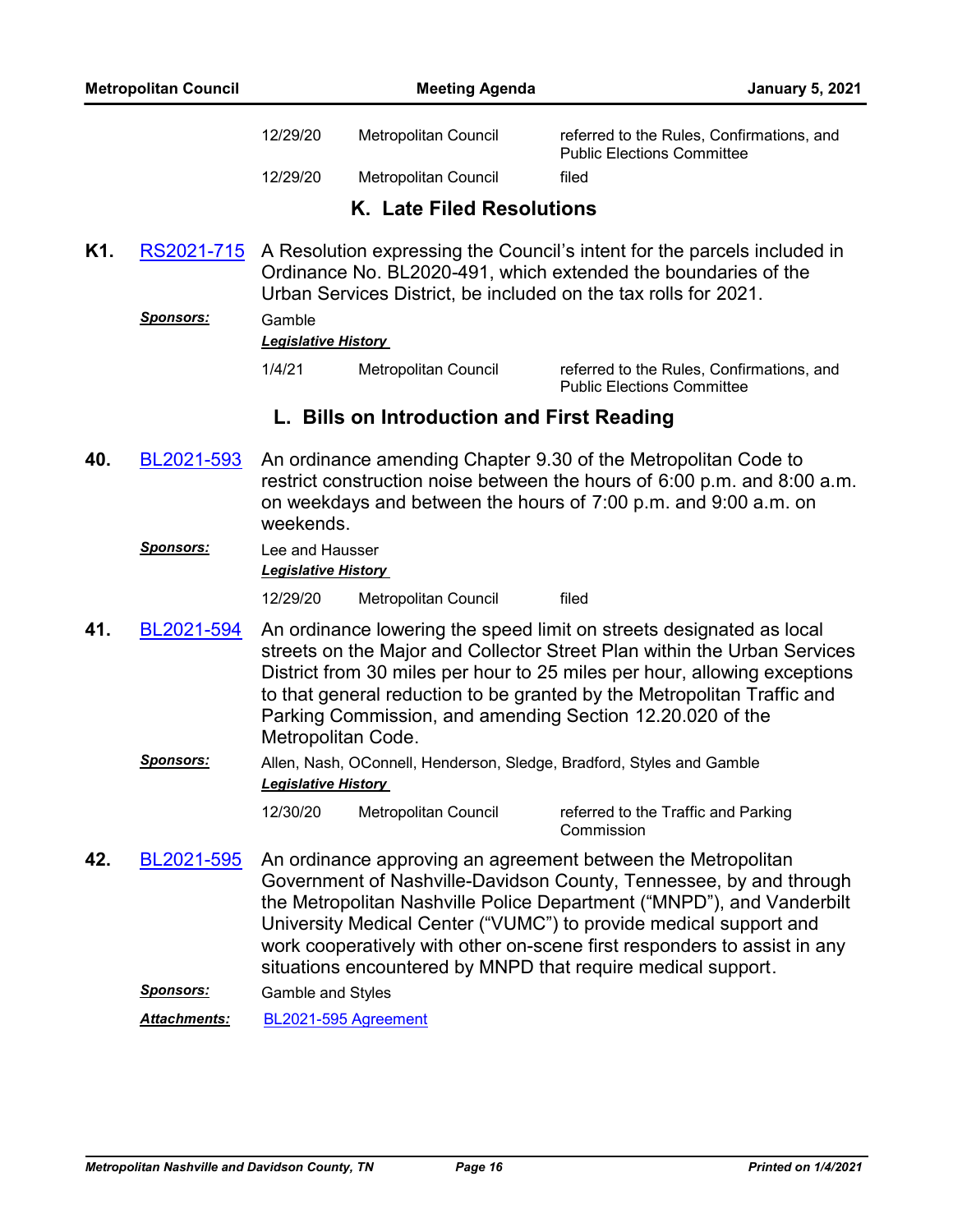| 43. | BL2021-596<br>Sponsors: | An ordinance readopting the Code of The Metropolitan Government of<br>Nashville and Davidson County, Tennessee, prepared by Municipal<br>Code Corporation including supplemental and replacement pages<br>thereof, containing certain ordinances of a general and permanent<br>nature enacted on or before September 15, 2020.<br>Johnston |  |  |  |  |
|-----|-------------------------|--------------------------------------------------------------------------------------------------------------------------------------------------------------------------------------------------------------------------------------------------------------------------------------------------------------------------------------------|--|--|--|--|
| 44. | BL2021-597              | An ordinance approving a participation agreement between the<br>Metropolitan Government of Nashville and Davidson County, acting by<br>and through the Department of Public Works, and Monroe Infrastructure<br>LLC, for the construction of public infrastructure in Phase 1A of River<br>North. (Proposal No. 2021M-001AG-001)           |  |  |  |  |
|     | <u>Sponsors:</u>        | Parker, Toombs, Murphy, Nash and Mendes                                                                                                                                                                                                                                                                                                    |  |  |  |  |
|     | Attachments:            | BL2021-597 Agreement                                                                                                                                                                                                                                                                                                                       |  |  |  |  |
|     |                         | <b>Legislative History</b>                                                                                                                                                                                                                                                                                                                 |  |  |  |  |
|     |                         | 12/21/20<br><b>Planning Commission</b><br>approved                                                                                                                                                                                                                                                                                         |  |  |  |  |
| 45. | BL2021-598              | An ordinance authorizing The Metropolitan Government of Nashville and<br>Davidson County to relocate a public fire hydrant assembly, for property<br>located at 517 Dr. D.B. Todd, Jr., Boulevard, (MWS Project No.<br>20-WL-126 and Proposal No. 2020M-104ES-001).                                                                        |  |  |  |  |
|     | Sponsors:               | Taylor, Murphy and Nash                                                                                                                                                                                                                                                                                                                    |  |  |  |  |
|     | Attachments:            | <b>BL2021-598 Exhibit</b>                                                                                                                                                                                                                                                                                                                  |  |  |  |  |
|     |                         | <b>Legislative History</b>                                                                                                                                                                                                                                                                                                                 |  |  |  |  |
|     |                         | 12/4/20<br><b>Planning Commission</b><br>approved                                                                                                                                                                                                                                                                                          |  |  |  |  |
| 46. | BL2021-599              | An ordinance authorizing The Metropolitan Government of Nashville and<br>Davidson County to accept a new sanitary sewer main and one sanitary<br>sewer manhole, for property located at 5661 Valley View Road (MWS<br>Project No. 20-SL-248 and Proposal No. 2020M-105ES-001).                                                             |  |  |  |  |
|     | <b>Sponsors:</b>        | Swope, Murphy and Nash                                                                                                                                                                                                                                                                                                                     |  |  |  |  |
|     | Attachments:            | <b>BL2021-599 Exhibit</b>                                                                                                                                                                                                                                                                                                                  |  |  |  |  |
|     |                         | <b>Legislative History</b>                                                                                                                                                                                                                                                                                                                 |  |  |  |  |
|     |                         | 12/4/20<br><b>Planning Commission</b><br>approved                                                                                                                                                                                                                                                                                          |  |  |  |  |
| 47. | BL2021-600              | An ordinance authorizing The Metropolitan Government of Nashville and<br>Davidson County to relocate a public fire hydrant assembly, for three<br>properties located at 1207 Sweetbriar Avenue, (MWS Project No.<br>20-WL-140 and Proposal No. 2020M-106ES-001).                                                                           |  |  |  |  |
|     | <b>Sponsors:</b>        | Cash, Murphy and Nash                                                                                                                                                                                                                                                                                                                      |  |  |  |  |
|     | Attachments:            | <b>BL2021-600 Exhibit</b>                                                                                                                                                                                                                                                                                                                  |  |  |  |  |
|     |                         | <b>Legislative History</b>                                                                                                                                                                                                                                                                                                                 |  |  |  |  |
|     |                         | 12/4/20<br><b>Planning Commission</b><br>approved                                                                                                                                                                                                                                                                                          |  |  |  |  |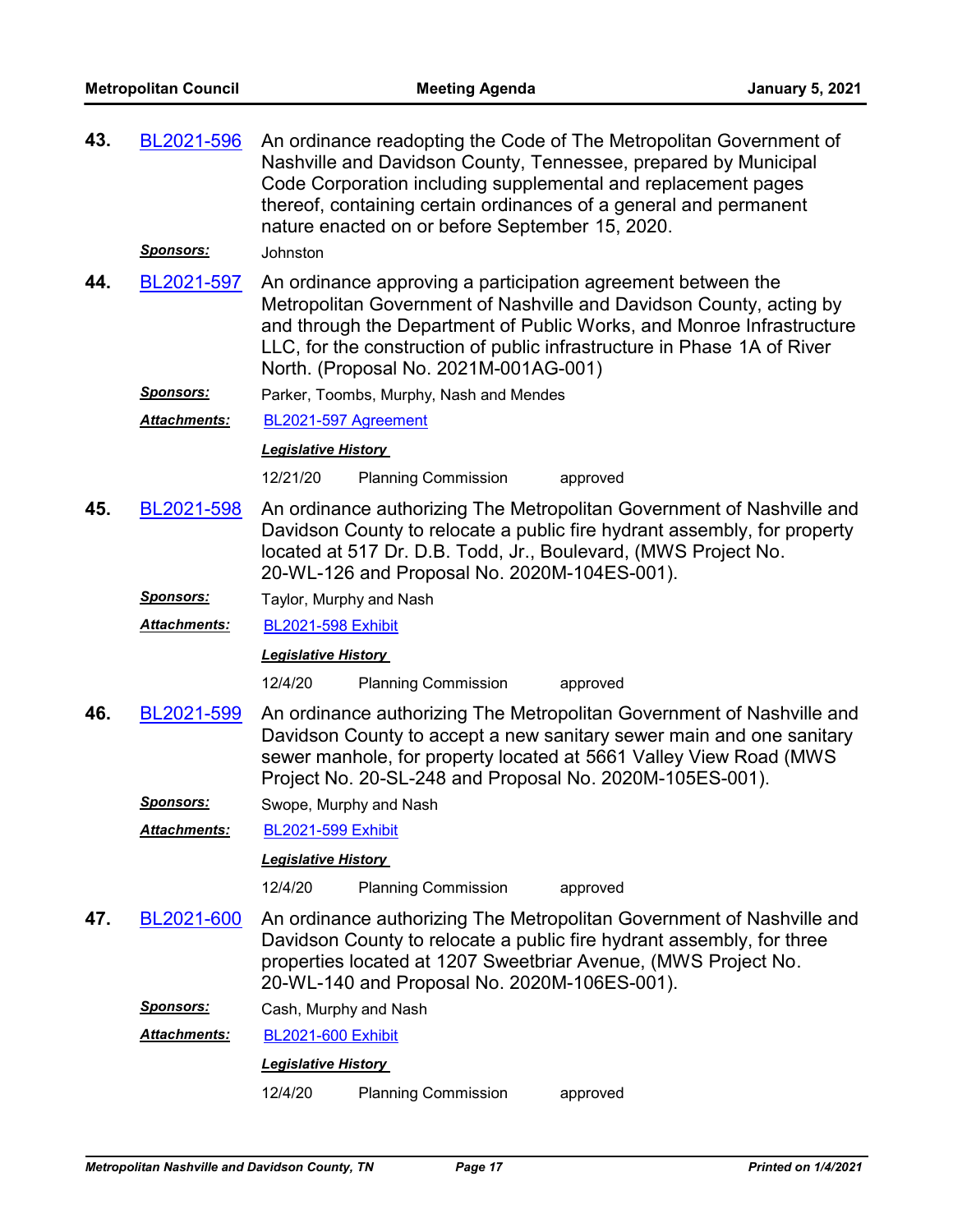| 48. | BL2021-601          | An ordinance to amend Title 17 of the Metropolitan Code of Laws, the<br>Zoning Ordinance of The Metropolitan Government of Nashville and<br>Davidson County, by changing from IWD to SP zoning for property<br>located at 101 Factory Street, at the southeast corner of Factory Street<br>and Geyser Street (5.89 acres), to permit 204 residential multi-family<br>units, all of which is described herein (Proposal No. 2020SP-048-001).                                                  |                                       |                                                  |  |
|-----|---------------------|----------------------------------------------------------------------------------------------------------------------------------------------------------------------------------------------------------------------------------------------------------------------------------------------------------------------------------------------------------------------------------------------------------------------------------------------------------------------------------------------|---------------------------------------|--------------------------------------------------|--|
|     | Sponsors:           | Sledge                                                                                                                                                                                                                                                                                                                                                                                                                                                                                       |                                       |                                                  |  |
|     | <b>Attachments:</b> | <b>BL2021-601 plans</b>                                                                                                                                                                                                                                                                                                                                                                                                                                                                      |                                       |                                                  |  |
|     |                     | BL2021-601 sketch                                                                                                                                                                                                                                                                                                                                                                                                                                                                            |                                       |                                                  |  |
|     |                     | <b>Legislative History</b>                                                                                                                                                                                                                                                                                                                                                                                                                                                                   |                                       |                                                  |  |
|     |                     | 12/10/20                                                                                                                                                                                                                                                                                                                                                                                                                                                                                     | <b>Planning Commission</b>            | approved with conditions, disapproved<br>without |  |
|     |                     |                                                                                                                                                                                                                                                                                                                                                                                                                                                                                              | $(9-0)$                               |                                                  |  |
|     |                     | 12/29/20                                                                                                                                                                                                                                                                                                                                                                                                                                                                                     | Metropolitan Council                  | filed                                            |  |
| 49. | BL2021-602          | An ordinance to amend Title 17 of the Metropolitan Code of Laws, the<br>Zoning Ordinance of The Metropolitan Government of Nashville and<br>Davidson County, by changing from RS10 to R10 zoning for property<br>located at 1819 River Drive, approximately 430 feet northeast of Doak<br>Avenue (0.39 acres), all of which is described herein (Proposal No.<br>2020Z-103PR-001).                                                                                                           |                                       |                                                  |  |
|     | Sponsors:           | Toombs                                                                                                                                                                                                                                                                                                                                                                                                                                                                                       |                                       |                                                  |  |
|     | Attachments:        | <b>BL2021-602 sketch</b>                                                                                                                                                                                                                                                                                                                                                                                                                                                                     |                                       |                                                  |  |
|     |                     | <b>Legislative History</b>                                                                                                                                                                                                                                                                                                                                                                                                                                                                   |                                       |                                                  |  |
|     |                     | 9/24/20                                                                                                                                                                                                                                                                                                                                                                                                                                                                                      | <b>Planning Commission</b><br>$(7-0)$ | approved                                         |  |
|     |                     | 12/29/20                                                                                                                                                                                                                                                                                                                                                                                                                                                                                     | Metropolitan Council                  | filed                                            |  |
| 50. | BL2021-603          | An ordinance to amend Title 17 of the Metropolitan Code of Laws, the<br>Zoning Ordinance of The Metropolitan Government of Nashville and<br>Davidson County, by changing from SCR to SP zoning for property<br>located at 3808 Cleghorn Avenue, approximately 215 feet south of<br>Crestmoor Road, (0.99 acres), to permit assisted care living and 115<br>multi-family units, with associated amenity and leasing space, all of<br>which is described herein (Proposal No. 2020SP-054-001). |                                       |                                                  |  |
|     | Sponsors:           | Pulley                                                                                                                                                                                                                                                                                                                                                                                                                                                                                       |                                       |                                                  |  |
|     | <b>Attachments:</b> | <b>BL2021-603 plans</b>                                                                                                                                                                                                                                                                                                                                                                                                                                                                      |                                       |                                                  |  |
|     |                     | BL2021-603 sketch                                                                                                                                                                                                                                                                                                                                                                                                                                                                            |                                       |                                                  |  |
|     |                     | <b>Legislative History</b>                                                                                                                                                                                                                                                                                                                                                                                                                                                                   |                                       |                                                  |  |
|     |                     | 12/10/20                                                                                                                                                                                                                                                                                                                                                                                                                                                                                     | <b>Planning Commission</b>            | approved with conditions, disapproved<br>without |  |
|     |                     |                                                                                                                                                                                                                                                                                                                                                                                                                                                                                              | $(8-0-1)$                             |                                                  |  |
|     |                     | 12/29/20                                                                                                                                                                                                                                                                                                                                                                                                                                                                                     | Metropolitan Council                  | filed                                            |  |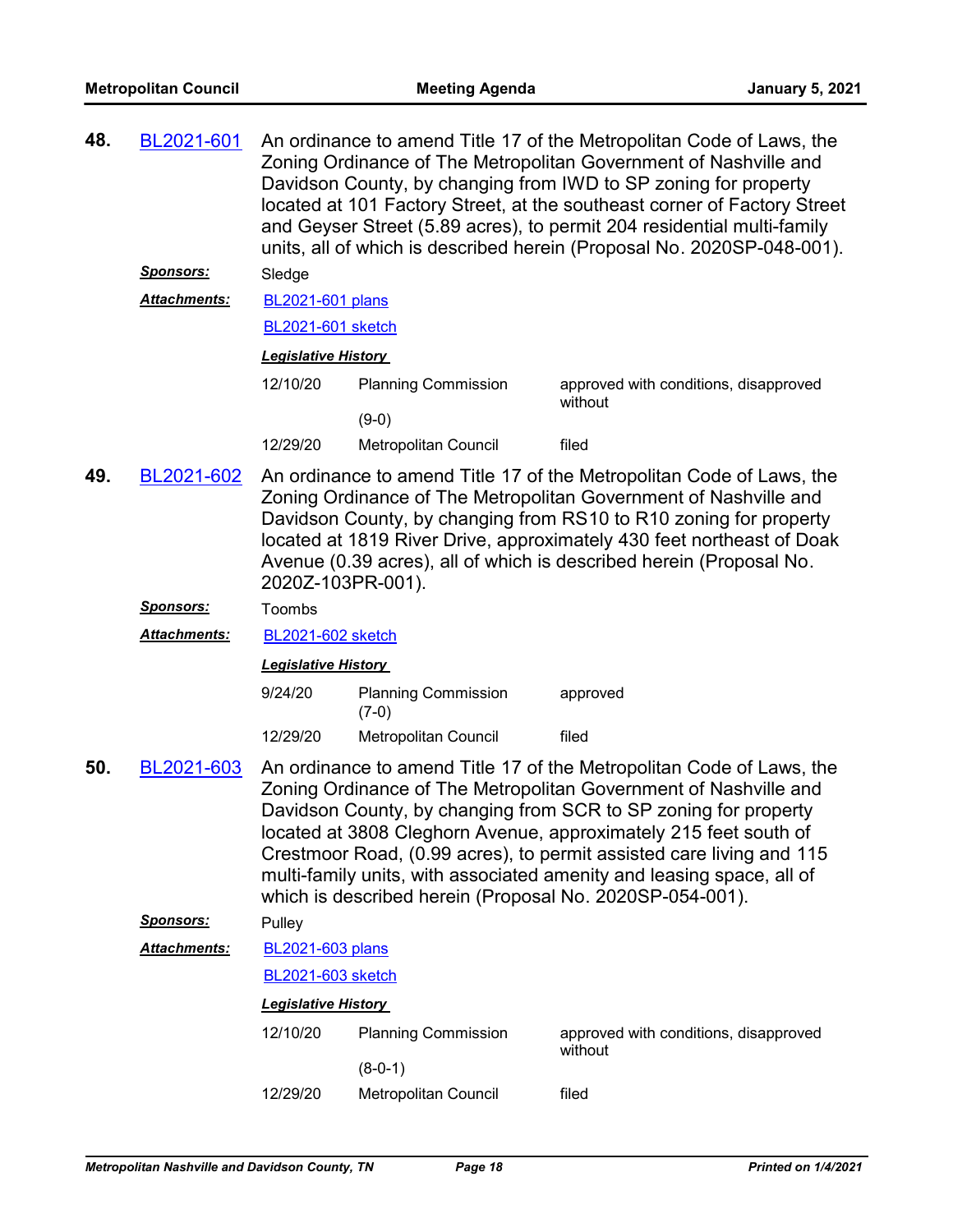| 51.                                    | BL2021-604          | An ordinance to amend Title 17 of the Metropolitan Code of Laws, the<br>Zoning Ordinance of The Metropolitan Government of Nashville and<br>Davidson County, by changing from IR to MUG-A-NS zoning for<br>properties located at 900 and 914 E Trinity Lane, at the southeast<br>intersection of Ellington Parkway and E Trinity Lane, (5.88 acres), all of<br>which is described herein (Proposal No. 2020Z-134PR-001). |                                                                                                                                                                                                                                                                                                                                                              |                                                                                                                                                                                                                                                                                                                                                                 |  |
|----------------------------------------|---------------------|--------------------------------------------------------------------------------------------------------------------------------------------------------------------------------------------------------------------------------------------------------------------------------------------------------------------------------------------------------------------------------------------------------------------------|--------------------------------------------------------------------------------------------------------------------------------------------------------------------------------------------------------------------------------------------------------------------------------------------------------------------------------------------------------------|-----------------------------------------------------------------------------------------------------------------------------------------------------------------------------------------------------------------------------------------------------------------------------------------------------------------------------------------------------------------|--|
|                                        | <b>Sponsors:</b>    | Parker                                                                                                                                                                                                                                                                                                                                                                                                                   |                                                                                                                                                                                                                                                                                                                                                              |                                                                                                                                                                                                                                                                                                                                                                 |  |
|                                        | <b>Attachments:</b> | <b>BL2021-604 sketch</b>                                                                                                                                                                                                                                                                                                                                                                                                 |                                                                                                                                                                                                                                                                                                                                                              |                                                                                                                                                                                                                                                                                                                                                                 |  |
|                                        |                     | <b>Legislative History</b>                                                                                                                                                                                                                                                                                                                                                                                               |                                                                                                                                                                                                                                                                                                                                                              |                                                                                                                                                                                                                                                                                                                                                                 |  |
|                                        |                     | 12/10/20                                                                                                                                                                                                                                                                                                                                                                                                                 | <b>Planning Commission</b><br>$(9-0)$                                                                                                                                                                                                                                                                                                                        | approved                                                                                                                                                                                                                                                                                                                                                        |  |
|                                        |                     | 12/29/20                                                                                                                                                                                                                                                                                                                                                                                                                 | Metropolitan Council                                                                                                                                                                                                                                                                                                                                         | filed                                                                                                                                                                                                                                                                                                                                                           |  |
| 52.<br>BL2021-605<br>2020Z-136PR-001). |                     |                                                                                                                                                                                                                                                                                                                                                                                                                          | An ordinance to amend Title 17 of the Metropolitan Code of Laws, the<br>Zoning Ordinance of The Metropolitan Government of Nashville and<br>Davidson County, by changing from RS5 to R6-A zoning for property<br>located at 2201 Fox Avenue, at the corner of Glenrose Avenue and Fox<br>Avenue (0.25 acres), all of which is described herein (Proposal No. |                                                                                                                                                                                                                                                                                                                                                                 |  |
|                                        | <b>Sponsors:</b>    | Sledge                                                                                                                                                                                                                                                                                                                                                                                                                   |                                                                                                                                                                                                                                                                                                                                                              |                                                                                                                                                                                                                                                                                                                                                                 |  |
|                                        | Attachments:        | <b>BL2021-605 sketch</b>                                                                                                                                                                                                                                                                                                                                                                                                 |                                                                                                                                                                                                                                                                                                                                                              |                                                                                                                                                                                                                                                                                                                                                                 |  |
|                                        |                     | <b>Legislative History</b>                                                                                                                                                                                                                                                                                                                                                                                               |                                                                                                                                                                                                                                                                                                                                                              |                                                                                                                                                                                                                                                                                                                                                                 |  |
|                                        |                     | 12/10/20                                                                                                                                                                                                                                                                                                                                                                                                                 | <b>Planning Commission</b><br>$(9-0)$                                                                                                                                                                                                                                                                                                                        | approved                                                                                                                                                                                                                                                                                                                                                        |  |
|                                        |                     | 12/29/20                                                                                                                                                                                                                                                                                                                                                                                                                 | Metropolitan Council                                                                                                                                                                                                                                                                                                                                         | filed                                                                                                                                                                                                                                                                                                                                                           |  |
| 53.                                    | BL2021-606          |                                                                                                                                                                                                                                                                                                                                                                                                                          | (Proposal No. 2020Z-140PR-001).                                                                                                                                                                                                                                                                                                                              | An ordinance to amend Title 17 of the Metropolitan Code of Laws, the<br>Zoning Ordinance of The Metropolitan Government of Nashville and<br>Davidson County, by changing from RS5 to RM20-A-NS zoning for<br>property located at 18 Willis Street, approximately 315 feet north of<br>Baptist World Center Drive (0.13 acres), all of which is described herein |  |
|                                        | <u>Sponsors:</u>    | Toombs                                                                                                                                                                                                                                                                                                                                                                                                                   |                                                                                                                                                                                                                                                                                                                                                              |                                                                                                                                                                                                                                                                                                                                                                 |  |
|                                        | Attachments:        | <b>BL2021-606 sketch</b>                                                                                                                                                                                                                                                                                                                                                                                                 |                                                                                                                                                                                                                                                                                                                                                              |                                                                                                                                                                                                                                                                                                                                                                 |  |
|                                        |                     | <b>Legislative History</b>                                                                                                                                                                                                                                                                                                                                                                                               |                                                                                                                                                                                                                                                                                                                                                              |                                                                                                                                                                                                                                                                                                                                                                 |  |
|                                        |                     | 12/10/20                                                                                                                                                                                                                                                                                                                                                                                                                 | <b>Planning Commission</b><br>$(9-0)$                                                                                                                                                                                                                                                                                                                        | approved                                                                                                                                                                                                                                                                                                                                                        |  |
|                                        |                     | 12/29/20                                                                                                                                                                                                                                                                                                                                                                                                                 | Metropolitan Council                                                                                                                                                                                                                                                                                                                                         | filed                                                                                                                                                                                                                                                                                                                                                           |  |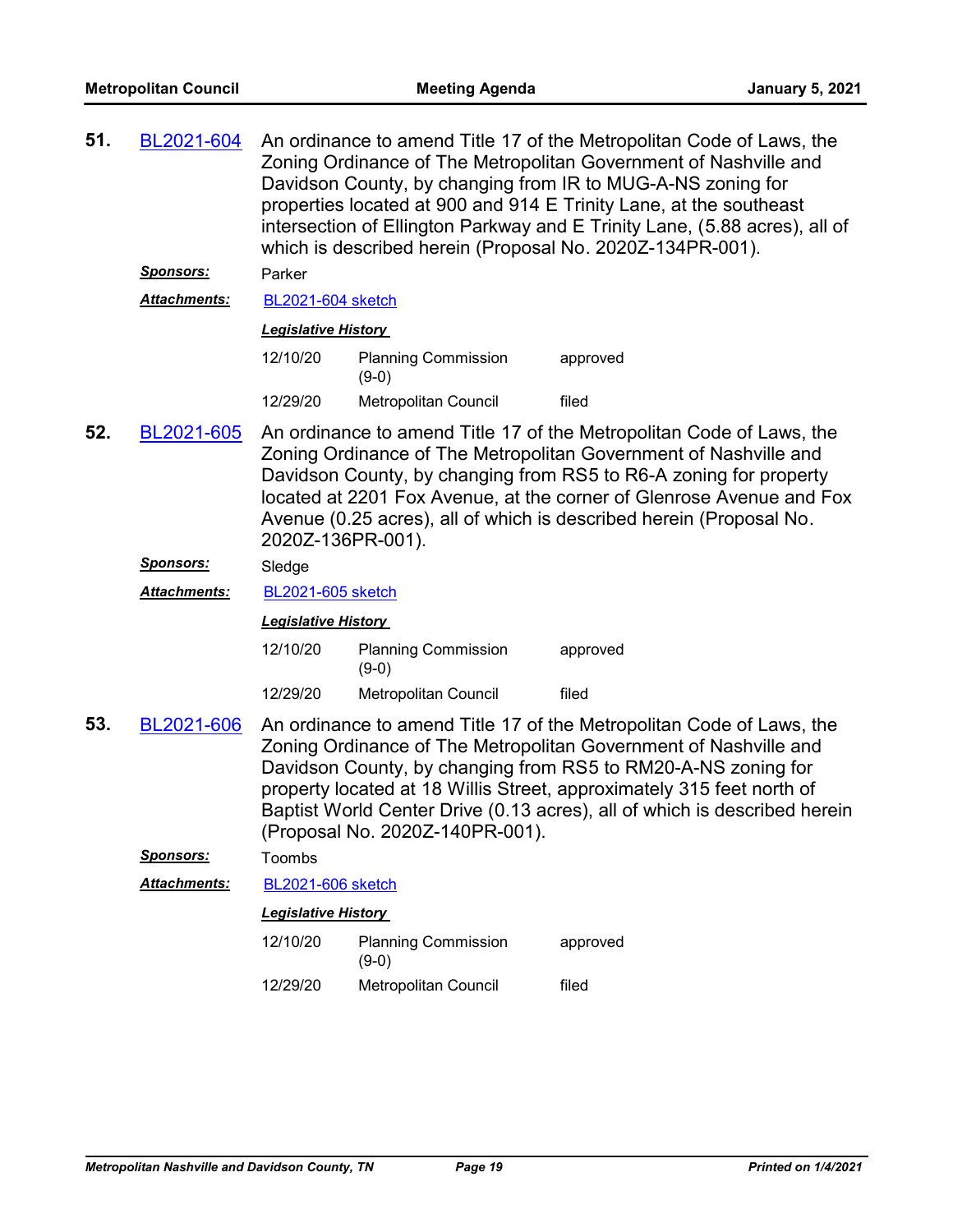| 54.                                                                                                                                                                                                                                                                                                                                                                                                                                                                                                                                                                                                    | BL2021-607                                                                                                                                                                                                                                                                                                                                                                                                           | An ordinance to amend Title 17 of the Metropolitan Code of Laws, the<br>Zoning Ordinance of The Metropolitan Government of Nashville and<br>Davidson County, by changing from RS5 to RM20-A-NS zoning for<br>property located at 323 Whitsett Road, at the southwest corner of<br>Fannie Williams Street and Whitsett Road (0.17 acres), all of which is<br>described herein (Proposal No. 2020Z-135PR-001). |                                              |                                              |  |
|--------------------------------------------------------------------------------------------------------------------------------------------------------------------------------------------------------------------------------------------------------------------------------------------------------------------------------------------------------------------------------------------------------------------------------------------------------------------------------------------------------------------------------------------------------------------------------------------------------|----------------------------------------------------------------------------------------------------------------------------------------------------------------------------------------------------------------------------------------------------------------------------------------------------------------------------------------------------------------------------------------------------------------------|--------------------------------------------------------------------------------------------------------------------------------------------------------------------------------------------------------------------------------------------------------------------------------------------------------------------------------------------------------------------------------------------------------------|----------------------------------------------|----------------------------------------------|--|
|                                                                                                                                                                                                                                                                                                                                                                                                                                                                                                                                                                                                        | <b>Sponsors:</b>                                                                                                                                                                                                                                                                                                                                                                                                     | Welsch                                                                                                                                                                                                                                                                                                                                                                                                       |                                              |                                              |  |
|                                                                                                                                                                                                                                                                                                                                                                                                                                                                                                                                                                                                        | <b>Attachments:</b>                                                                                                                                                                                                                                                                                                                                                                                                  | <b>BL2021-607 sketch</b>                                                                                                                                                                                                                                                                                                                                                                                     |                                              |                                              |  |
|                                                                                                                                                                                                                                                                                                                                                                                                                                                                                                                                                                                                        |                                                                                                                                                                                                                                                                                                                                                                                                                      | <b>Legislative History</b>                                                                                                                                                                                                                                                                                                                                                                                   |                                              |                                              |  |
|                                                                                                                                                                                                                                                                                                                                                                                                                                                                                                                                                                                                        |                                                                                                                                                                                                                                                                                                                                                                                                                      | 12/10/20                                                                                                                                                                                                                                                                                                                                                                                                     | <b>Planning Commission</b><br>$(9-0)$        | approved                                     |  |
|                                                                                                                                                                                                                                                                                                                                                                                                                                                                                                                                                                                                        |                                                                                                                                                                                                                                                                                                                                                                                                                      | 12/29/20                                                                                                                                                                                                                                                                                                                                                                                                     | Metropolitan Council                         | filed                                        |  |
| 55.                                                                                                                                                                                                                                                                                                                                                                                                                                                                                                                                                                                                    | BL2021-608<br>An ordinance to amend Title 17 of the Metropolitan Code of Laws, the<br>Zoning Ordinance of The Metropolitan Government of Nashville and<br>Davidson County, by applying a Historic Landmark Overlay District for<br>properties located at 209 and 211 7th Ave N, approximately 120 feet<br>southeast of Union Street (0.52 acres), all of which is described herein<br>(Proposal No. 2021HL-001-001). |                                                                                                                                                                                                                                                                                                                                                                                                              |                                              |                                              |  |
|                                                                                                                                                                                                                                                                                                                                                                                                                                                                                                                                                                                                        | <b>Sponsors:</b>                                                                                                                                                                                                                                                                                                                                                                                                     | Allen                                                                                                                                                                                                                                                                                                                                                                                                        |                                              |                                              |  |
|                                                                                                                                                                                                                                                                                                                                                                                                                                                                                                                                                                                                        | Attachments:                                                                                                                                                                                                                                                                                                                                                                                                         | <b>BL2021-608 sketch</b>                                                                                                                                                                                                                                                                                                                                                                                     |                                              |                                              |  |
|                                                                                                                                                                                                                                                                                                                                                                                                                                                                                                                                                                                                        |                                                                                                                                                                                                                                                                                                                                                                                                                      | <b>Legislative History</b>                                                                                                                                                                                                                                                                                                                                                                                   |                                              |                                              |  |
|                                                                                                                                                                                                                                                                                                                                                                                                                                                                                                                                                                                                        |                                                                                                                                                                                                                                                                                                                                                                                                                      | 12/29/20<br>12/29/20                                                                                                                                                                                                                                                                                                                                                                                         | Metropolitan Council<br>Metropolitan Council | referred to the Planning Commission<br>filed |  |
| 56.<br>An ordinance to amend Title 17 of the Metropolitan Code of Laws, the<br>BL2021-609<br>Zoning Ordinance of The Metropolitan Government of Nashville and<br>Davidson County, by changing from RM20 to DTC zoning, and the Hope<br>Gardens DTC subdistrict, for properties located at 1025 and 1029 11th<br>Ave N, at the corner of Meharry Blvd and 11th Ave N (0.42 acres); and<br>to update associated maps within Chapter 17.37 of the Zoning Code, to<br>reflect the proposed DC and Hope Gardens subdistrict boundaries, all of<br>which is described herein (Proposal No. 2021Z-004PR-001). |                                                                                                                                                                                                                                                                                                                                                                                                                      |                                                                                                                                                                                                                                                                                                                                                                                                              |                                              |                                              |  |
|                                                                                                                                                                                                                                                                                                                                                                                                                                                                                                                                                                                                        | <b>Sponsors:</b>                                                                                                                                                                                                                                                                                                                                                                                                     | Hurt                                                                                                                                                                                                                                                                                                                                                                                                         |                                              |                                              |  |
|                                                                                                                                                                                                                                                                                                                                                                                                                                                                                                                                                                                                        | Attachments:                                                                                                                                                                                                                                                                                                                                                                                                         | BL2021-609 Exhibit A                                                                                                                                                                                                                                                                                                                                                                                         |                                              |                                              |  |
|                                                                                                                                                                                                                                                                                                                                                                                                                                                                                                                                                                                                        |                                                                                                                                                                                                                                                                                                                                                                                                                      | <b>BL2021-609 sketch</b>                                                                                                                                                                                                                                                                                                                                                                                     |                                              |                                              |  |
|                                                                                                                                                                                                                                                                                                                                                                                                                                                                                                                                                                                                        |                                                                                                                                                                                                                                                                                                                                                                                                                      | <b>Legislative History</b>                                                                                                                                                                                                                                                                                                                                                                                   |                                              |                                              |  |

| 12/29/20 | Metropolitan Council | referred to the Planning Commission |
|----------|----------------------|-------------------------------------|
| 12/29/20 | Metropolitan Council | filed                               |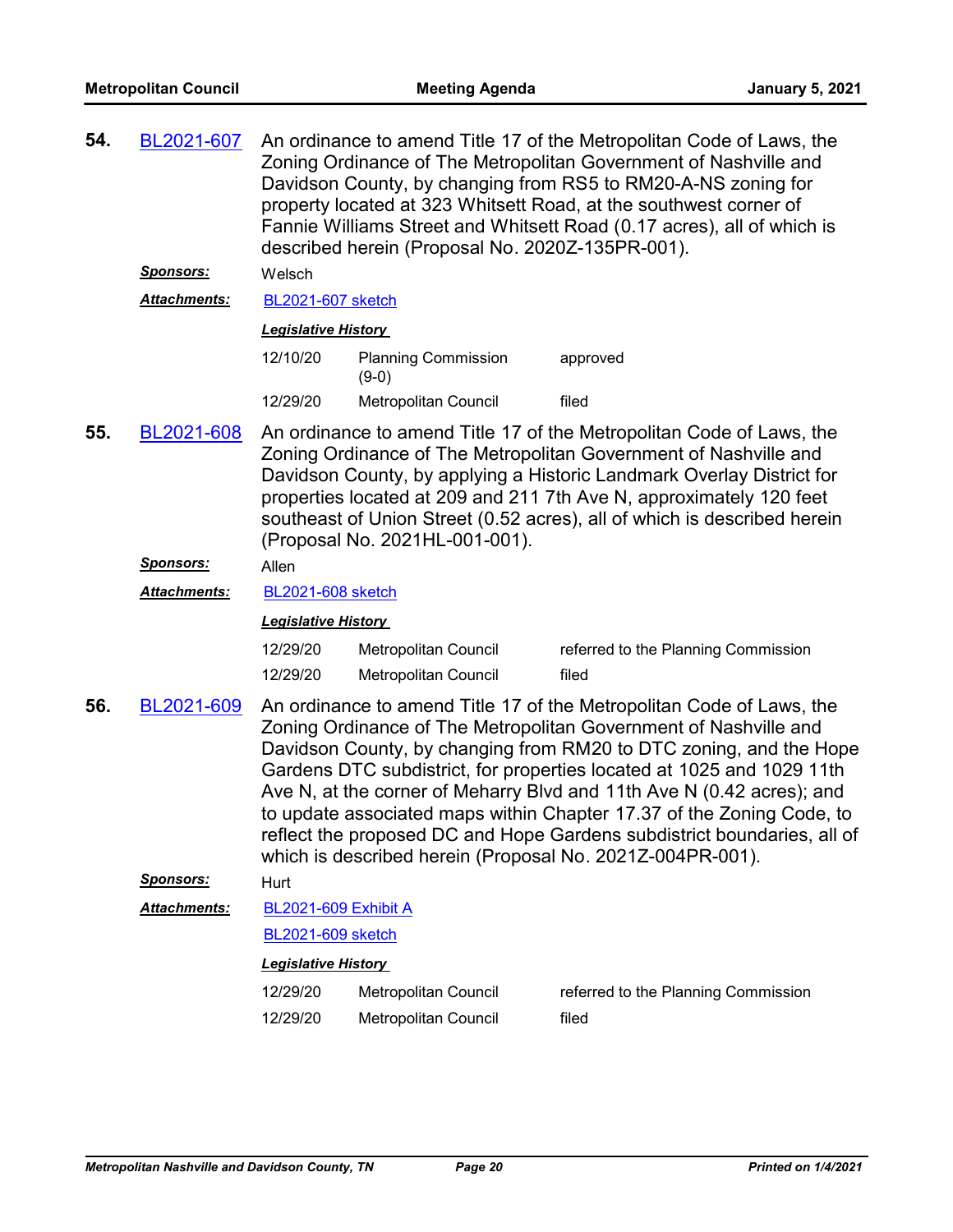| BL2021-610          | An ordinance to amend Title 17 of the Metropolitan Code of Laws, the<br>Zoning Ordinance of The Metropolitan Government of Nashville and<br>Davidson County, by cancelling a Planned Unit Development for a<br>portion of property located at Brick Church Pike (unnumbered), at the<br>northwest corner of Old Hickory Boulevard and Brick Church Pike,<br>zoned R20, (11.70 acres), all of which is described herein (Proposal No.<br>65-76P-003). |                                       |                                                                                                                                                                                                    |  |
|---------------------|------------------------------------------------------------------------------------------------------------------------------------------------------------------------------------------------------------------------------------------------------------------------------------------------------------------------------------------------------------------------------------------------------------------------------------------------------|---------------------------------------|----------------------------------------------------------------------------------------------------------------------------------------------------------------------------------------------------|--|
| <u>Sponsors:</u>    | Gamble                                                                                                                                                                                                                                                                                                                                                                                                                                               |                                       |                                                                                                                                                                                                    |  |
| <b>Attachments:</b> |                                                                                                                                                                                                                                                                                                                                                                                                                                                      |                                       |                                                                                                                                                                                                    |  |
|                     |                                                                                                                                                                                                                                                                                                                                                                                                                                                      |                                       |                                                                                                                                                                                                    |  |
|                     | 12/29/20                                                                                                                                                                                                                                                                                                                                                                                                                                             | Metropolitan Council                  | referred to the Planning Commission                                                                                                                                                                |  |
|                     | 12/29/20                                                                                                                                                                                                                                                                                                                                                                                                                                             | Metropolitan Council                  | filed                                                                                                                                                                                              |  |
| BL2021-611          |                                                                                                                                                                                                                                                                                                                                                                                                                                                      |                                       | Davidson County, by changing from R8 to IWD zoning for property                                                                                                                                    |  |
|                     | 2020Z-142PR-001).                                                                                                                                                                                                                                                                                                                                                                                                                                    |                                       | located at 309 Haynie Avenue, approximately 195 feet east of Brick<br>Church Pike (0.18 acres), all of which is described herein (Proposal No.                                                     |  |
| <u>Sponsors:</u>    | Toombs                                                                                                                                                                                                                                                                                                                                                                                                                                               |                                       |                                                                                                                                                                                                    |  |
| <b>Attachments:</b> | BL2021-611 sketch                                                                                                                                                                                                                                                                                                                                                                                                                                    |                                       |                                                                                                                                                                                                    |  |
|                     | <b>Legislative History</b>                                                                                                                                                                                                                                                                                                                                                                                                                           |                                       |                                                                                                                                                                                                    |  |
|                     | 12/10/20                                                                                                                                                                                                                                                                                                                                                                                                                                             | <b>Planning Commission</b><br>$(9-0)$ | approved                                                                                                                                                                                           |  |
|                     |                                                                                                                                                                                                                                                                                                                                                                                                                                                      |                                       | <b>BL2021-610 sketch</b><br><b>Legislative History</b><br>An ordinance to amend Title 17 of the Metropolitan Code of Laws, the<br>Zoning Ordinance of The Metropolitan Government of Nashville and |  |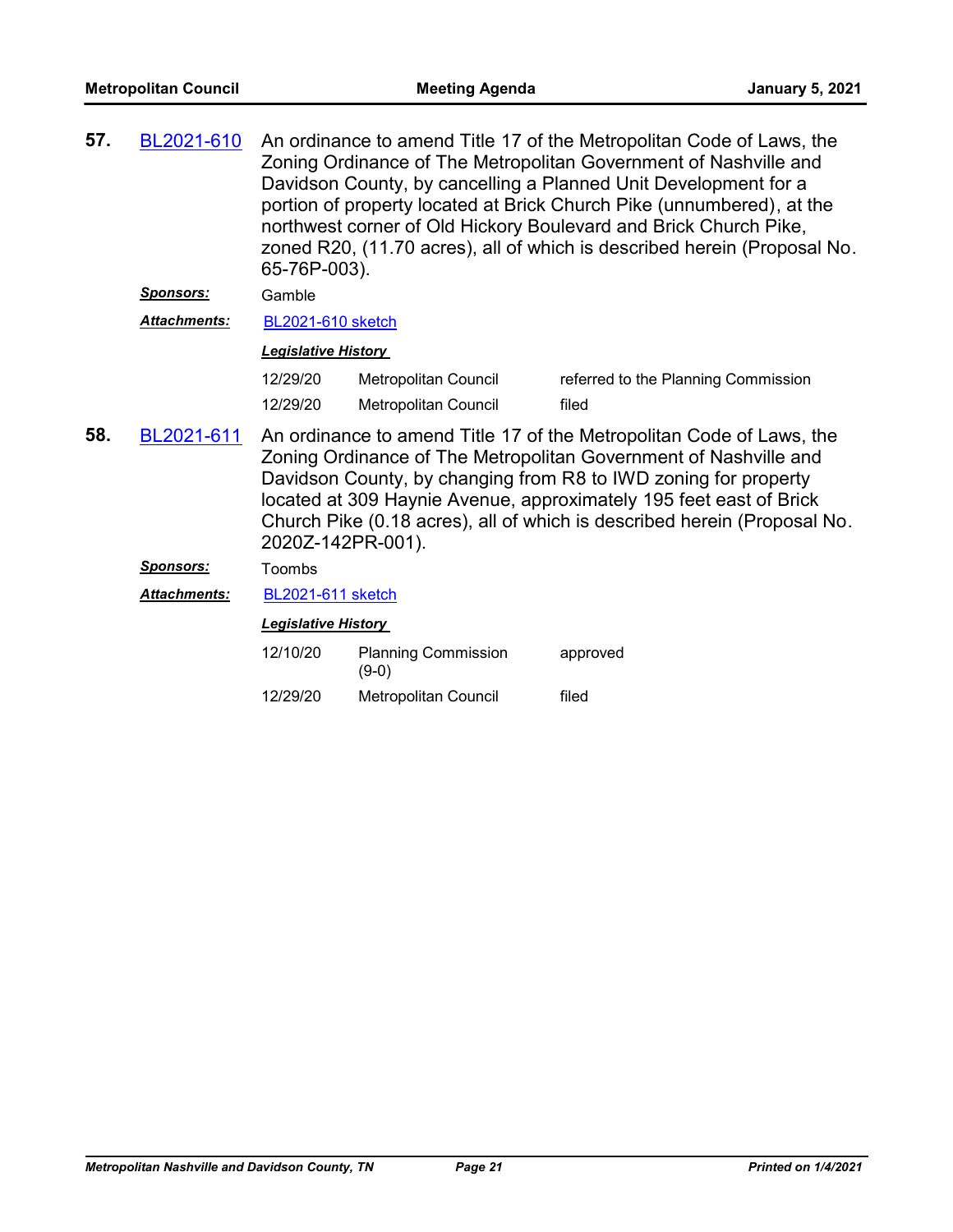## **M. Bills on Second Reading**

An ordinance amending the Debt Management Policy for the Metropolitan Government of Nashville and Davidson County to place a cap on the percentage of budgeted revenues devoted to debt service and amending Section 5.04.110 to require a quarterly debt report from the Director of Finance. **59.** [BL2020-534](http://nashville.legistar.com/gateway.aspx?m=l&id=/matter.aspx?key=1648) *Sponsors:* Druffel *Legislative History*  11/17/20 Metropolitan Council referred to the Budget and Finance **Committee** 11/30/20 recommended for deferral to January 5, 2021 11/17/20 Metropolitan Council passed on first reading 12/1/20 Metropolitan Council deferred Deferred to January 5, 2021 An ordinance to amend Chapter 16.04 of the Metropolitan Code of Laws relative to the issuance of certificates of occupancy and stop work orders. **60.** [BL2020-551](http://nashville.legistar.com/gateway.aspx?m=l&id=/matter.aspx?key=1703) *Sponsors:* Porterfield, Sledge, Styles, OConnell, Sepulveda, Benedict, Toombs, Bradford, Welsch, Murphy and Parker *Legislative History*  11/24/20 Metropolitan Council filed 12/1/20 Metropolitan Council referred to the Codes, Fair, and Farmers Market Committee 12/15/20 recommended for deferral 12/1/20 Metropolitan Council passed on first reading 12/15/20 Metropolitan Council deferred An ordinance to require a resolution of the Metropolitan Council 30 days prior to discontinuing operations at the Bordeaux Long Term Care Facility, the J.B. Knowles Home Assisted Living Facility, or Nashville General Hospital. **61.** [BL2020-553](http://nashville.legistar.com/gateway.aspx?m=l&id=/matter.aspx?key=1652) *Sponsors:* Hall and Toombs *Legislative History*  11/24/20 Metropolitan Council filed 12/1/20 Metropolitan Council referred to the Budget and Finance **Committee** 12/14/20 recommended for deferral 12/1/20 Metropolitan Council referred to the Health, Hospitals, and Social Services Committee 12/15/20 recommended for deferral 12/1/20 Metropolitan Council passed on first reading 12/15/20 Metropolitan Council deferred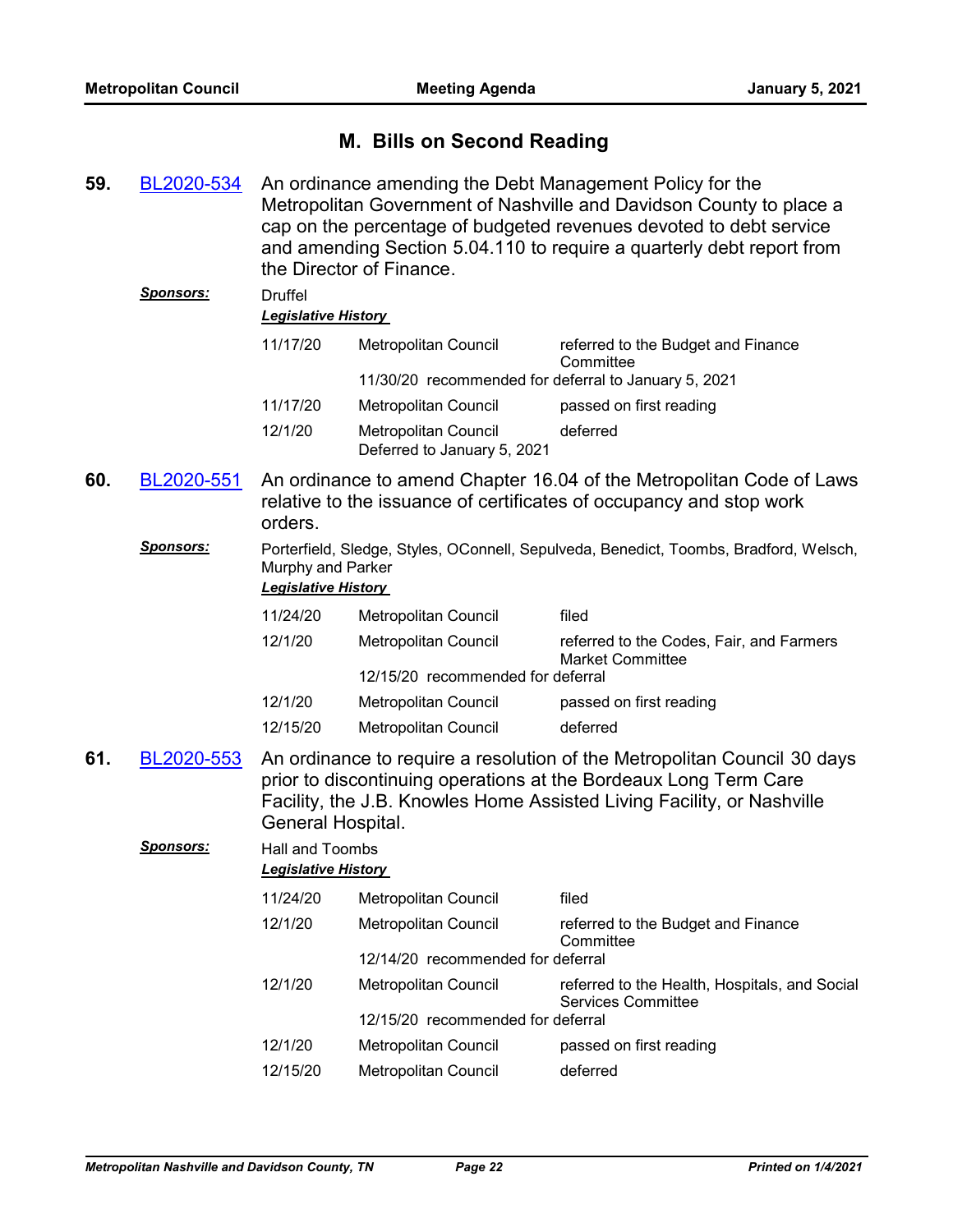| 62.<br>BL2020-581 |                     |                                  | An ordinance amending Section 13.08.080 of the Metropolitan Code to<br>permit the use of License Plate Scanner (LPR) technology on or within<br>law enforcement vehicles. |                                                                                                                                                                                                                                                                                                                                              |  |
|-------------------|---------------------|----------------------------------|---------------------------------------------------------------------------------------------------------------------------------------------------------------------------|----------------------------------------------------------------------------------------------------------------------------------------------------------------------------------------------------------------------------------------------------------------------------------------------------------------------------------------------|--|
|                   | <u>Sponsors:</u>    | <b>Legislative History</b>       | OConnell, Rosenberg and Young                                                                                                                                             |                                                                                                                                                                                                                                                                                                                                              |  |
|                   |                     | 12/8/20                          | Metropolitan Council                                                                                                                                                      | filed                                                                                                                                                                                                                                                                                                                                        |  |
|                   |                     | 12/15/20                         | Metropolitan Council                                                                                                                                                      | referred to the Public Safety, Beer, and<br><b>Regulated Beverages Committee</b>                                                                                                                                                                                                                                                             |  |
|                   |                     | 12/15/20                         | Metropolitan Council                                                                                                                                                      | referred to the Public Works Committee                                                                                                                                                                                                                                                                                                       |  |
|                   |                     | 12/15/20                         | Metropolitan Council                                                                                                                                                      | passed on first reading                                                                                                                                                                                                                                                                                                                      |  |
| 63.               | BL2020-582          |                                  | Technology in the public rights-of-way.                                                                                                                                   | An ordinance amending Section 13.08.080 of the Metropolitan Code of<br>Laws to pertaining to the use of License Plate Scanner (LPR)                                                                                                                                                                                                          |  |
|                   | <b>Sponsors:</b>    | <b>Legislative History</b>       | Johnston, Pulley, Nash, Rutherford and Murphy                                                                                                                             |                                                                                                                                                                                                                                                                                                                                              |  |
|                   |                     | 12/8/20                          | Metropolitan Council                                                                                                                                                      | filed                                                                                                                                                                                                                                                                                                                                        |  |
|                   |                     | 12/15/20                         | Metropolitan Council                                                                                                                                                      | referred to the Public Safety, Beer, and<br><b>Regulated Beverages Committee</b>                                                                                                                                                                                                                                                             |  |
|                   |                     | 12/15/20                         | Metropolitan Council                                                                                                                                                      | referred to the Public Works Committee                                                                                                                                                                                                                                                                                                       |  |
|                   |                     | 12/15/20                         | Metropolitan Council                                                                                                                                                      | passed on first reading                                                                                                                                                                                                                                                                                                                      |  |
| 64.<br>BL2020-583 |                     | 2020M-026AG-001).                |                                                                                                                                                                           | An ordinance approving a Tri-Party Agreement between the<br>Metropolitan Government of Nashville and Davidson County, Affordable<br>Housing Resources, Inc., and TaylorMade Contracting LLC, concerning<br>transfers of the properties located at 1507A and 1507B 14th Avenue<br>North (Map/Parcel Nos. 081150273, 081150272). (Proposal No. |  |
|                   | <u>Sponsors:</u>    | Taylor, Suara, Murphy and Welsch |                                                                                                                                                                           |                                                                                                                                                                                                                                                                                                                                              |  |
|                   | <b>Attachments:</b> |                                  | BL2020-583 Legislative Packet                                                                                                                                             |                                                                                                                                                                                                                                                                                                                                              |  |
|                   |                     | <b>Legislative History</b>       |                                                                                                                                                                           |                                                                                                                                                                                                                                                                                                                                              |  |
|                   |                     | 11/13/20                         | <b>Planning Commission</b>                                                                                                                                                | approved                                                                                                                                                                                                                                                                                                                                     |  |
|                   |                     | 12/15/20                         | Metropolitan Council                                                                                                                                                      | referred to the Affordable Housing<br>Committee                                                                                                                                                                                                                                                                                              |  |
|                   |                     | 12/15/20                         | Metropolitan Council                                                                                                                                                      | referred to the Planning, Zoning, and<br><b>Historical Committee</b>                                                                                                                                                                                                                                                                         |  |
|                   |                     | 12/15/20                         | <b>Metropolitan Council</b>                                                                                                                                               | passed on first reading                                                                                                                                                                                                                                                                                                                      |  |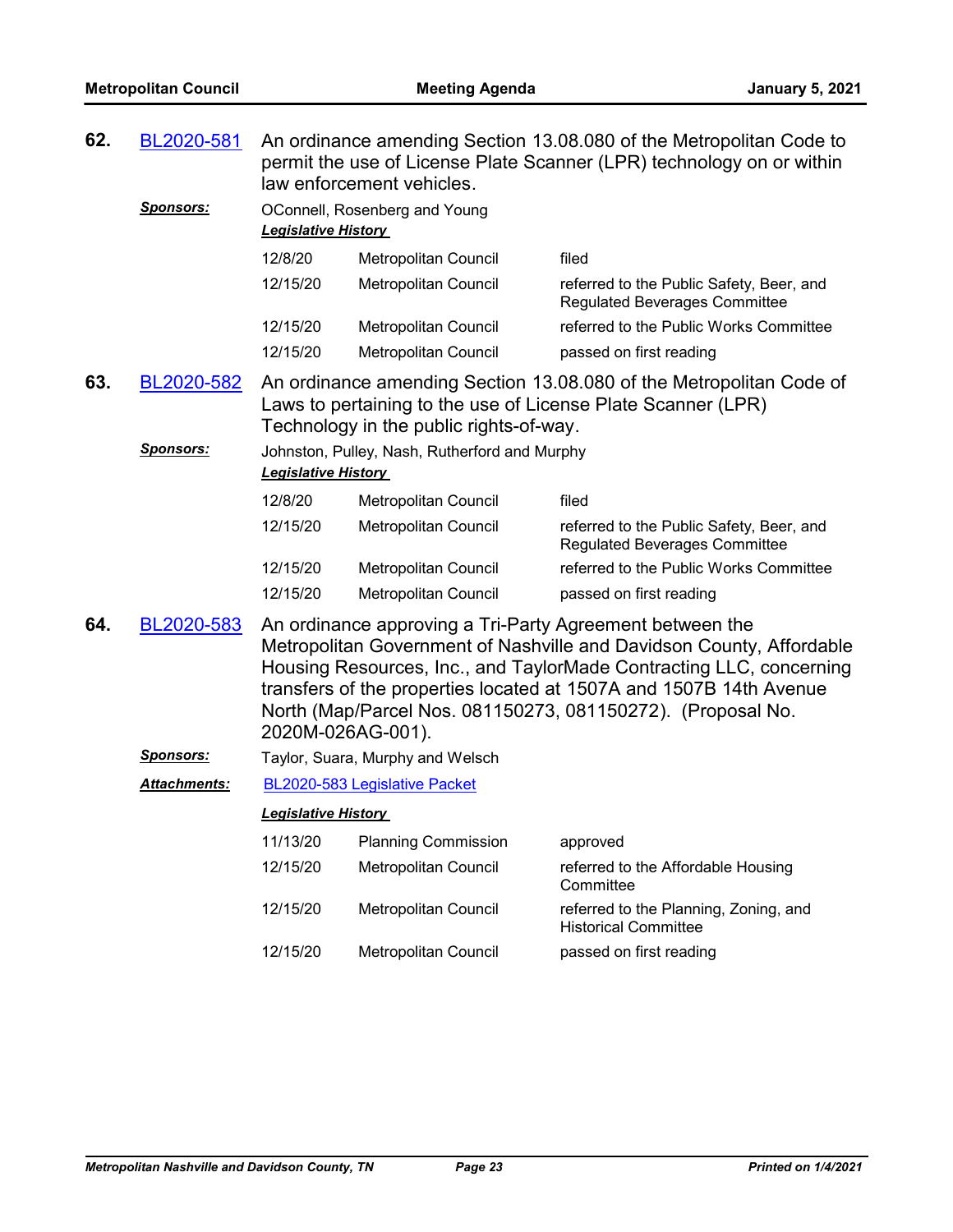| 65. | BL2020-584<br>An ordinance approving amendment one to a contract by and between<br>the Metropolitan Government of Nashville and Davidson County, acting<br>by and through the Metropolitan Tourism and Convention Commission,<br>and the Nashville Convention & Visitors Bureau, to provide tourism and<br>convention sales and marketing services. |                                                                                                                                                                                                                                                                                                                                                                                                                                                                                                                                               |                                                                                                             |                                                                                                                                                                                                                                                                                   |  |  |
|-----|-----------------------------------------------------------------------------------------------------------------------------------------------------------------------------------------------------------------------------------------------------------------------------------------------------------------------------------------------------|-----------------------------------------------------------------------------------------------------------------------------------------------------------------------------------------------------------------------------------------------------------------------------------------------------------------------------------------------------------------------------------------------------------------------------------------------------------------------------------------------------------------------------------------------|-------------------------------------------------------------------------------------------------------------|-----------------------------------------------------------------------------------------------------------------------------------------------------------------------------------------------------------------------------------------------------------------------------------|--|--|
|     | <u>Sponsors:</u>                                                                                                                                                                                                                                                                                                                                    |                                                                                                                                                                                                                                                                                                                                                                                                                                                                                                                                               | Toombs, Welsch, Hurt, VanReece and Styles                                                                   |                                                                                                                                                                                                                                                                                   |  |  |
|     | Attachments:                                                                                                                                                                                                                                                                                                                                        | <b>BL2020-584 Exhibit</b>                                                                                                                                                                                                                                                                                                                                                                                                                                                                                                                     |                                                                                                             |                                                                                                                                                                                                                                                                                   |  |  |
|     |                                                                                                                                                                                                                                                                                                                                                     | <b>Legislative History</b>                                                                                                                                                                                                                                                                                                                                                                                                                                                                                                                    |                                                                                                             |                                                                                                                                                                                                                                                                                   |  |  |
|     |                                                                                                                                                                                                                                                                                                                                                     | 12/15/20                                                                                                                                                                                                                                                                                                                                                                                                                                                                                                                                      | Metropolitan Council                                                                                        | referred to the Budget and Finance<br>Committee                                                                                                                                                                                                                                   |  |  |
|     |                                                                                                                                                                                                                                                                                                                                                     | 12/15/20                                                                                                                                                                                                                                                                                                                                                                                                                                                                                                                                      | Metropolitan Council                                                                                        | referred to the Convention, Tourism, and<br><b>Public Entertainment Committee</b>                                                                                                                                                                                                 |  |  |
|     |                                                                                                                                                                                                                                                                                                                                                     | 12/15/20                                                                                                                                                                                                                                                                                                                                                                                                                                                                                                                                      | Metropolitan Council                                                                                        | passed on first reading                                                                                                                                                                                                                                                           |  |  |
| 66. | BL2020-585                                                                                                                                                                                                                                                                                                                                          |                                                                                                                                                                                                                                                                                                                                                                                                                                                                                                                                               | (Proposal No. 2020M-025AG-001).                                                                             | An ordinance approving a lease agreement between the Metropolitan<br>Government of Nashville and Davidson County and Pet Community<br>Center, for office space at the real property located at 943-B Dr. Richard<br>G Adams Drive, Nashville, Tennessee (Map/Parcel 07205016100). |  |  |
|     | <u>Sponsors:</u>                                                                                                                                                                                                                                                                                                                                    |                                                                                                                                                                                                                                                                                                                                                                                                                                                                                                                                               | Parker, Toombs and Murphy                                                                                   |                                                                                                                                                                                                                                                                                   |  |  |
|     | <u> Attachments:</u>                                                                                                                                                                                                                                                                                                                                | <b>BL2020-585 Exhibit</b>                                                                                                                                                                                                                                                                                                                                                                                                                                                                                                                     |                                                                                                             |                                                                                                                                                                                                                                                                                   |  |  |
|     |                                                                                                                                                                                                                                                                                                                                                     | <b>Legislative History</b>                                                                                                                                                                                                                                                                                                                                                                                                                                                                                                                    |                                                                                                             |                                                                                                                                                                                                                                                                                   |  |  |
|     |                                                                                                                                                                                                                                                                                                                                                     | 11/13/20                                                                                                                                                                                                                                                                                                                                                                                                                                                                                                                                      | <b>Planning Commission</b>                                                                                  | approved                                                                                                                                                                                                                                                                          |  |  |
|     |                                                                                                                                                                                                                                                                                                                                                     | 12/15/20                                                                                                                                                                                                                                                                                                                                                                                                                                                                                                                                      | Metropolitan Council                                                                                        | referred to the Budget and Finance<br>Committee                                                                                                                                                                                                                                   |  |  |
|     |                                                                                                                                                                                                                                                                                                                                                     | 12/15/20                                                                                                                                                                                                                                                                                                                                                                                                                                                                                                                                      | Metropolitan Council                                                                                        | referred to the Planning, Zoning, and<br><b>Historical Committee</b>                                                                                                                                                                                                              |  |  |
|     |                                                                                                                                                                                                                                                                                                                                                     | 12/15/20                                                                                                                                                                                                                                                                                                                                                                                                                                                                                                                                      | Metropolitan Council                                                                                        | passed on first reading                                                                                                                                                                                                                                                           |  |  |
| 67. | BL2020-586                                                                                                                                                                                                                                                                                                                                          | An ordinance amending Ordinance No. BL2014-688 to reverse the<br>Metropolitan Council's determination that the provision of long term<br>medical care is obsolete and unnecessary as a governmental function,<br>directing that certain actions be taken regarding the preservation of the<br>licensed beds at the Bordeaux Long Term Care facility and appraisals of<br>the Bordeaux Long Term Care and J.B. Knowles Home for the Aged<br>facilities, and requesting the creation of a long term plan for the J.B.<br>Knowles Home facility. |                                                                                                             |                                                                                                                                                                                                                                                                                   |  |  |
|     | <u>Sponsors:</u>                                                                                                                                                                                                                                                                                                                                    |                                                                                                                                                                                                                                                                                                                                                                                                                                                                                                                                               | Toombs, Styles, Gamble, Suara, Hurt, Porterfield, Benedict, Parker and Taylor<br><b>Legislative History</b> |                                                                                                                                                                                                                                                                                   |  |  |
|     |                                                                                                                                                                                                                                                                                                                                                     | 12/8/20                                                                                                                                                                                                                                                                                                                                                                                                                                                                                                                                       | Metropolitan Council                                                                                        | filed                                                                                                                                                                                                                                                                             |  |  |
|     |                                                                                                                                                                                                                                                                                                                                                     | 12/15/20                                                                                                                                                                                                                                                                                                                                                                                                                                                                                                                                      | Metropolitan Council                                                                                        | referred to the Budget and Finance<br>Committee                                                                                                                                                                                                                                   |  |  |
|     |                                                                                                                                                                                                                                                                                                                                                     | 12/15/20                                                                                                                                                                                                                                                                                                                                                                                                                                                                                                                                      | Metropolitan Council                                                                                        | referred to the Health, Hospitals, and Social<br><b>Services Committee</b>                                                                                                                                                                                                        |  |  |
|     |                                                                                                                                                                                                                                                                                                                                                     | 12/15/20                                                                                                                                                                                                                                                                                                                                                                                                                                                                                                                                      | Metropolitan Council                                                                                        | passed on first reading                                                                                                                                                                                                                                                           |  |  |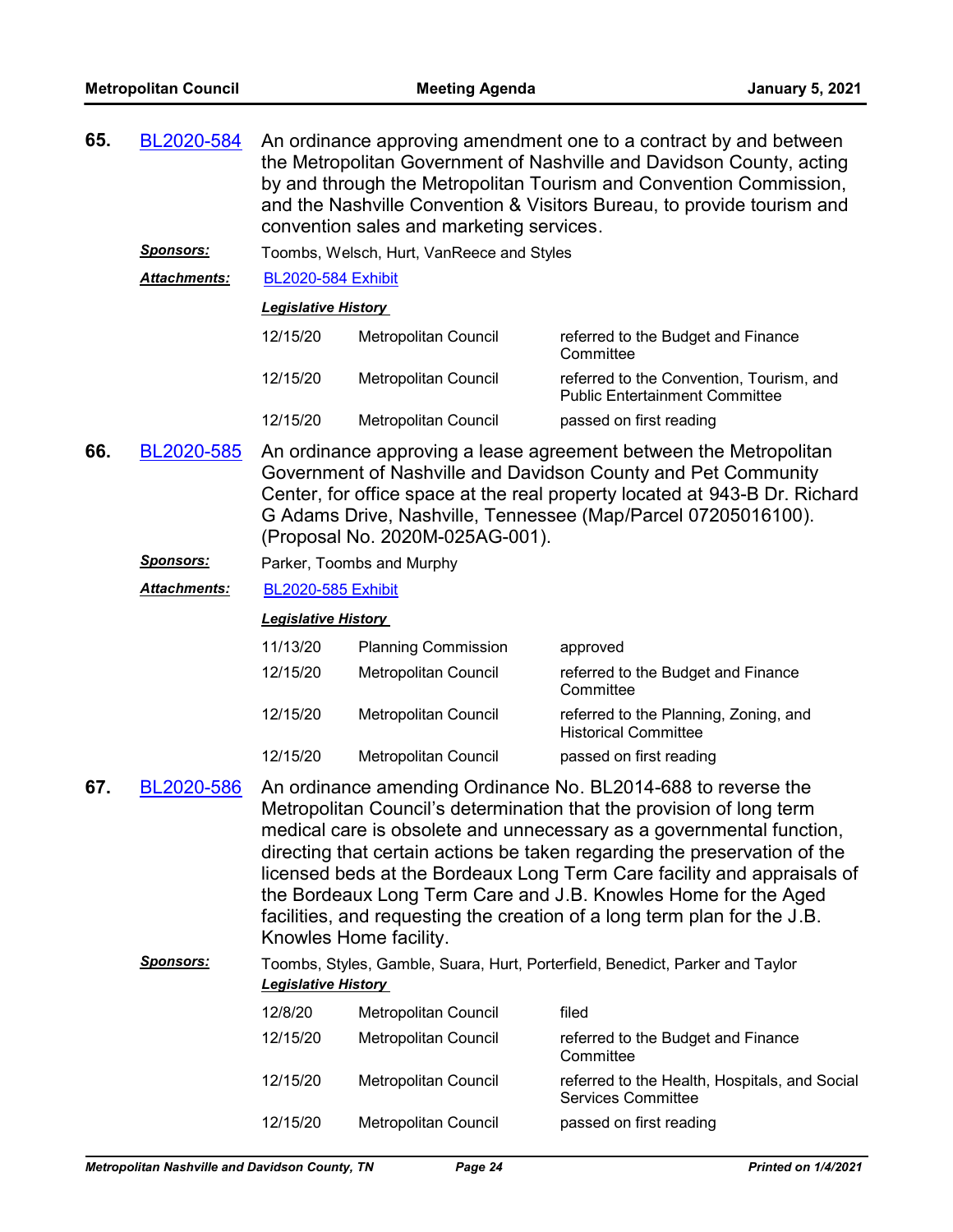| 68.                                                                                     | BL2020-587       | An Ordinance amending Substitute Ordinance No. BL2019-1653 to<br>amend the requirement that a flag of the Metropolitan Government of<br>Nashville and Davidson County be presented to the family of a current<br>or former elected Metropolitan official, including a current or former<br>member of the Metropolitan County Council, upon the official's death.                                                                                                                                         |                             |                                                                                |
|-----------------------------------------------------------------------------------------|------------------|----------------------------------------------------------------------------------------------------------------------------------------------------------------------------------------------------------------------------------------------------------------------------------------------------------------------------------------------------------------------------------------------------------------------------------------------------------------------------------------------------------|-----------------------------|--------------------------------------------------------------------------------|
|                                                                                         | <u>Sponsors:</u> | Allen and Nash<br><b>Legislative History</b>                                                                                                                                                                                                                                                                                                                                                                                                                                                             |                             |                                                                                |
|                                                                                         |                  | 12/8/20                                                                                                                                                                                                                                                                                                                                                                                                                                                                                                  | Metropolitan Council        | filed                                                                          |
|                                                                                         |                  | 12/15/20                                                                                                                                                                                                                                                                                                                                                                                                                                                                                                 | Metropolitan Council        | referred to the Rules, Confirmations, and<br><b>Public Elections Committee</b> |
|                                                                                         |                  | 12/15/20                                                                                                                                                                                                                                                                                                                                                                                                                                                                                                 | Metropolitan Council        | passed on first reading                                                        |
| 69.<br>BL2020-588<br>sanitary sewer manholes and easements, to replace one fire hydrant |                  | An ordinance authorizing The Metropolitan Government of Nashville and<br>Davidson County to abandon existing water and sanitary sewer mains,<br>assembly, and to accept new water and sanitary sewer mains, sanitary<br>sewer manholes and easements, for eight properties located on South<br>5th Street, South 6th Street, Davidson Street, and Crutcher Street, also<br>known as the Cayce Utility Phase 1A Development (MWS Project Nos.<br>20-WL-50 and 20-SL-94 and Proposal No. 2020M-100ES-001). |                             |                                                                                |
|                                                                                         | <b>Sponsors:</b> |                                                                                                                                                                                                                                                                                                                                                                                                                                                                                                          | Withers, Murphy and Nash    |                                                                                |
|                                                                                         | Attachments:     | BL2020-588 Exhibit 1                                                                                                                                                                                                                                                                                                                                                                                                                                                                                     |                             |                                                                                |
|                                                                                         |                  | <b>BL2020-588 Exhibit 2</b>                                                                                                                                                                                                                                                                                                                                                                                                                                                                              |                             |                                                                                |
|                                                                                         |                  | <b>Legislative History</b>                                                                                                                                                                                                                                                                                                                                                                                                                                                                               |                             |                                                                                |
|                                                                                         |                  | 11/19/20                                                                                                                                                                                                                                                                                                                                                                                                                                                                                                 | <b>Planning Commission</b>  | approved                                                                       |
|                                                                                         |                  | 12/15/20                                                                                                                                                                                                                                                                                                                                                                                                                                                                                                 | Metropolitan Council        | referred to the Planning, Zoning, and<br><b>Historical Committee</b>           |
|                                                                                         |                  | 12/15/20                                                                                                                                                                                                                                                                                                                                                                                                                                                                                                 | Metropolitan Council        | referred to the Public Works Committee                                         |
|                                                                                         |                  | 12/15/20                                                                                                                                                                                                                                                                                                                                                                                                                                                                                                 | Metropolitan Council        | passed on first reading                                                        |
| 70.                                                                                     | BL2020-589       | An ordinance authorizing The Metropolitan Government of Nashville and<br>Davidson County to accept new water and sanitary sewer mains, fire<br>hydrant assemblies, sanitary sewer manholes and easements, for<br>property located at Burkitt Road (unnumbered), also known as Burkitt<br>Ridge Phase 5 (MWS Project Nos. 20-WL-40 and 20-SL-75 and<br>Proposal No. 2020M-101ES-001).                                                                                                                     |                             |                                                                                |
|                                                                                         | <b>Sponsors:</b> |                                                                                                                                                                                                                                                                                                                                                                                                                                                                                                          | Rutherford, Murphy and Nash |                                                                                |
|                                                                                         | Attachments:     | <b>BL2020-589 Exhibit</b>                                                                                                                                                                                                                                                                                                                                                                                                                                                                                |                             |                                                                                |
|                                                                                         |                  | <b>Legislative History</b>                                                                                                                                                                                                                                                                                                                                                                                                                                                                               |                             |                                                                                |
|                                                                                         |                  | 11/19/20                                                                                                                                                                                                                                                                                                                                                                                                                                                                                                 | <b>Planning Commission</b>  | approved                                                                       |
|                                                                                         |                  | 12/15/20                                                                                                                                                                                                                                                                                                                                                                                                                                                                                                 | Metropolitan Council        | referred to the Planning, Zoning, and<br><b>Historical Committee</b>           |
|                                                                                         |                  | 12/15/20                                                                                                                                                                                                                                                                                                                                                                                                                                                                                                 | Metropolitan Council        | referred to the Public Works Committee                                         |
|                                                                                         |                  | 12/15/20                                                                                                                                                                                                                                                                                                                                                                                                                                                                                                 | Metropolitan Council        | passed on first reading                                                        |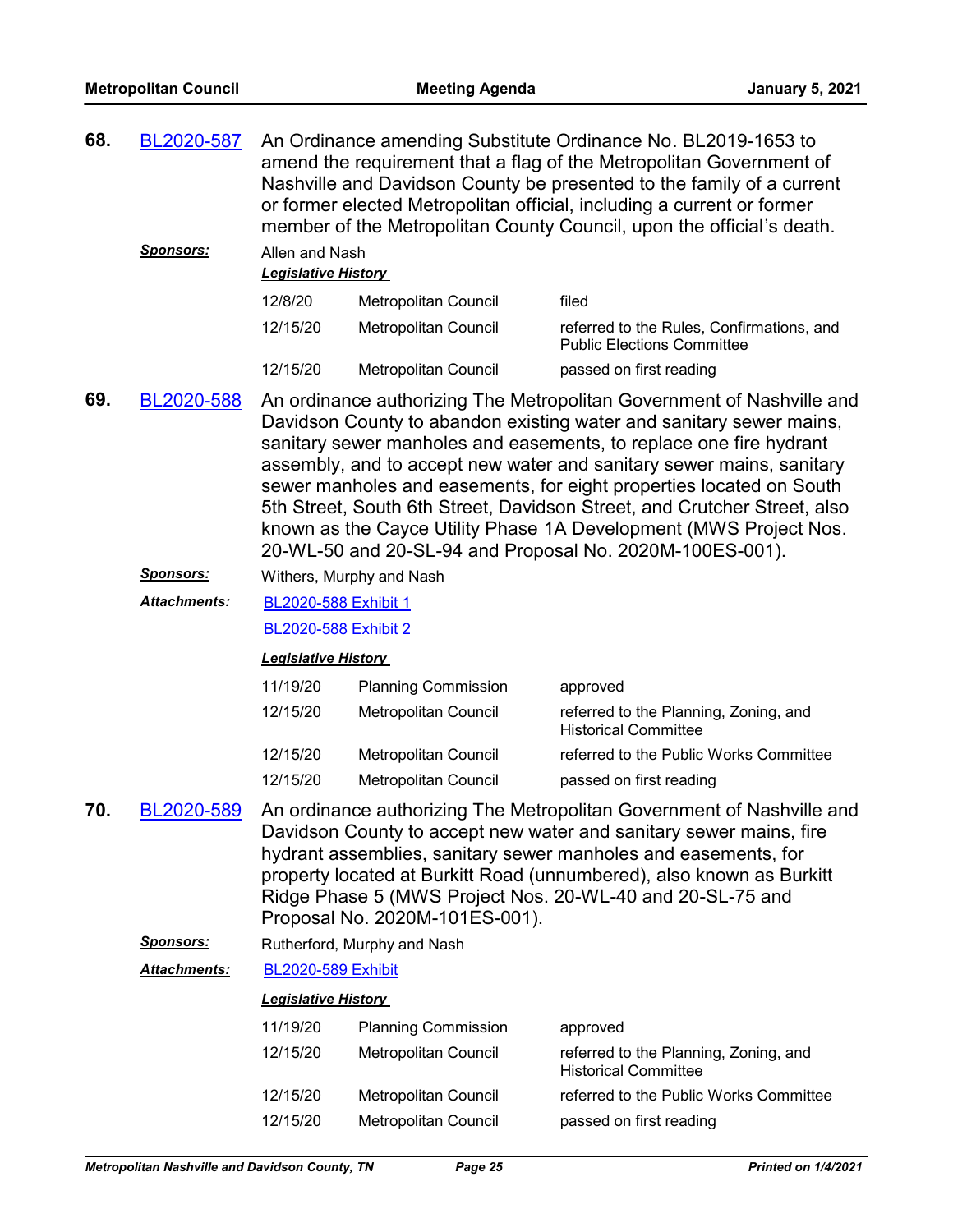| 71. | BL2020-590       | An ordinance authorizing The Metropolitan Government of Nashville and<br>Davidson County to abandon existing sanitary sewer main, sanitary<br>sewer manholes and easements, and to accept new sanitary sewer and<br>water mains, sanitary sewer manholes, fire hydrant assembly and<br>easements, for property located at 926 West Trinity Lane, also known<br>as City View Estates (MWS Project Nos. 18-SL-263 and 18-WL-209 and<br>Proposal No. 2020M-102ES-001). |                            |                                                                      |  |
|-----|------------------|---------------------------------------------------------------------------------------------------------------------------------------------------------------------------------------------------------------------------------------------------------------------------------------------------------------------------------------------------------------------------------------------------------------------------------------------------------------------|----------------------------|----------------------------------------------------------------------|--|
|     | <u>Sponsors:</u> | Toombs, Murphy and Nash<br><b>BL2020-590 Exhibit</b><br><b>Legislative History</b>                                                                                                                                                                                                                                                                                                                                                                                  |                            |                                                                      |  |
|     | Attachments:     |                                                                                                                                                                                                                                                                                                                                                                                                                                                                     |                            |                                                                      |  |
|     |                  |                                                                                                                                                                                                                                                                                                                                                                                                                                                                     |                            |                                                                      |  |
|     |                  | 11/19/20                                                                                                                                                                                                                                                                                                                                                                                                                                                            | <b>Planning Commission</b> | approved                                                             |  |
|     |                  | 12/15/20                                                                                                                                                                                                                                                                                                                                                                                                                                                            | Metropolitan Council       | referred to the Planning, Zoning, and<br><b>Historical Committee</b> |  |
|     |                  | 12/15/20                                                                                                                                                                                                                                                                                                                                                                                                                                                            | Metropolitan Council       | referred to the Public Works Committee                               |  |
|     |                  | 12/15/20                                                                                                                                                                                                                                                                                                                                                                                                                                                            | Metropolitan Council       | passed on first reading                                              |  |
| 72. | BL2020-591       | An ordinance authorizing The Metropolitan Government of Nashville and<br>Davidson County to accept new sanitary sewer main, a sanitary sewer<br>manhole and easements, for property located at 7262 Centennial Place<br>(MWS Project No. 20-SL-271 and Proposal No. 2020M-103ES-001).                                                                                                                                                                               |                            |                                                                      |  |

**Sponsors:** Roberts, Murphy and Nash

*Attachments:* [BL2020-591 Exhibit](http://nashville.legistar.com/gateway.aspx?M=F&ID=c369cf1a-54e1-47e4-9a48-156ec59668c3.PDF)

| 11/19/20 | <b>Planning Commission</b>  | approved                                                             |
|----------|-----------------------------|----------------------------------------------------------------------|
| 12/15/20 | Metropolitan Council        | referred to the Planning, Zoning, and<br><b>Historical Committee</b> |
| 12/15/20 | Metropolitan Council        | referred to the Public Works Committee                               |
| 12/15/20 | <b>Metropolitan Council</b> | passed on first reading                                              |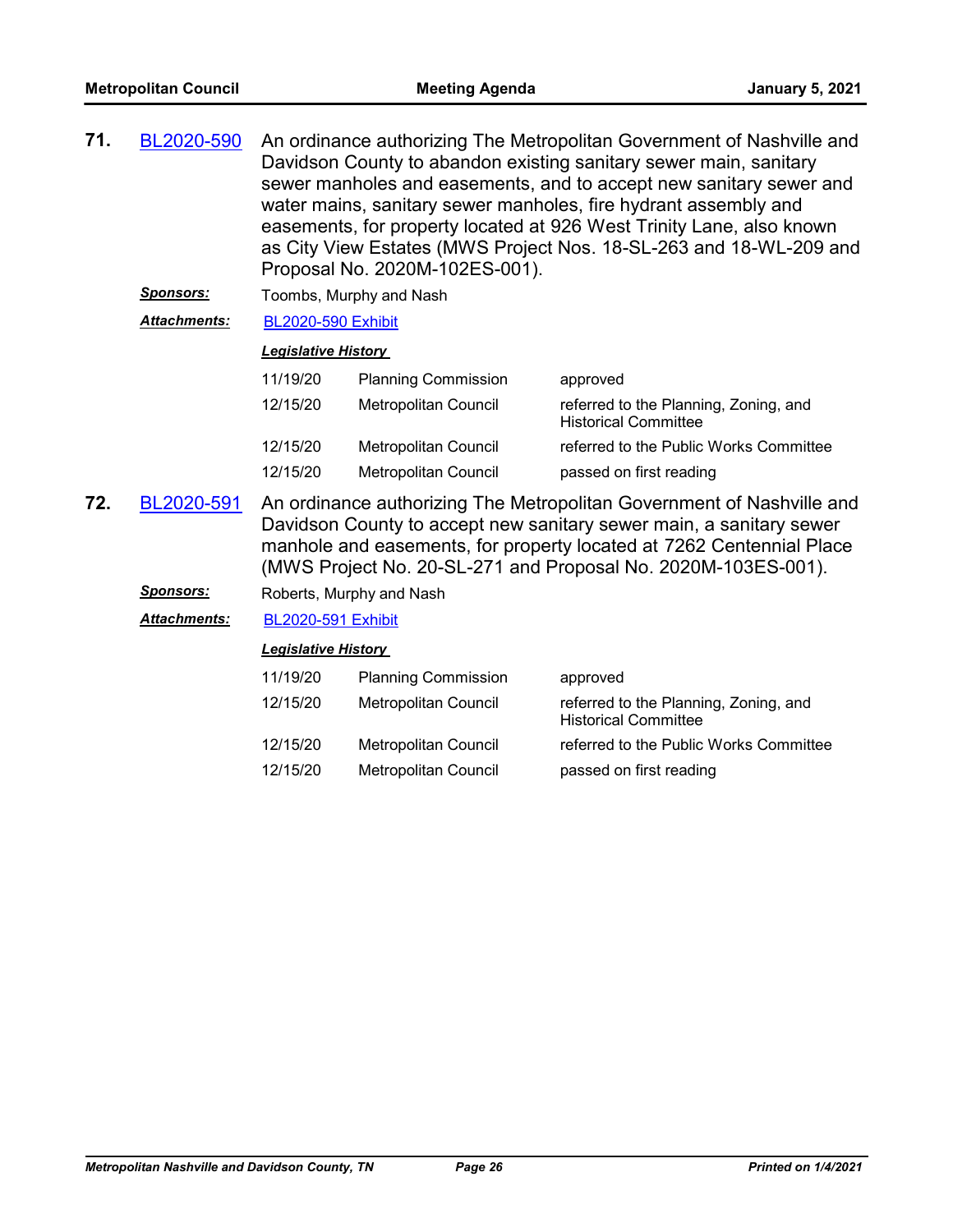## **N. Bills on Third Reading**

An ordinance to amend Section 13.08.080 of the Metropolitan Code relative to the use of license plate scanners by law enforcement for the prosecution of reckless drivers. **73.** [BL2020-494](http://nashville.legistar.com/gateway.aspx?m=l&id=/matter.aspx?key=1518) *Sponsors:* Styles, Toombs, Henderson and Lee [BL2020-494](http://nashville.legistar.com/gateway.aspx?M=F&ID=578165bb-1e69-4ec8-8e98-d01f1c914cfd.pdf) [BL2020-494 AMDT](http://nashville.legistar.com/gateway.aspx?M=F&ID=5eaea943-2da2-4cbe-9fea-ec90355fecb3.docx) *Attachments: Legislative History*  10/20/20 Metropolitan Council passed on first reading 11/5/20 Metropolitan Council referred to the Public Safety, Beer, and Regulated Beverages Committee 11/17/20 recommended for deferral 12/1/20 deferred by rule 12/15/20 amendment approved; recommended for deferral 11/5/20 Metropolitan Council deferred 11/17/20 Metropolitan Council deferred 12/1/20 Metropolitan Council deferred 12/2/20 Metropolitan Council reinstated 12/15/20 Personnel, Public Information, Human Relations, and Veterans **Committee** approved with an amendment 11/17/20 recommended for deferral 12/1/20 sponsor not present; meeting did not convene 12/15/20 Metropolitan Council amended 12/15/20 Metropolitan Council passed on second reading as amended An ordinance to amend Title 17 of the Metropolitan Code of Laws, the Zoning Ordinance of The Metropolitan Government of Nashville and Davidson County, by changing from AR2a to SP zoning for properties located at 5866 Pettus Road and Pettus Road (unnumbered), approximately 1,120 feet north of Sundown Drive (44.44 acres), to permit 136 detached single-family and attached single-family units, all of which is described herein (Proposal No. 2020SP-038-001). **74.** [BL2020-517](http://nashville.legistar.com/gateway.aspx?m=l&id=/matter.aspx?key=1567) *Sponsors:* Rutherford [BL2020-517](http://nashville.legistar.com/gateway.aspx?M=F&ID=a0ecd73a-bb8a-4a20-b7a8-464001357ac2.pdf) [BL2020-517 Plans](http://nashville.legistar.com/gateway.aspx?M=F&ID=7507ebbb-3a26-4fe3-bb79-7c062cd09bdb.pdf) *Attachments: Legislative History*  9/24/20 Planning Commission approved with conditions, disapproved without (7-0) 10/27/20 Metropolitan Council filed 11/5/20 Metropolitan Council passed on first reading

11/6/20 Metropolitan Council advertised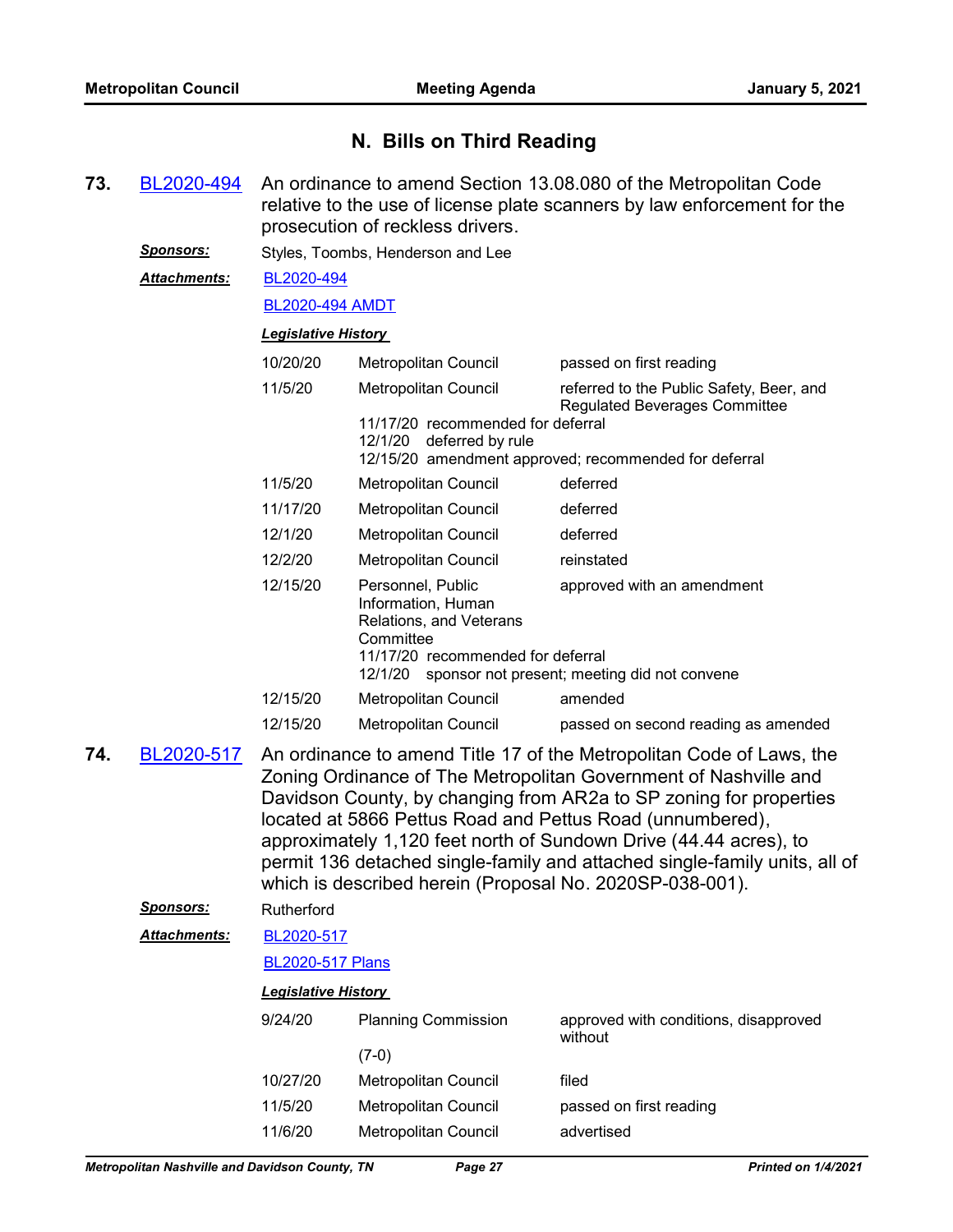| <b>Metropolitan Council</b> |                         |                            | <b>Meeting Agenda</b>                                                                                                                                                                                                                                                                                                                 |                                                                      | <b>January 5, 2021</b> |
|-----------------------------|-------------------------|----------------------------|---------------------------------------------------------------------------------------------------------------------------------------------------------------------------------------------------------------------------------------------------------------------------------------------------------------------------------------|----------------------------------------------------------------------|------------------------|
|                             |                         | 12/1/20                    | Metropolitan Council<br>12/1/2020 Public hearing held                                                                                                                                                                                                                                                                                 | public hearing set                                                   |                        |
|                             |                         | 12/1/20                    | Metropolitan Council<br>12/1/2020 Third reading deferred to January 5, 2021                                                                                                                                                                                                                                                           | deferred                                                             |                        |
|                             |                         | 12/1/20                    | Metropolitan Council                                                                                                                                                                                                                                                                                                                  | passed on second reading                                             |                        |
|                             |                         | 12/29/20                   | Metropolitan Council                                                                                                                                                                                                                                                                                                                  | referred to the Planning, Zoning, and<br><b>Historical Committee</b> |                        |
| 75.                         | BL2020-550              |                            | An ordinance to amend Section 2.222.030 of the Metropolitan Code of<br>Laws relative to required disclosures.                                                                                                                                                                                                                         |                                                                      |                        |
|                             | <u>Sponsors:</u>        | Mendes                     |                                                                                                                                                                                                                                                                                                                                       |                                                                      |                        |
|                             |                         | <b>Legislative History</b> |                                                                                                                                                                                                                                                                                                                                       |                                                                      |                        |
|                             |                         | 11/24/20                   | Metropolitan Council                                                                                                                                                                                                                                                                                                                  | filed                                                                |                        |
|                             |                         | 12/1/20                    | Metropolitan Council                                                                                                                                                                                                                                                                                                                  | passed on first reading                                              |                        |
|                             |                         | 12/15/20                   | Rules, Confirmations, and<br><b>Public Elections Committee</b>                                                                                                                                                                                                                                                                        | approved                                                             |                        |
|                             |                         | 12/15/20                   | Metropolitan Council                                                                                                                                                                                                                                                                                                                  | passed on second reading                                             |                        |
|                             |                         |                            | Government of Nashville and Davidson County, acting by and through<br>the Mayor's Office, and the United Way of Middle Tennessee to provide<br>one-on-one financial counseling and other financial education activities<br>at no charge to low income residents in accordance with the Financial<br>Empowerment Center program model. |                                                                      |                        |
|                             | <b>Sponsors:</b>        |                            | Toombs, Hausser, Suara, Porterfield, Styles, Benedict, Murphy and Allen                                                                                                                                                                                                                                                               |                                                                      |                        |
|                             | Attachments:            |                            | BL2020-552 Legislation Packet                                                                                                                                                                                                                                                                                                         |                                                                      |                        |
|                             |                         | <b>Legislative History</b> |                                                                                                                                                                                                                                                                                                                                       |                                                                      |                        |
|                             |                         | 12/1/20                    | Metropolitan Council                                                                                                                                                                                                                                                                                                                  | passed on first reading                                              |                        |
|                             |                         | 12/14/20                   | <b>Budget and Finance</b><br>Committee                                                                                                                                                                                                                                                                                                | approved                                                             |                        |
|                             |                         | 12/15/20                   | <b>Metropolitan Council</b>                                                                                                                                                                                                                                                                                                           | passed on second reading                                             |                        |
| 77.                         | BL2020-554<br>Sponsors: |                            | An ordinance approving Amendment 2 to Contract #455783 for the<br>provision of body camera equipment between WatchGuard, Inc. and the<br>Metropolitan Government of Nashville and Davidson County.<br>Toombs, Gamble and Parker                                                                                                       |                                                                      |                        |
|                             | <u> Attachments:</u>    | BL2020-554 Contract        |                                                                                                                                                                                                                                                                                                                                       |                                                                      |                        |
|                             |                         | <b>Legislative History</b> |                                                                                                                                                                                                                                                                                                                                       |                                                                      |                        |
|                             |                         | 12/1/20                    | Metropolitan Council                                                                                                                                                                                                                                                                                                                  | passed on first reading                                              |                        |
|                             |                         | 12/14/20                   | <b>Budget and Finance</b><br>Committee                                                                                                                                                                                                                                                                                                | approved                                                             |                        |
|                             |                         | 12/15/20                   | Public Safety, Beer, and<br><b>Regulated Beverages</b><br>Committee                                                                                                                                                                                                                                                                   | approved                                                             |                        |
|                             |                         | 12/15/20                   | Metropolitan Council                                                                                                                                                                                                                                                                                                                  | passed on second reading                                             |                        |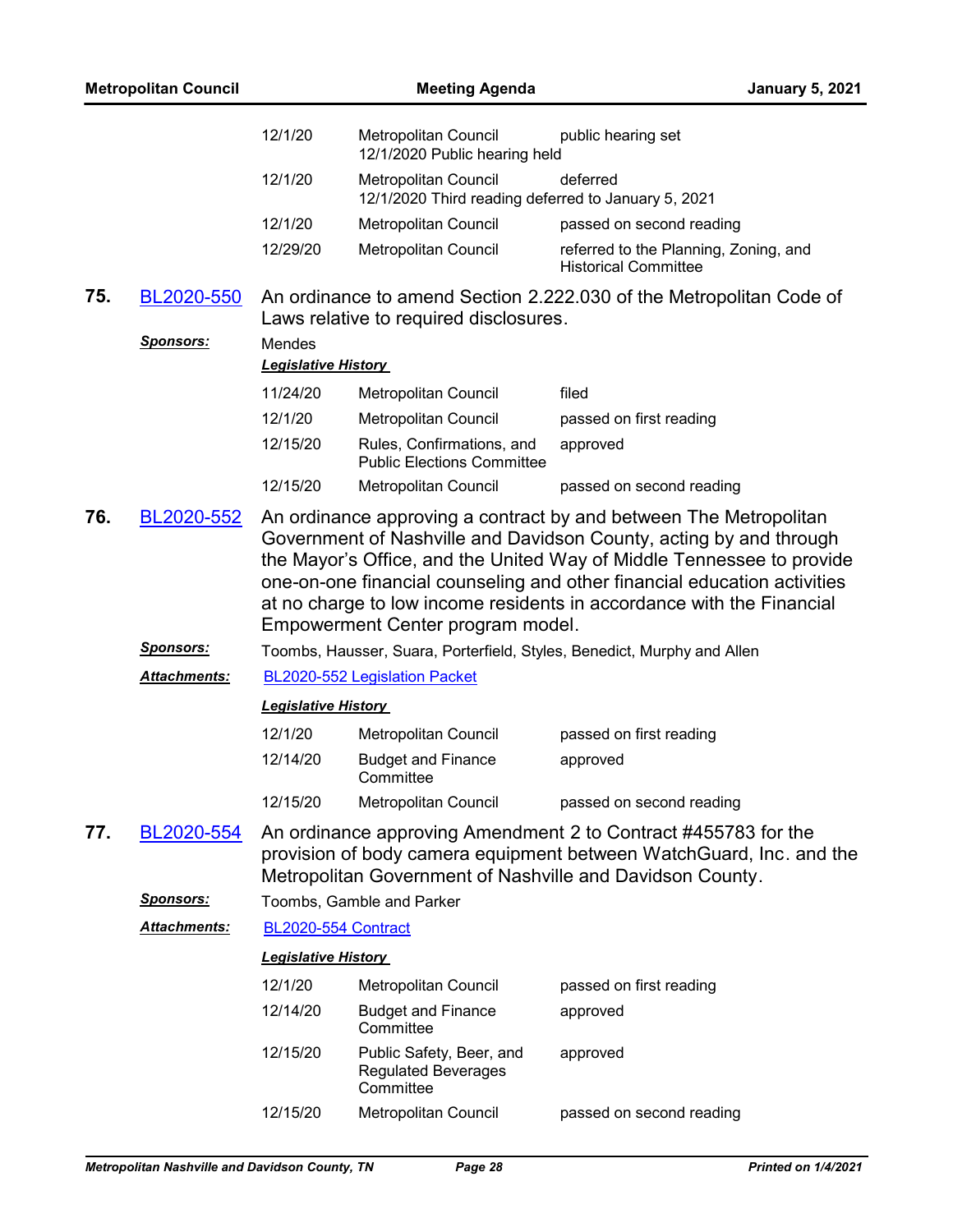| 78. | BL2020-555 | An ordinance adopting the Geographic Information Systems Street and<br>Alley Centerline Layer, with the recordation of renaming, additions and<br>deletions of acceptances and abandonments as reflected on the<br>Centerline Layer to date, as the Official Street and Alley Acceptance<br>and Maintenance Record for the Metropolitan Government of Nashville<br>and Davidson County, (Proposal Number 2020M-001OT-001). |
|-----|------------|----------------------------------------------------------------------------------------------------------------------------------------------------------------------------------------------------------------------------------------------------------------------------------------------------------------------------------------------------------------------------------------------------------------------------|
|     |            |                                                                                                                                                                                                                                                                                                                                                                                                                            |

*Sponsors:* Murphy and Nash *Legislative History* 

| 11/10/20 | <b>Planning Commission</b>                           | approved                 |
|----------|------------------------------------------------------|--------------------------|
| 12/1/20  | <b>Metropolitan Council</b>                          | passed on first reading  |
| 12/14/20 | Planning, Zoning, and<br><b>Historical Committee</b> | approved                 |
| 12/15/20 | <b>Public Works Committee</b>                        | approved                 |
| 12/15/20 | Metropolitan Council                                 | passed on second reading |

- An ordinance to amend the Geographic Information Systems Street and Alley Centerline Layer for the Metropolitan Government of Nashville and Davidson County by abandoning Alley Number 922 right-of-way from Wedgewood Avenue northward to Blakemore Avenue. (Proposal Number 2020M-015AB-001). **79.** [BL2020-557](http://nashville.legistar.com/gateway.aspx?m=l&id=/matter.aspx?key=1689)
	- *Sponsors:* Sledge, Murphy, Nash and OConnell
	- *Attachments:* [BL2020-557 Exhibit](http://nashville.legistar.com/gateway.aspx?M=F&ID=b574b87c-81fd-4f2d-8585-1ad1a1611c79.pdf)

#### *Legislative History*

| 11/9/20  | <b>Traffic and Parking</b><br>Commission                 | approved                 |
|----------|----------------------------------------------------------|--------------------------|
| 11/13/20 | <b>Planning Commission</b>                               | approved                 |
| 12/1/20  | <b>Metropolitan Council</b>                              | passed on first reading  |
| 12/14/20 | Planning, Zoning, and<br><b>Historical Committee</b>     | approved                 |
| 12/15/20 | <b>Public Works Committee</b>                            | approved                 |
| 12/15/20 | Traffic, Parking, and<br><b>Transportation Committee</b> | approved                 |
| 12/15/20 | Metropolitan Council                                     | passed on second reading |

- An ordinance authorizing The Metropolitan Government of Nashville and Davidson County to abandon existing water pumping station, brick building, the associated easement, and to retain the remaining Public Utility & Drainage Easements located at 801 Stoner Mill Lane (Proposal No. 2020M-098ES-001). **80.** [BL2020-558](http://nashville.legistar.com/gateway.aspx?m=l&id=/matter.aspx?key=1666)
	- *Sponsors:* Hagar, Murphy and Nash

*Attachments:* [BL2020-558 Exhibit 1](http://nashville.legistar.com/gateway.aspx?M=F&ID=b2f2c49c-c585-4d1e-941d-9a8d877ff6b0.PDF)

| 11/16/20 | <b>Planning Commission</b> | approved                |
|----------|----------------------------|-------------------------|
| 12/1/20  | Metropolitan Council       | passed on first reading |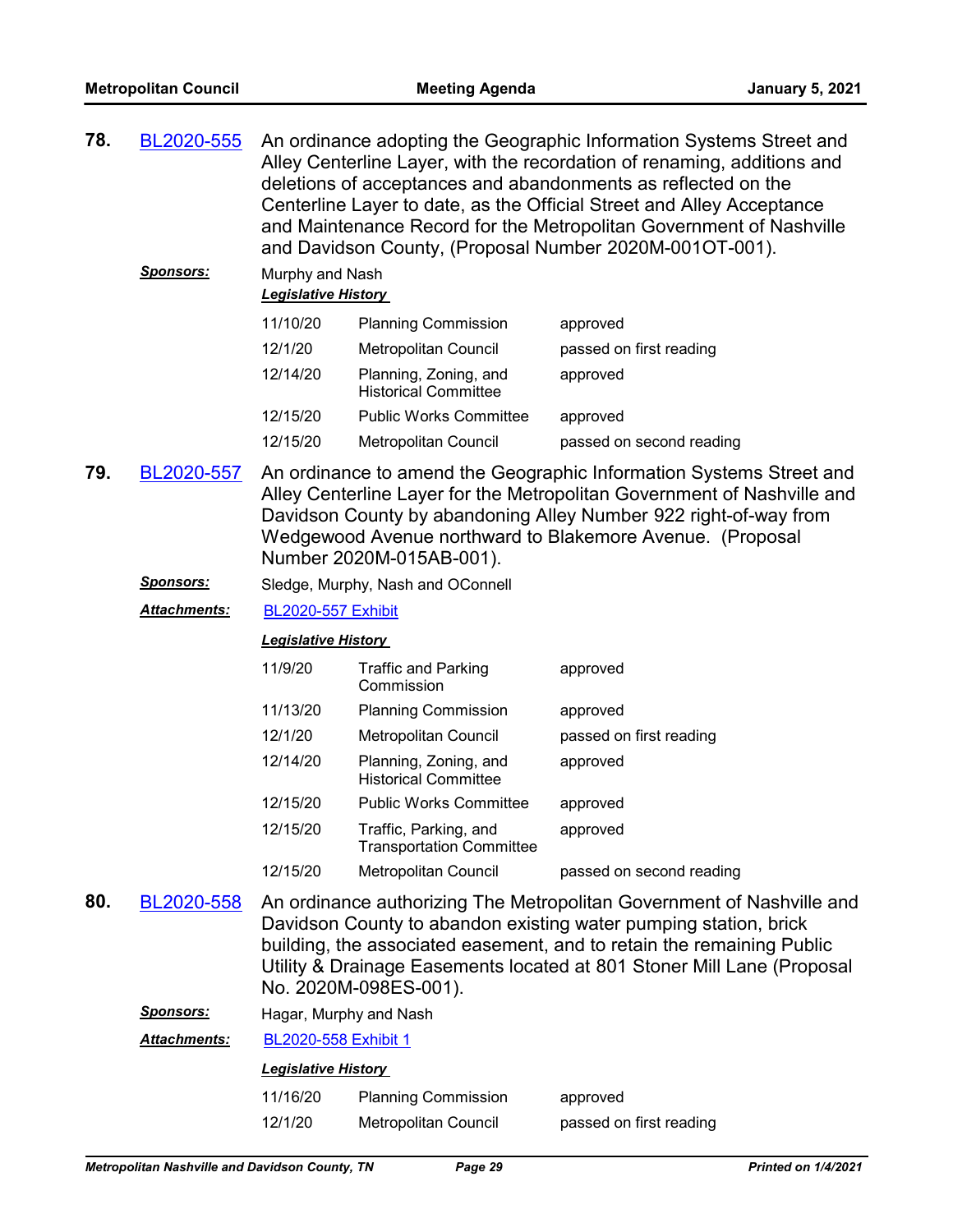|     | <b>Metropolitan Council</b>    |                                                                                                                                                                                                                                                                                                                                                                                                                     | <b>Meeting Agenda</b>                                | <b>January 5, 2021</b>   |
|-----|--------------------------------|---------------------------------------------------------------------------------------------------------------------------------------------------------------------------------------------------------------------------------------------------------------------------------------------------------------------------------------------------------------------------------------------------------------------|------------------------------------------------------|--------------------------|
|     |                                | 12/14/20                                                                                                                                                                                                                                                                                                                                                                                                            | Planning, Zoning, and<br><b>Historical Committee</b> | approved                 |
|     |                                | 12/15/20                                                                                                                                                                                                                                                                                                                                                                                                            | <b>Public Works Committee</b>                        | approved                 |
|     |                                | 12/15/20                                                                                                                                                                                                                                                                                                                                                                                                            | Metropolitan Council                                 | passed on second reading |
| 81. | BL2020-559<br><u>Sponsors:</u> | An ordinance authorizing The Metropolitan Government of Nashville and<br>Davidson County to accept new water and sanitary sewer mains, fire<br>hydrant assemblies, sanitary sewer manholes and easements, for<br>properties located at 6434 Pettus Road and 7224 Old Burkitt Road, also<br>known as Southpoint Ph 3A and Village UMC (MWS Project Nos.<br>20-WL-55 and 20-SL-193 and Proposal No. 2020M-094ES-001). |                                                      |                          |
|     | Attachments:                   | BL2020-559 Exhibit 1                                                                                                                                                                                                                                                                                                                                                                                                | Rutherford, Murphy and Nash                          |                          |
|     |                                | <b>Legislative History</b>                                                                                                                                                                                                                                                                                                                                                                                          |                                                      |                          |
|     |                                | 11/6/20                                                                                                                                                                                                                                                                                                                                                                                                             | <b>Planning Commission</b>                           | approved                 |
|     |                                | 12/1/20                                                                                                                                                                                                                                                                                                                                                                                                             | Metropolitan Council                                 | passed on first reading  |
|     |                                | 12/14/20                                                                                                                                                                                                                                                                                                                                                                                                            | Planning, Zoning, and<br><b>Historical Committee</b> | approved                 |
|     |                                | 12/15/20                                                                                                                                                                                                                                                                                                                                                                                                            | <b>Public Works Committee</b>                        | approved                 |
|     |                                | 12/15/20                                                                                                                                                                                                                                                                                                                                                                                                            | Metropolitan Council                                 | passed on second reading |
| 82. | BL2020-560                     | An ordinance authorizing The Metropolitan Government of Nashville and<br>Davidson County to accept new public water and sanitary sewer mains,<br>a fire hydrant assembly, sanitary sewer manholes and easements, for<br>property located at Maxwell Road (unnumbered), also known as Oliveri<br>Phase 2 (MWS Project Nos. 20-WL-76 and 20-SL-142 and Proposal<br>No. 2020M-097ES-001).                              |                                                      |                          |
|     | <u>Sponsors:</u>               | Murphy, Nash and Lee                                                                                                                                                                                                                                                                                                                                                                                                |                                                      |                          |
|     | <b>Attachments:</b>            | BL2020-560 Exhibit 1                                                                                                                                                                                                                                                                                                                                                                                                |                                                      |                          |
|     |                                | <b>Legislative History</b>                                                                                                                                                                                                                                                                                                                                                                                          |                                                      |                          |
|     |                                | 11/6/20                                                                                                                                                                                                                                                                                                                                                                                                             | <b>Planning Commission</b>                           | approved                 |
|     |                                | 12/1/20                                                                                                                                                                                                                                                                                                                                                                                                             | Metropolitan Council                                 | passed on first reading  |
|     |                                | 12/14/20                                                                                                                                                                                                                                                                                                                                                                                                            | Planning, Zoning, and<br><b>Historical Committee</b> | approved                 |
|     |                                | 12/15/20                                                                                                                                                                                                                                                                                                                                                                                                            | <b>Public Works Committee</b>                        | approved                 |
|     |                                | 12/15/20                                                                                                                                                                                                                                                                                                                                                                                                            | Metropolitan Council                                 | passed on second reading |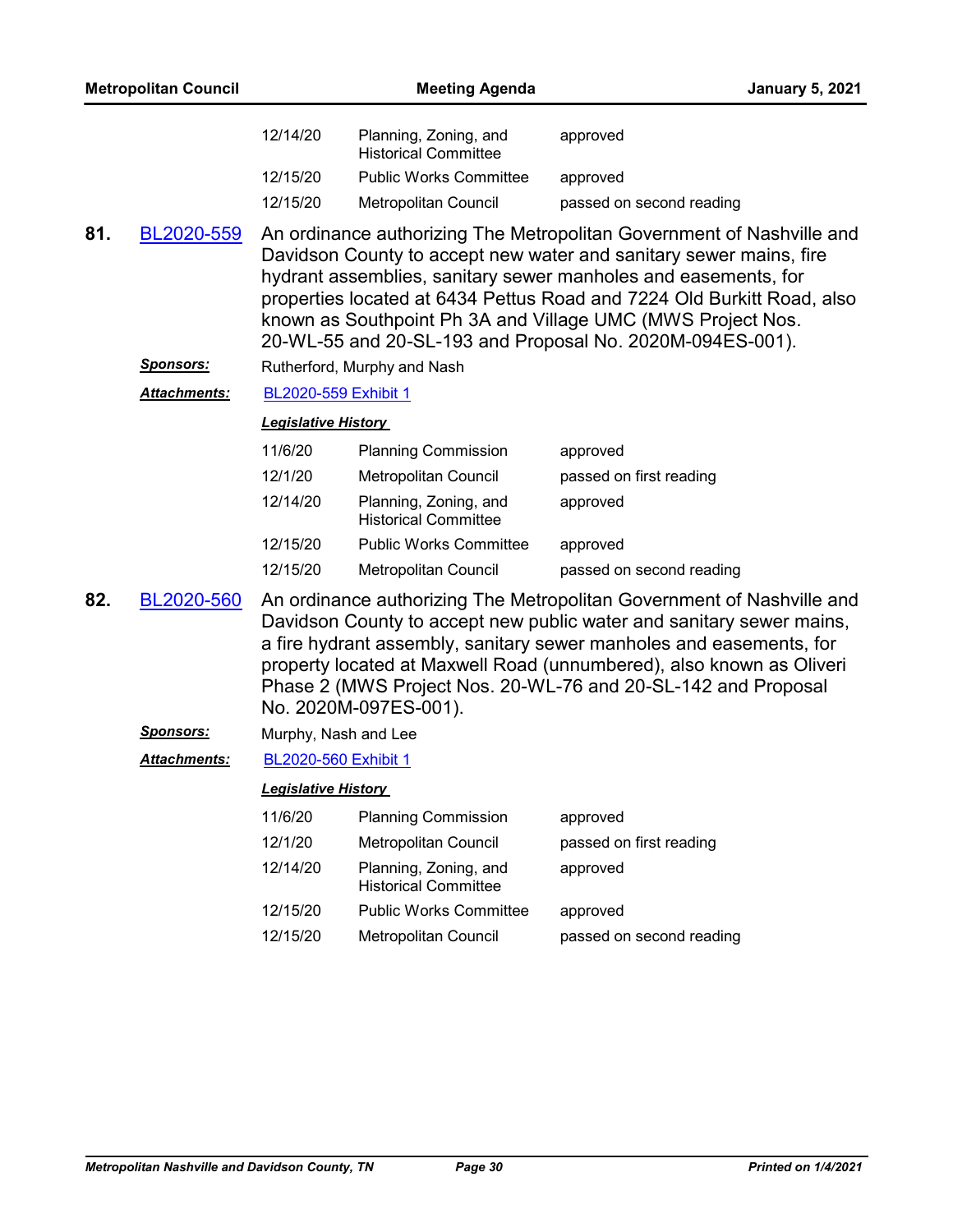| 83. | BL2020-561 | An ordinance authorizing The Metropolitan Government of Nashville and |
|-----|------------|-----------------------------------------------------------------------|
|     |            | Davidson County to accept new public water and sanitary sewer mains,  |
|     |            | fire hydrant assemblies, sanitary sewer manholes and easements, for   |
|     |            | property located at Maxwell Road (unnumbered), also known as Oliveri  |
|     |            | Phase 3 (MWS Project Nos. 20-WL-77 and 20-SL-143 and Proposal         |
|     |            | No. 2020M-096ES-001).                                                 |

*Sponsors:* Murphy, Nash and Lee

*Attachments:* [BL2020-561 Exhibit 1](http://nashville.legistar.com/gateway.aspx?M=F&ID=507de127-6f64-43c4-a597-d90a3d10a9f3.PDF)

#### *Legislative History*

| 11/6/20  | <b>Planning Commission</b>                           | approved                 |
|----------|------------------------------------------------------|--------------------------|
| 12/1/20  | <b>Metropolitan Council</b>                          | passed on first reading  |
| 12/14/20 | Planning, Zoning, and<br><b>Historical Committee</b> | approved                 |
| 12/15/20 | <b>Public Works Committee</b>                        | approved                 |
| 12/15/20 | <b>Metropolitan Council</b>                          | passed on second reading |
|          |                                                      |                          |

- An ordinance authorizing The Metropolitan Government of Nashville and Davidson County to abandon existing public sanitary sewer main and easements, and to accept new sanitary sewer main, sanitary sewer manholes and easements, for three properties located at 307, 309 and 313 31st Avenue North (MWS Project No. 20-SL-44 and Proposal No. 2020M-095ES-001). **84.** [BL2020-562](http://nashville.legistar.com/gateway.aspx?m=l&id=/matter.aspx?key=1663)
	- *Sponsors:* Taylor, Murphy and Nash

*Attachments:* [BL2020-562 Exhibit 1](http://nashville.legistar.com/gateway.aspx?M=F&ID=8cc2daf2-63c8-4c3c-aa9a-d78e606d0d01.PDF)

#### *Legislative History*

| 11/6/20  | <b>Planning Commission</b>                           | approved                 |
|----------|------------------------------------------------------|--------------------------|
| 12/1/20  | Metropolitan Council                                 | passed on first reading  |
| 12/14/20 | Planning, Zoning, and<br><b>Historical Committee</b> | approved                 |
| 12/15/20 | <b>Public Works Committee</b>                        | approved                 |
| 12/15/20 | Metropolitan Council                                 | passed on second reading |

An ordinance authorizing The Metropolitan Government of Nashville and Davidson County to rehabilitate an existing sanitary sewer main and sanitary sewer manhole, and to accept a new sanitary sewer manhole and easements, for property located at 315 Interstate Drive (MWS Project No. 18-SL-230 and Proposal No. 2020M-092ES-001). **85.** [BL2020-563](http://nashville.legistar.com/gateway.aspx?m=l&id=/matter.aspx?key=1665)

*Sponsors:* Withers, Murphy and Nash

*Attachments:* [BL2020-563 Exhibit 1](http://nashville.legistar.com/gateway.aspx?M=F&ID=af9bcfe0-0bb5-4461-8942-ee6a1dd90c5b.PDF)

| 11/6/20  | <b>Planning Commission</b>                           | approved                |
|----------|------------------------------------------------------|-------------------------|
| 12/1/20  | Metropolitan Council                                 | passed on first reading |
| 12/14/20 | Planning, Zoning, and<br><b>Historical Committee</b> | approved                |